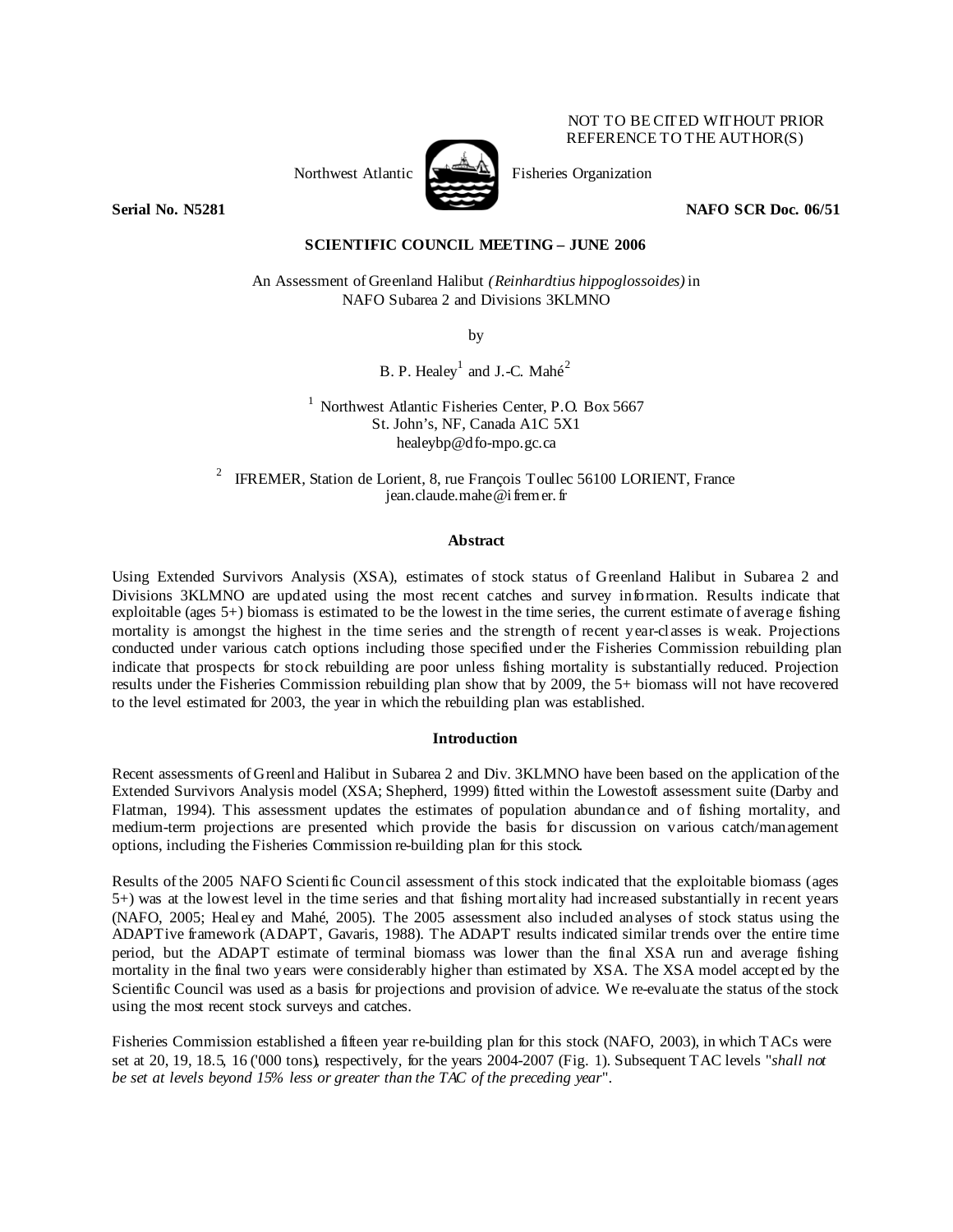# **Input Data**

### **Catches**

Catches increased from low levels in the early-1960s when the fishery began to over 36 000 tons in 1969, ranged from 18 000 tons to 39 000 tons until 1990 (Table 1, Fig. 1), when an extensive fishery developed in the deep water of the NAFO Regulatory Area (Bowering and Brodie, 1995). The total catch estimated by STACFIS for 1990-94 was in the range of 47 000 to 63 000 tons annually, although estimates in some years were as high as 75 000 tons. Beginning in 1995, TACs for the resource were established for the entire stock unit by the Fisheries Commission (previous TACs were set autonomously by Canada), and the catch declined to just over 15 000 tons in 1995, a reduction of about 75% compared to the average annual catch of the previous 5 years. The catch from 1996-98 was around 20 000 tons per year. Catches increased since then and by 2001 had reached 38 000 tons before declining to 34 000 tons in 2002. In 2003, STACFIS could not precisely estimate the total catch; it was estimated to be within the range 32 000 tons to 38 500 tons. Catches have decreased under the FC rebuilding plan: the STACFIS estimate of catches for 2004 and 2005 are 25,486 and 23,225 tons, respectively. However, estimated catches have exceeded the TAC by 27% and 22%, respectively, in the first two years of the re-building plan.

## **Catch-at-age**

Length sampling provided by EU-Portugal (Vargas *et al.*, 2006), EU-Spain (González *et al*., 2006), and Russia (Vaskov *et al*., 2006) for 2005 fisheries are quite similar, all indicating a modal catch length of about 40-44 cm. However, available age-length keys highlight the difference between Spanish and Canadian age interpretations (see Alpoim *et al*., 2002; Darby *et al*., 2003). At a given age, the Spanish data have greater mean lengths than Canadian data. Until the differences can be resolved, Canadian age-length keys were applied in place of the Spanish agelength keys. Recent research suggests that despite these inconsistencies, the Canadian, EU and Russian age determination methods may be substantially underestimating ages (Treble *et al*., 2005). A workshop on age determination methods for Greenland Halibut was held in early 2006 (Treble and Dwyer, 2006). Consensus on agereadings for this species has not been attained; active research on this problem continues.

Computation of Canadian catch-at-age is described by Brodie and Power (2006). Samples from the Canadian fishery were used to derive catch-at-age independently for each gear (see Table 5 of Brodie and Power, 2006). The 1997 and 1998 year-classes (ages 7 and 8 in 2005) dominated the Canadian catch; 60% of the catch (in numbers) came from these two cohorts.

Due to the age-reading discrepancies previously noted, the age distribution of the Spanish, Russian and Portuguese catches are no longer presented. The length samples from these nations are converted to catch-at-age using Canadian aging data.

No sampling data are available for the 2005 catches by EU-Latvia, EU-Estonia, Japan, St. Pierre & Miquelon (EU-France) and the Faroe Islands (EU-Denmark) (1 832 tons combined catch), all operating in the NAFO Regulatory Area (NRA). A catch at age was developed for these fleets under the assumption that the age-composition was similar to that of the combined Spanish, Portuguese and Russian fisheries operating within the NRA.

The catch numbers-at-age for 1975-2005 are given in Table 2. As in the recent past, in 2005 the modal catch was at age 7, corresponding to the 1998 year-class. Catch weights at age (Table 3) are computed as weighted means of the values from national sampling, and indicate no trends over time. However, note that catch weights at age in 2005 were slightly higher than those in previous years. To illustrate changes in the age composition of the catch over the past four years (particularly ages 8+), the combined C@A from 2002-2005 is plotted in Fig. 2. The sum-of-products is 0.985 for the 2005 data, and is close to 1 for all four years.

The 2004 catch at age has been modified resulting from corrections to the length frequency sampling in the Spanish fishery. The changes to the total catch at age were minor; the largest change was a 5% increase in the age 4 catches. Catch weights at age were modified in the third decimal place. The 2005 assessment was reproduced using the corrected data and differences in results (not shown) are imperceptible.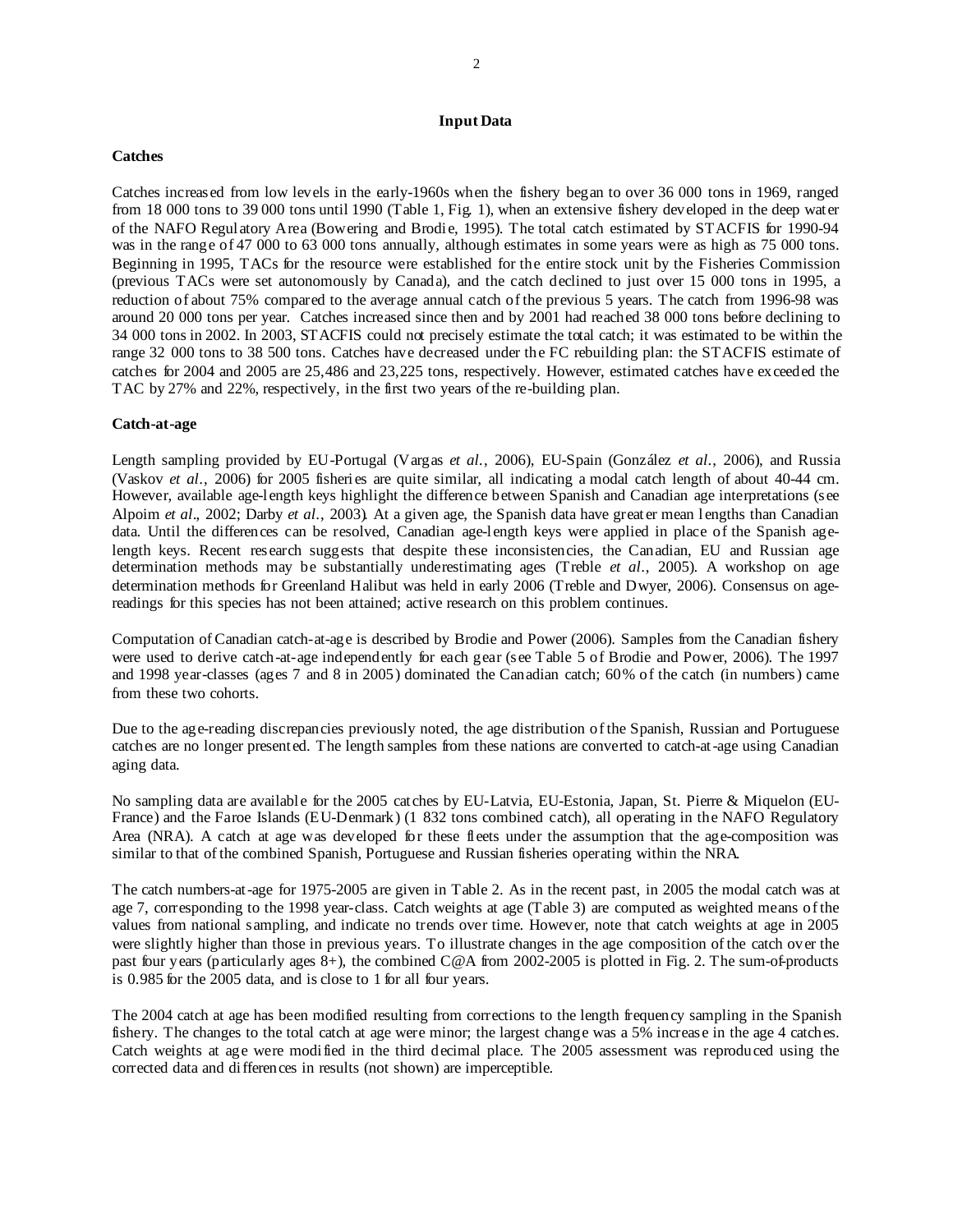## **Survey Data**

The input data set used to calibrate the XSA is unchanged from the previous assessment. Specifically, the following data series are included (all expressed as mean numbers per tow, MNPT; see Table 4):

- a) EU 3M a European Union summer survey in Div. 3M from 1995-2005, ages 1-12 (González Troncoso *et al.*, 2006).
- b) Can 2J+3K autumn survey, true Campelen data from 1995-2005, ages 1 to 14 (Healey *et al*., 2006).
- c) Can 3LNO spring survey, true Campelen data from 1996-2005, ages 1 to 8 (Healey *et al*., 2006).

During the 2003 assessment, STACFIS agreed (NAFO, 2003; Darby *et al.*, 2003) to exclude survey data from 1978- 1994 from the calibration dataset to exclude time periods when changes in survey catchability were apparent. Retrospective patterns in biomass, fishing mortality and recruitment were less severe when the 1978-1994 data were excluded. Darby *et al.* (2003) also reported improved within survey correlations for the shortened time series. The 1995 data from the Canadian fall survey were excluded as the survey coverage in that year was incomplete; several of the deep water strata were not surveyed (see Tables 7-9 of Brodie, 2005).

Gonzaléz Costas and Gonzaléz Troncoso (2006) present an update on quality evaluation of surveys for Greenland Halibut. One measure of consistency considered was computing the correlation coefficient for successive ages within each survey series, for example, the time-series correlation between age 5 data in one year and age 6 data the next (measurements from the same cohort) in a given survey. Each of the survey series considered indicate similar results: the correlation between survey measurements at successive ages are very consistent up to ages 5 to 6; for older ages, the correlations are quite weak, even negative in some instances. Nonetheless, due to the fact that XSA uses within cohort information to produce estimates of survivors, VPA analyses for this stock are still considered appropriate. Bubble plots of the indices used in tuning the XSA (scaled within each survey-age) are presented in Fig. 3a-3c.

#### **Results and Discussion**

#### **Plus Group Considerations**

Considering the age-determination concerns for this species (Treble *et al.*, 2005; Treble and Dwyer, 2006), a sensitivity analysis was conducted to evaluate the impact of reducing the plus-group age in the catch-at-age matrix. Using catches up to 2004 and survey data to 2005, several XSA analyses were reviewed to determine if increasing the size of the plus group, or equivalently, reducing the number of true ages in the assessment, improved the model fit or altered the perceptions of stock status. Results indicated that the residual patterns commented on in previous assessments (see Healey and Mahé, 2005) remained, and that differences in estimated stock size were minimal (Fig. 4). Thus, any potential age mis-specification at the oldest ages does not appear to be causing the systematic residual patterns in this assessment.

#### **XSA Assessment**

Survey data over 1995-2005 and catch information from 1975-2005 were used to estimate numbers at age using the XSA formulation applied during the 2005 assessment. Preliminary investigations indicated that the XSA settings used in the previous assessment were suitable (see Healey and Mahé, 2005 for sensitivity analyses) and have not been altered in this analysis. The XSA settings, diagnostics and results can be found in Table 5. Estimated numbers at age and fishing mortality at age are presented in Tables 6 and 7, with a summary of the estimates presented in Table 8. Figures 5-7 illustrate the exploitable (ages 5+) biomass, average fishing mortality and the age 1 recruitment. Estimates of 2006 survivors from the XSA are used to compute 2006 biomass assuming the 2006 stock weights are equal to the 2003-2005 average.

The strong recruiting year-classes of the mid-1980s, coupled with relatively low fishing mortalities contributed to a substantial increase in the exploitable biomass over 1985-1991. Subsequently, intense fishing pressure and poor recruitment contributed to significant stock declines (on the order of two-thirds reduction) in the early 1990s. The large 1993-1995 year-classes lead to improvements in the exploitable biomass around the turn of the millennium. However, fishing mortality has remained high, and the contribution to the stock from these year-classes has been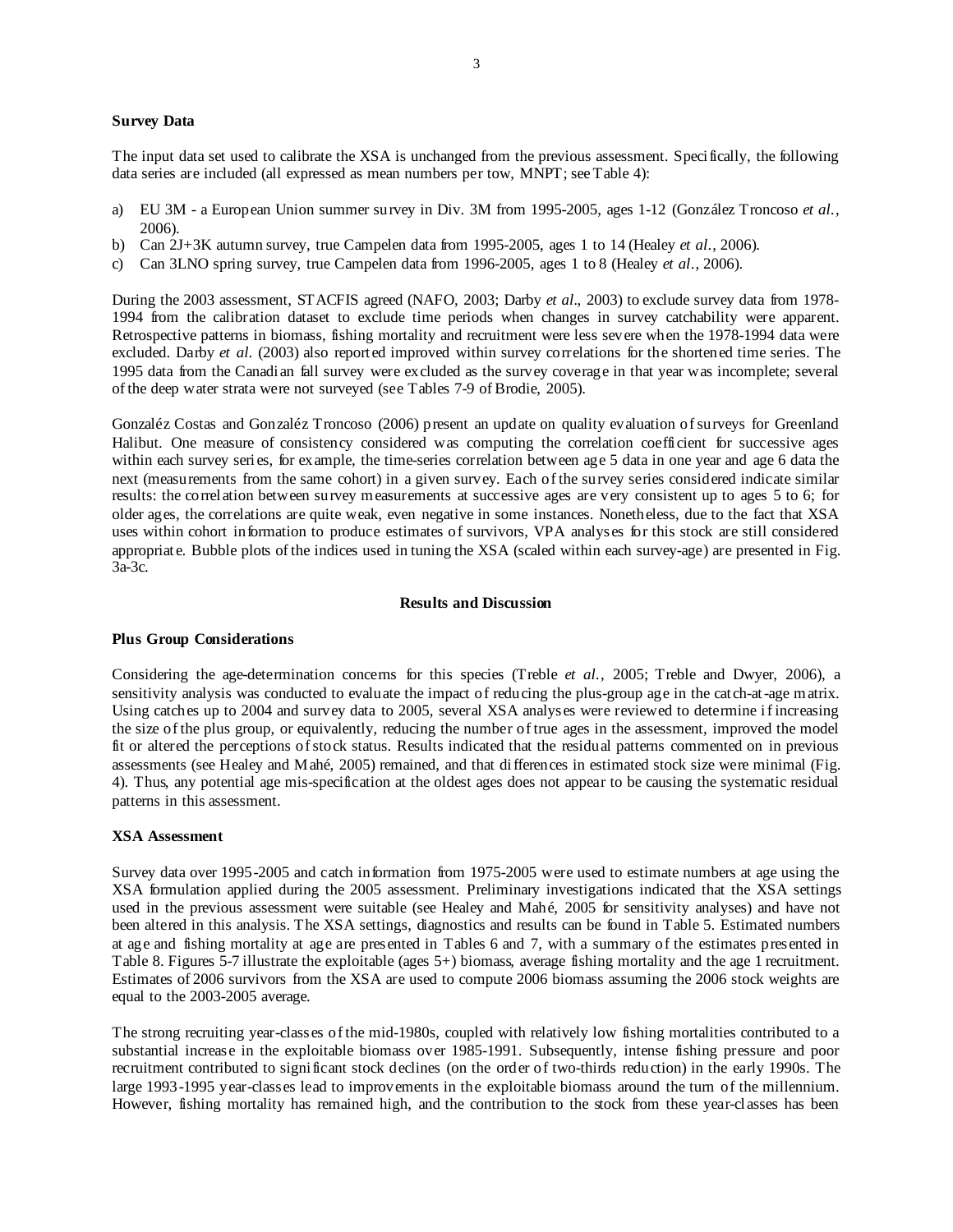less than expected. The 2006 5+ biomass is estimated to be about 69 000 tons. This is the lowest value in the time series; we note that declines in exploitable biomass are continuing in spite of reduced catches under the FC rebuilding plan. (Exploitable biomass has decreased approximately 25% since the institution of the rebuilding plan.)

From 1975-1990, average fishing mortality over ages 5-10 (*Fbar*(5-10)), although variable, was generally low. As a result of high catches in 1991-94, average fishing mortality (ages 5-10; exceeded 0.50. *Fbar*(5-10) then declined to about 0.20 in 1995 with the substantial reduction in catch. *Fbar*(5-10) increased since then and has remained high in spite of the Fisheries Commission rebuilding plan. The 2003 and 2005 estimates are substantially higher,  $F_{bar}$ (5-10) in 2005 is estimated to be 0.63.

The above average 1993-95 year-classes comprised most of the fishery in the recent past although their overall contribution to the stock was less than previously expected. The most recent year-classes are estimated to be below average strength. The result confirms the low abundance of the recruitment (1998-2001 year-classes) entering the exploitable biomass as estimated in the previous assessment (Healey and Mahé, 2005). The estimated abundance of the 2003 and 2004 year-classes are the lowest two values in the time series, and the 2004 value is more than 50% smaller than the 2003 year-class estimate. Although the estimated abundance of the 2004 year-class is based only on the 2005 survey data; results from all three survey series confirm the low abundance of this cohort.

The XSA estimated catchabilities (Q), the standard error of Log(Q), and also the scaled weights used to compute the estimates of survivors at each age of the estimated population are presented in Figure 8. Darby and Flatman (1994) suggest that Log(Q) standard errors in excess of 0.5 are indicative of poor fit. In this analysis, the Log(Q) standard errors exceed 0.5 for a majority of index-ages, and exceed 1 for age 8 in the spring 3LNO series.

Selection patterns of the recent past are plotted in Fig. 9. Recent changes to fishing regulations within the Canadian EEZ likely explain the changes at the oldest ages, as the majority of the older individuals are taken in the Canadian fishery.

Residual graphics are presented for the final XSA run in Fig. 10. The trends and patterns are similar to those described in previous assessments of this stock: there are trends in the residuals along the cohorts, plus evidence of year-effects in some of the surveys. The mean squared residual (Fig. 10a) is largest for ages 7 and 8 in the Canadian spring survey, and ages 11 and 12 in the EU summer survey. Increasing trends in the mean annual residual in both of the Canadian surveys are cause for concern. Note that most of the residuals in the 2005 Canadian fall survey for ages 6 and above are positive. (Healey *et al*. (2006) discuss the unusual age composition of the 2005 survey in detail.) Again, the residual bubble plots (Fig. 10c) display problematic trends – evidence of cohort tracking and year effects, each of which indicate poor model fit.

## **Retrospective analysis**

A retrospective analysis was conducted to examine the influence of removing successive years' data on the terminal estimates of biomass, fishing mortality and recruitment (Figure 11). Estimates of 5+ biomass have been generally consistent; however, with the exclusion of three years of survey and catch data, a substantial change in 5+ biomass is observed. Retrospective patterns in stock size estimates have been problematic in previous assessments of this stock (see Darby *et al*. 2003). Most notably, the 2002 assessment was rejected by STACFIS in part due to retrospective concerns (NAFO, 2003). Results indicate that the recent recruitment estimates have been revised upwards as additional data is included in the model. Trends are evident in the retrospective estimates of fishing mortality, with revisions to the estimates for the early 1990s, and to the most recent estimates as additional data is included.

There are two notable features in these retrospective figures. One is that the direction of the retrospective pattern has reversed over time; during the late 1990s and early 2000s, the successive assessments appear to have underestimated average fishing mortality, and consequently over-estimate the exploitable biomass. This was caused by downwards revisions to the estimated recruitment of the 1993-1995 year-classes. However, in the recent past, fishing mortality appears to be over-estimated and biomass underestimated as the estimated recruitment since 2000 has been revised upwards in each successive assessment. The second unusual feature of the retrospective analysis is the changing trend in average fishing mortality between the 2005 assessment and the current assessment (Fig. 11). In the 2005 assessment, the estimated of average fishing mortality over ages 5-10 increased between 2003 and 2004. In the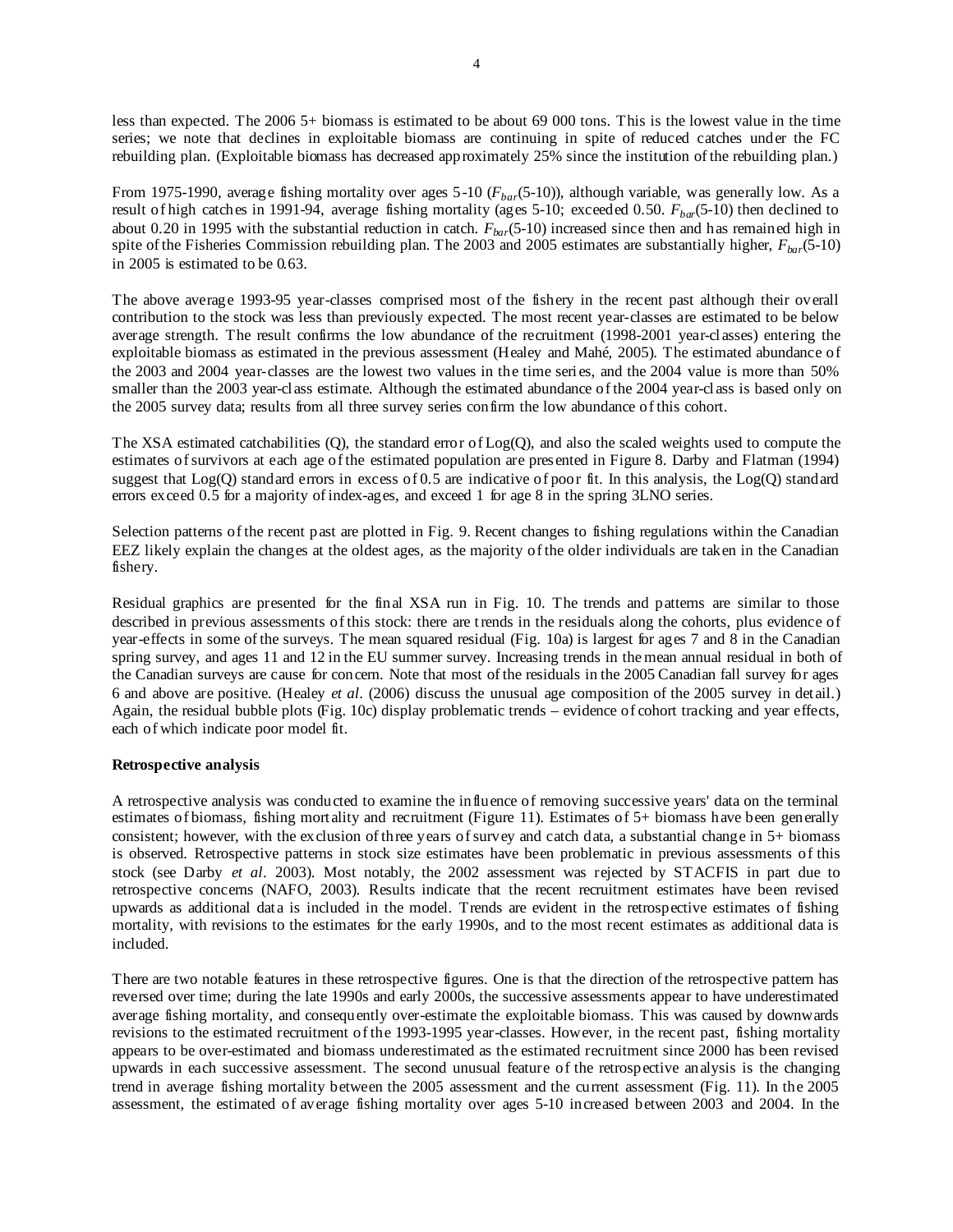current assessment, however, average fishing mortality decreases from 2003 to 2004. The estimated of average fishing mortality for 2004 is 0.52 in the current assessment, compared to 0.71 in the previous assessment. To gain further insight into this difference, Tables 9 and 10 provide a measure of the sensitivity of the XSA output to the addition of the 2005 catch and survey data. The tables present ratios of the estimated numbers at age and fishing mortality at age from the current assessment and the 2005 assessment with changes exceeding 10% in magnitude highlighted. The one year retrospective differences are driven primarily by revisions to the 1997 and 1998 yearclasses.

# **Reference Points**

Precautionary approach reference points have not previously been defined for this stock. Several of the standard approaches typically available for age-disaggregated assessments are not applicable for this stock given the difficulties in determining the spawner biomass (or appropriate proxy). Limit reference points could not be determined for this stock at this time. However, we note that the exploitable biomass is currently estimated to be the lowest in the 1975-2006 time-series.

Based on average weights and partial recruitment for the past 3 years,  $F_{Max} = 0.26$  and  $F_{0,I} = 0.15$ . The XSA estimate of average fishing mortality (ages 5-10) for 2005 is 0.63, over 2.5 times the  $F_{Max}$  level or four times the  $F_{0,I}$  level.

### **Projections**

Three year deterministic and stochastic projections of stock size (to 1 Jan 2009) were conducted. As noted previously, the Fisheries Commission has implemented a 15-year rebuilding plan for this resource by instituting an exploitable biomass target (ages 5+) of 140 000 tons (NAFO, 2003). As an initial step, the Fisheries Commission established TACs of 20 000, 19 000, 18 500, and 16 000 tons for 2004-2007, respectively. Shelton (2005a) suggests that the FC plan has a low probability of achieving the rebuilding plan target (exploitable biomass of 140 000 tons), and proposes alternative rebuilding plans which are compliant with the precautionary approach (see also Shelton, 2005b).

Attention is to be drawn on the fact that, as discussed by Patterson *et al.* (2000), current bootstrapping and stochastic projection methods generally underestimate uncertainty. The percentiles are therefore presented as relative measures of the risks associated with the current harvesting practices. They should not be taken as representing the actual probabilities of eventual outcomes.

Several projection scenarios were considered:

- 1. Assume future catches follow the rebuilding plan (with 2008 catch assumed equal to the 2007 catch)
- 2. Assume future catches follow the rebuilding plan + 20% over-run, (with 2008 catch assumed equal to the 2007 catch),
- 3. Assume 2006 catch equals rebuilding plan + 20% over-run; catches in 2007 and 2008 correspond to a fishing mortality level of  $F_{0,1}$ .
- 4. Assume 2006 catch equals rebuilding plan + 20% over-run; catches in 2007 and 2008 correspond to a fishing mortality level of *FMax*.
- 5. Assume 2006 catch equals rebuilding plan + 20% over-run; catches in 2007 and 2008 correspond to the current fishing mortality level  $(F_{2005})$ .

Projections which include catches corresponding to a 20% over-run on the rebuilding plan TACs were conducted because these may more accurately reflect future catch levels. During the first two years of the FC rebuilding plan, the catches have exceed the TAC by 27% and 22%, respectively.

The projection inputs are summarized in Table 11 with the variability in the projection parameters for the stochastic projections described by the coefficients of variation (column CV in the table). Numbers at age 2 and older at 1st of January 2006 and corresponding CVs are computed from the XSA output. Deterministic projections were conducted assuming a future recruitment value of the 1996-2002 geometric mean from XSA estimates. Recruitment for the stochastic projections was bootstrapped from the 1975-2002 age 1 numbers from the XSA. In both cases, more recent estimates of recruitment are susceptible to retrospective revision and are considered unreliable. (We note that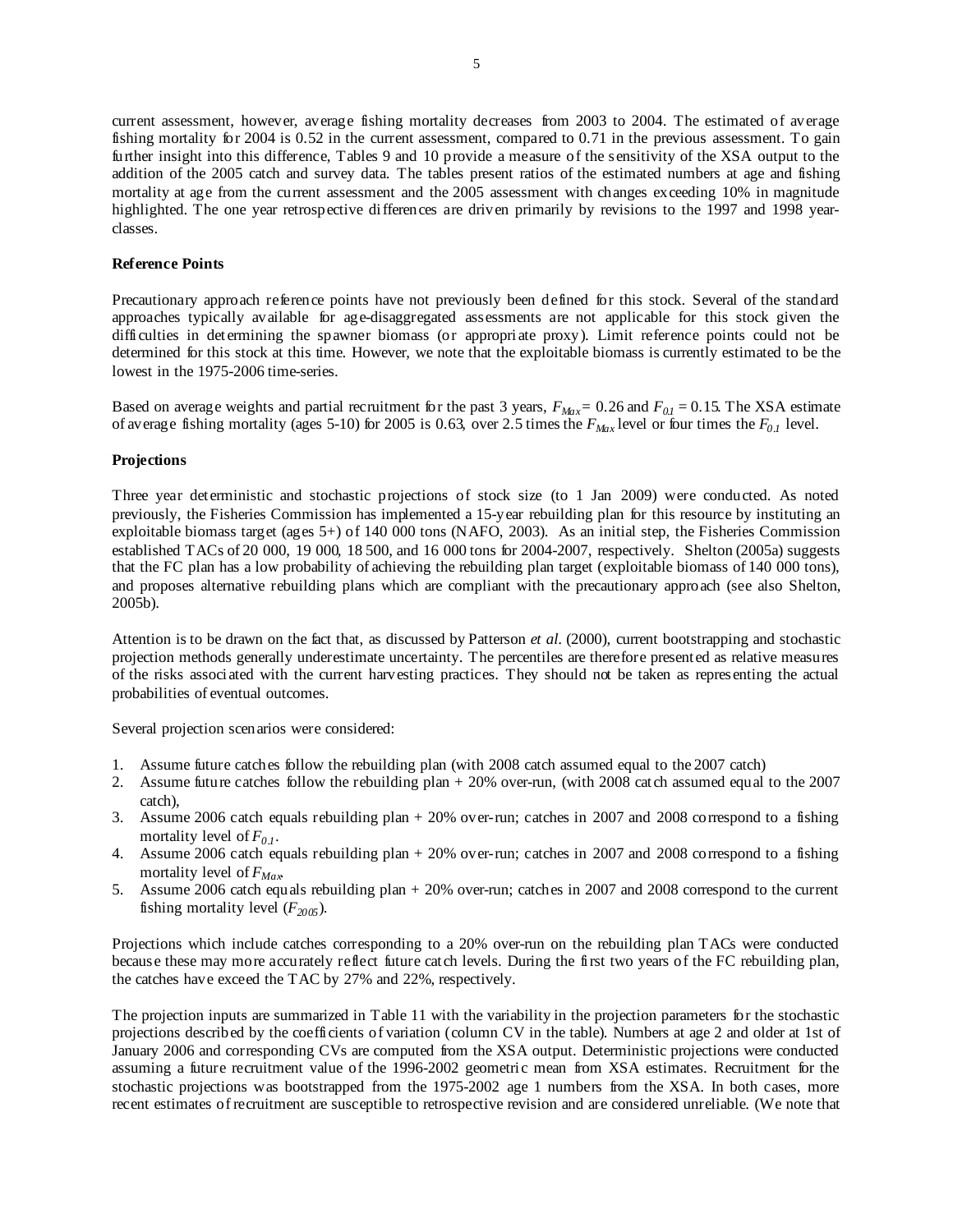in the three year projections, the age 1 recruitment assumption has zero impact on the 5+ biomass or on the average fishing mortality over ages 5-10.) Scaled selection pattern and corresponding CVs are derived from the 2003 to 2005 average from the XSA. Weights at age in the stock and in the catch and corresponding CVs are computed from the 2003-2005 average input data. Natural mortality was assumed to be 0.2 with a CV of 0.15 and a CV of 0.05 was assumed for the catch levels. The stochastic distributions were generated using @Risk software. Re-sampled quantities such as weights at age, etc. are sampled in the first year of the projection and held fixed in subsequent years in each projection iteration. The distribution was assumed lognormal for the numbers at age and normal for the other input data.

We present the results of the deterministic projections for scenarios 1-5 outlined above, and for the stochastic projections, results from scenarios 1 and 2 only.

Deterministic projections (Table 12; Fig. 12) indicate that by 2009, the 5+ biomass will remain stable with little increase if catches follow the FC rebuilding plan. If catches exceed the rebuilding plan targets, then the recent declines in biomass will continue. Projected average fishing mortality (Fig. 12) decreases for each of these scenarios. For projection scenarios 3-5 (*F*-based), exploitable biomass is projected to decrease substantially if fishing mortality remains at current levels, remains stable under  $F_{Max}$ , and biomass is projected to increase if fishing mortality is reduced to  $F_{0,I}$ . We note that for all projections considered, the exploitable biomass in 2009 will not have recovered to the 2003 level, the year that the FC rebuilding plan was implemented.

The results of the stochastic projection (average fishing mortality, 5+ biomass and 10+ biomass) under scenarios 1 and 2 are plotted in Fig. 13 and 14, and tabulated in Table 13. The trend in ages 10+ biomass is presented to illustrate the short term development of older portion of the population and should not be considered to represent SSB which is not precisely known. Median projected values of average fishing mortality decline in both scenarios. Median projected values of exploitable biomass show the same pattern as in the deterministic projections: exploitable biomass remains stable if future catch levels follow the rebuilding plan, and exploitable biomass continues to decline should future catches exceed the rebuilding plan TACs. For both scenarios there is a low to very low probability that the exploitable biomass in 2009 will have recovered to the 2003 level.

### **Conclusion**

The status of this stock has worsened since the last assessment. Current estimates of exploitable biomass are at an all-time low, fishing mortality has increased substantially in recent years, and is currently amongst the highest estimate in the time series.

Deterministic and stochastic projections indicate that under the Fisheries Commission rebuilding plan, prospects for stock rebuilding are currently poor. Projection results also indicate that by 2009, the 5+ biomass will not have recovered to the level estimated for 2003, the year in which the rebuilding plan was established.

#### **Acknowledgements**

The authors acknowledge the assistance of the remaining members of the *ad-hoc* working group on the assessment of this stock; Fernando González Costas (IEO, EU-Spain), Diana González Troncoso (IEO, EU-Spain) and Carmen Fernández (IEO, EU-Spain), whose involvement and discussion improved the quality of the assessment.

#### **References**

- ALPOIM, R., E. ROMAN, B. GREENE, R. BURRY, and W. R. BOWERING. 2002. Results of the Greenland Halibut (Reinhardtius hippoglossoides) Otolith Exchange Between Spain, Canada and Portugal. *NAFO SCR. Doc*., No. 141, Ser. No. N4763.
- BOWERING, W. R., and W. B. BRODIE. 1995. Greenland halibut (*Reinhardtius hippoglossoides* (Walbaum)). A Review of the Dynamics of its Distribution and Fisheries off Canada and West Greenland. *In*: Deep-water fisheries of the North Atlantic Oceanic Slope. Edited by A.G. Hopper. NATO Advanced Science Institutes Series. Kluwer Academic Publishers, Boston, pp. 113-160.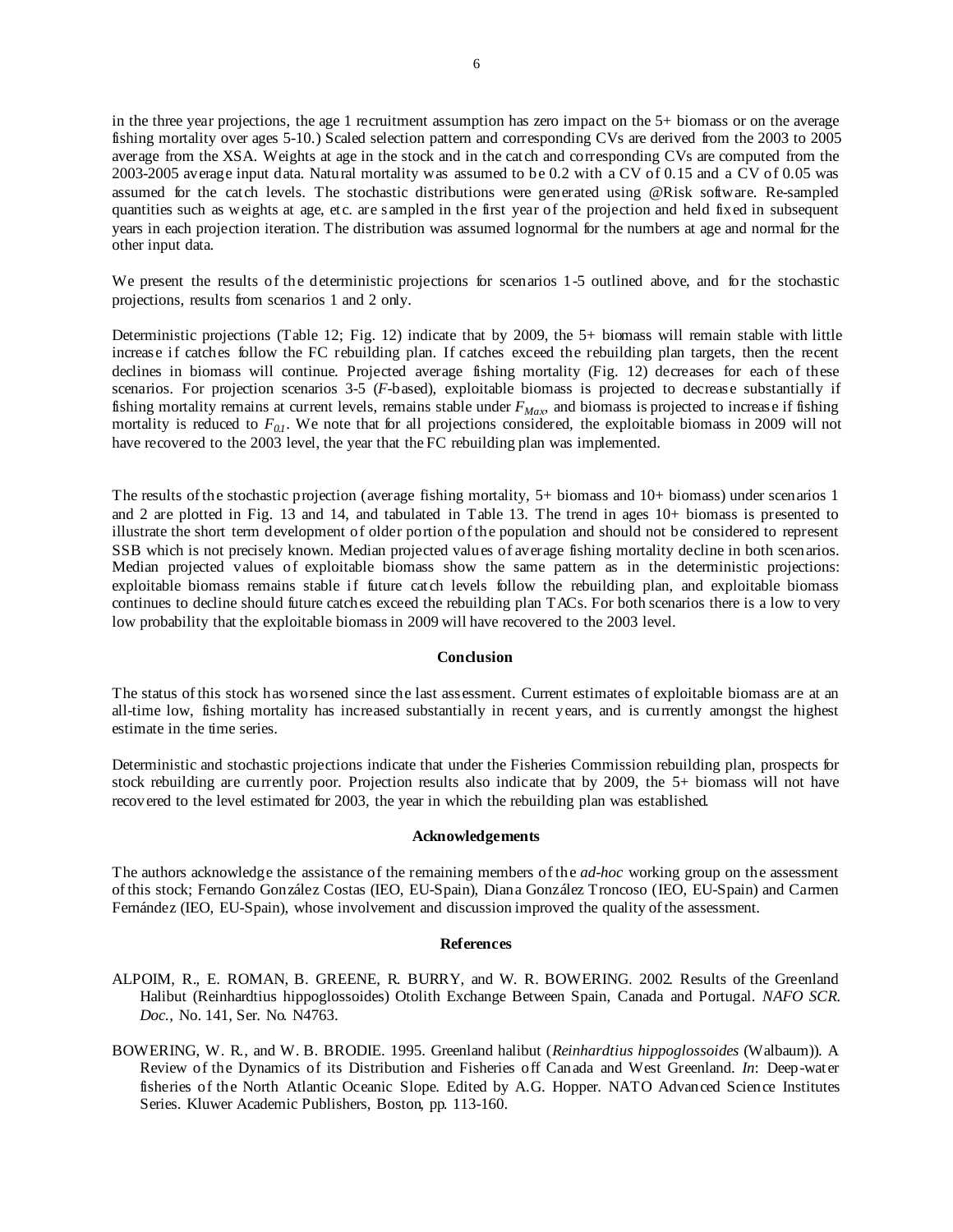- BRODIE, W. B. 2005. A description of the fall multispecies surveys in SA 2 + Divisions 3KLMNO from 1995-2004. *NAFO SCR Doc*., No. 08, Ser. No. N5083.
- BRODIE, W. B., and D. Power. 2006. The Canadian fishery for Greenland halibut in SA 2 + Divisions 3KLMNO, with emphasis on 2005. *NAFO SCR Doc.*, No. 47, Ser. No. N5273.
- DARBY, C. D., and S. FLATMAN. 1994. Virtual Population Analysis: Version 3.1 (Windows/Dos) user guide. *Info*. *Tech. Ser., MAFF Direct. Fish. Res., Lowestoft*, (1): 85 p.
- DARBY, C. D., W. R. BOWERING, and J.-C. MAHÉ. 2003. An Assessment of Stock Status of the Greenland Halibut Resource in NAFO Subarea 2 and Divisions 3KLMNO Based on Extended Survivors Analysis with Short and Medium-term projections of Future Stock Development. *NAFO SCR Doc*., No. 64, Ser. No. N4883.
- GAVARIS, S. 1988. An adaptive framework for the estimation of population size. *CAFSAC Res. Doc*., No. 29, 12 p.
- GONZÁLEZ F., J. L. DEL RIO, A. VÁZQUEZ, H. MURUA, E. ROMÁN, M. CASAS, and G. RAMILO. 2006. Spanish Research Report for 2005. *NAFO SCS Doc*., No. 09, Ser. No. N5232.
- GONZÁLEZ TRONCOSO, D., and F. GONZÁLEZ-COSTAS. 2006. Quality of the surveys information in relation with the Greenland halibut assessment of Subarea 2 and Divisions 3KLMNO. *NAFO SCR Doc*., No. 50, Ser. No. N5277.
- GONZÁLEZ TRONCOSO, D., J. M. CASAS, and F. SABORIDO-REY. 2006. Results from bottom trawl survey on Flemish Cap of July-August 2005. *NAFO SCR Doc*., No. 16, Ser. No. N5231.
- HEALEY, B. P., and J.-C. MAHÉ. 2005. An Assessment of Greenland Halibut in Subarea 2 + Divisions 3KLMNO, with Projections under the Fisheries Commission Rebuilding Plan. *NAFO SCR Doc*., No. 63, Ser. No. N5149.
- HEALEY, B. P., K. S. DWYER, and D. MADDOCK PARSONS. 2006. Greenland halibut (*Reinhardtius hippoglossoides*) in NAFO Subarea 2 and Divisions 3LKMNO: stock trends based on annual Canadian research vessel survey results during 1978-2005. *NAFO SCR Doc.*, No. 34, Ser. No. N5257.
- NAFO. 2003. NAFO Rebuilding Plan for the stock of Greenland Halibut in Subarea 2 and Divisions 3KLMNO. NAFO *FC Doc*., No. 13, Ser. No. N4904.
- NAFO. 2004. Report of the Standing Committee on Fisheries Science (STACFIS). *NAFO Scientific Council Reports, 2004*.
- NAFO. 2005. Report of the Standing Committee on Fisheries Science (STACFIS). *NAFO Scientific Council Reports, 2005*.
- PATTERSON, K. R., R. M. COOK, C. D. DARBY, S. GAVARIS, B. MESNIL, A. E. PUNT, V. R. RESTREPO, D. W. SKAGEN, G. STEFANSSON, and M. SMITH. 2000. Validating three methods for making probability statements in fisheries forecasts. *ICES C.M. Doc*., No. 2000 V:06
- SHELTON, P. A. 2005a. A PA-compliant Rebuilding Plan for Subarea 2 + Divisions 3KLMNO Greenland Halibut based on the 2005 NAFO Assessment. *NAFO SCR Doc*., No. 71, Ser. No. N5165.
- SHELTON, P. A. 2005b. Does the rebuilding plan for Greenland halibut in Subarea 2 and Divisions 3KLMNO have a scientific basis and is it on track? *NAFO SCR Doc*., No. 10, Ser. No. N5089.
- SHEPHERD, J. G. 1999. Extended survivors analysis: An improved method for the analysis of catch-at-age data and abundance indices *ICES J. Mar. Sci*., 56(5): 584-591.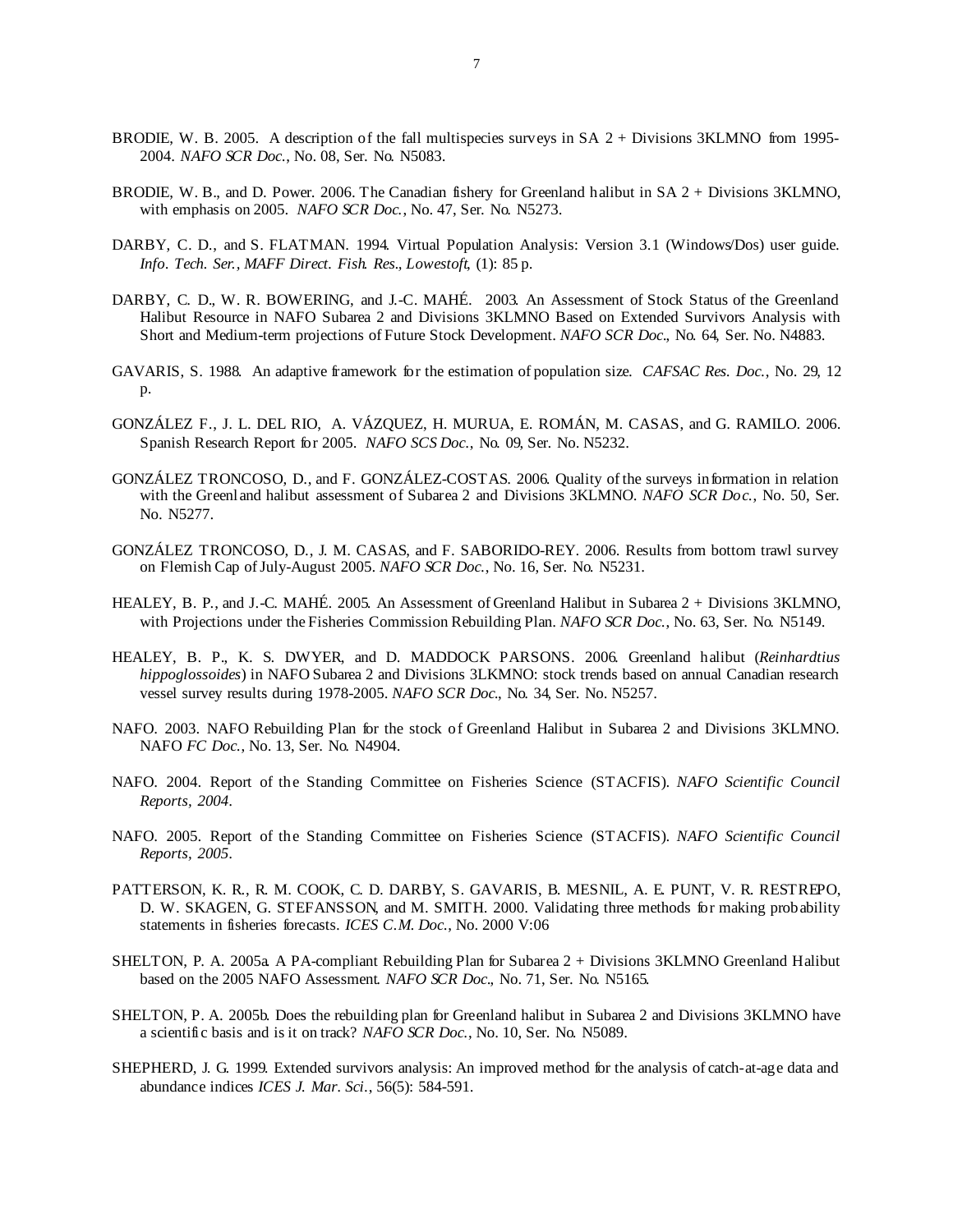- TREBLE, M. A., S. E. CAMPANA, R. J. WASTLE, C. M. JONES, and J. BOJE. 2005. An assessment of age determination methods, with age validation of Greenland halibut from the Northwest Atlantic. *NAFO SCR Doc*., No. 05/43, Ser. No. N5129.
- TREBLE, M. A., and K. S. DWYER. 2006. Report of the Greenland Halibut (*Reinhardtius hippoglossoides*) Age Determination Workshop. *NAFO SCR Doc*., No. 49, Ser. No. N5276.
- VARGAS, J., R. ALPOIM, E. SANTOS, and A. M. AVILA DE MELO. 2006. Portuguese Research Report for 2005. *NAFO SCS Doc*. 06/06, Ser. No. N5222.
- VASKOV, A. A., K. V. GORCHINSKY, T. M. IGASHOV, S. P. MELNIKOV, I. K. SIGAEV, and V. A. RIKHTER. 2006. Russian Research Report for 2005. *NAFO SCS Doc.*, No. 07, Ser. No. N5223.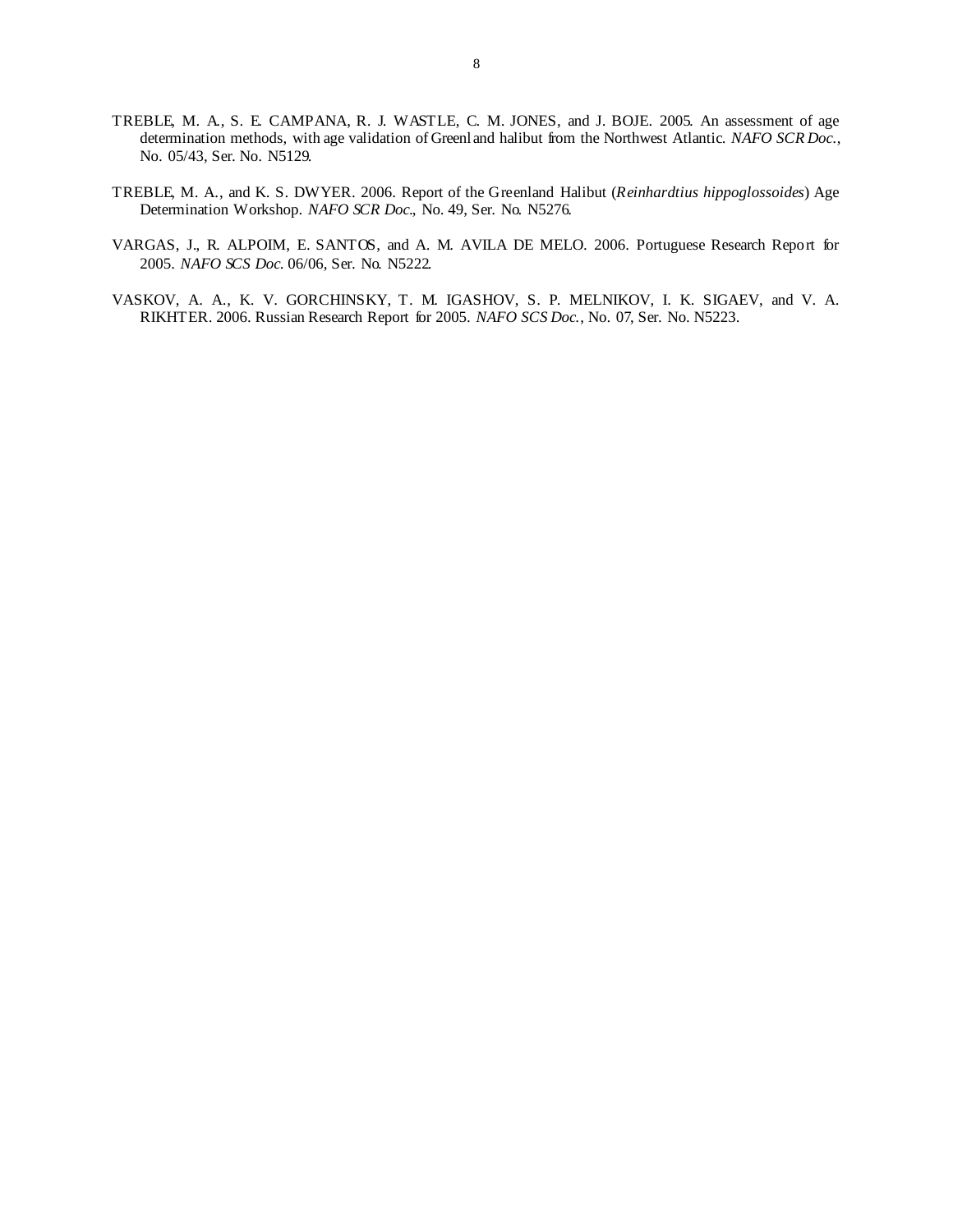Table 1. Landings and Total Allowable Catches (all in 000 tons) for Greenland Halibut in Sub-area 2 and Div. 3KLMNO. TACs were set autonomously by Canada until 1994. Since 1995, the TAC has been established by the Fisheries Commission of NAFO.

-

| Year         | <b>TAC - Canada TAC - FC</b> |         | <u>Catch</u> |
|--------------|------------------------------|---------|--------------|
| 1960         |                              |         | 0.9          |
| 1961         |                              |         | 0.7          |
| 1962         |                              |         | 0.6          |
| 1963         |                              |         | 2            |
| 1964         |                              |         | 4            |
| 1965         |                              |         | 10           |
| 1966         |                              |         | 19           |
| 1967         |                              |         | 27           |
| 1968         |                              |         | 32           |
| 1969         |                              |         | 37           |
| 1970         |                              |         | 37           |
| 1971         |                              |         | 25           |
| 1972         |                              |         | 30           |
| 1973         |                              |         | 29           |
| 1974         | 40                           |         | 28           |
| 1975         | 40                           |         | 29           |
| 1976         | 30                           |         | 25           |
| 1977         | 30                           |         | 32           |
| 1978<br>1979 | 30<br>30                     |         | 39<br>34     |
| 1980         | 35                           |         | 33           |
| 1981         | 55                           |         | 31           |
| 1982         | 55                           |         | 26           |
| 1983         | 55                           |         | 28           |
| 1984         | 55                           |         | 27           |
| 1985         | 75                           |         | 20           |
| 1986         | 100                          |         | 18           |
| 1987         | 100                          |         | 32           |
| 1988         | 100                          |         | 19           |
| 1989         | 100                          |         | 20           |
| 1990         | 50                           |         | 47           |
| 1991         | 50                           |         | 65           |
| 1992         | 50                           |         | 63           |
| 1993         | 50                           |         | 62           |
| 1994         | 25                           |         | 51           |
| 1995         |                              | 27      | 15           |
| 1996         |                              | 27      | 19           |
| 1997         |                              | 27      | 20           |
| 1998         |                              | 27      | 20           |
| 1999         |                              | 33      | 24           |
| 2000         |                              | 35      | 34           |
| 2001         |                              | 40      | 37           |
| 2002         |                              | 44      | 34           |
| 2003         |                              | 42      | 35           |
| 2004         |                              | $20*$   | 25           |
| 2005         |                              | $19*$   | 23           |
| 2006         |                              | $18.5*$ |              |
| 2007         |                              | $16*$   |              |

\* TAC specified under FC Rebuilding Plan (FC Doc. 03/13).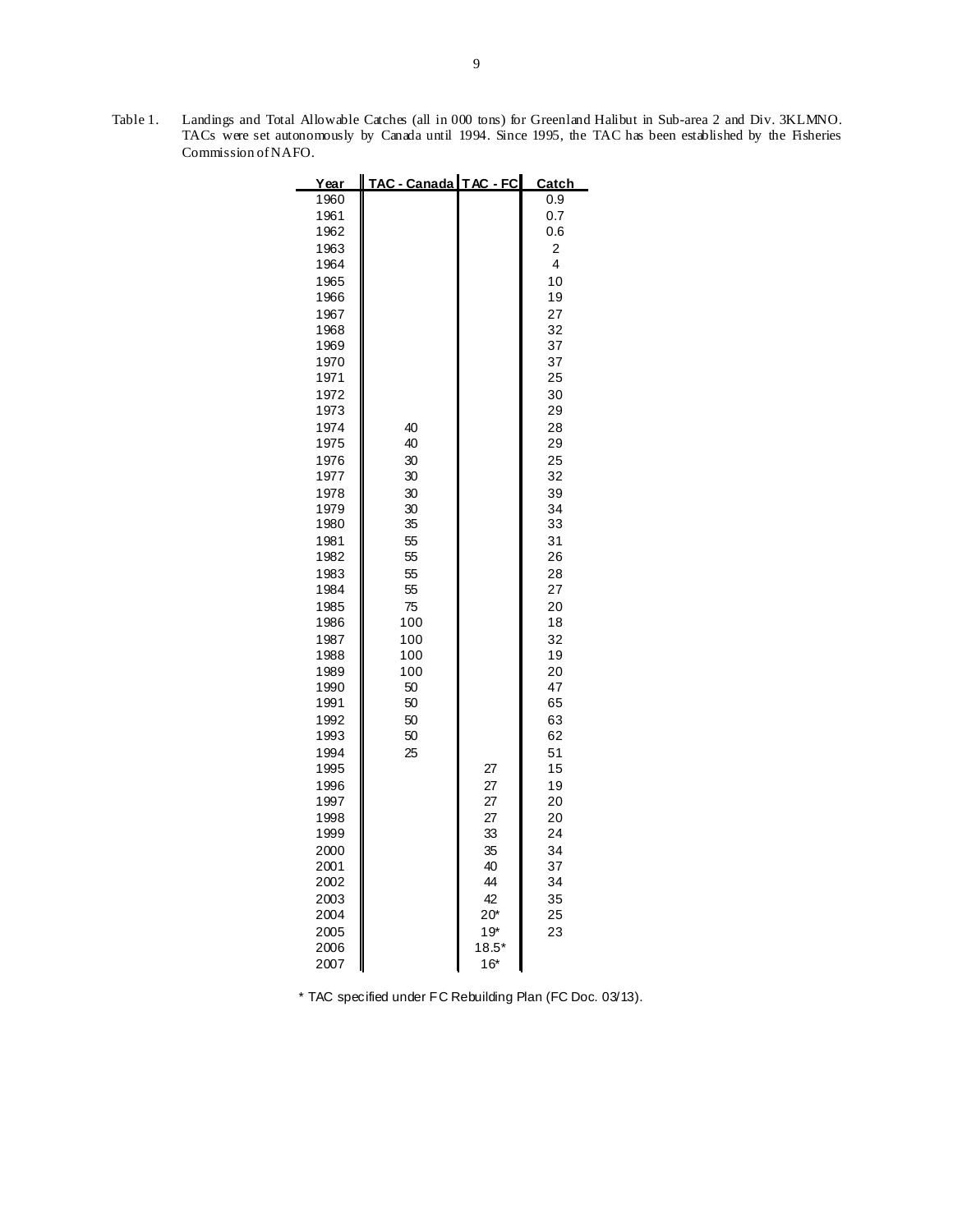| Cn   | 1        | 2           | 3        | 4        | 5     | 6     | 7     | 8     | 9    | 10   | 11   | 12   | 13  | 14  |
|------|----------|-------------|----------|----------|-------|-------|-------|-------|------|------|------|------|-----|-----|
| 1975 | 0        | 0           | 0        | 0        | 334   | 2819  | 5750  | 4956  | 3961 | 1688 | 702  | 135  | 279 | 288 |
| 1976 | $\Omega$ | 0           | $\Omega$ | 0        | 17    | 610   | 3231  | 5413  | 3769 | 2205 | 829  | 260  | 101 | 53  |
| 1977 | 0        | 0           | $\Omega$ | 0        | 534   | 5012  | 10798 | 7346  | 2933 | 1013 | 220  | 130  | 116 | 84  |
| 1978 | 0        | 0           | $\Omega$ | 0        | 2982  | 8415  | 8970  | 7576  | 2865 | 1438 | 723  | 367  | 222 | 258 |
| 1979 | 0        | 0           | 0        | 0        | 2386  | 8727  | 12824 | 6136  | 1169 | 481  | 287  | 149  | 143 | 284 |
| 1980 | $\Omega$ | $\Omega$    | $\Omega$ | 0        | 209   | 2086  | 9150  | 9679  | 5398 | 3828 | 1013 | 128  | 53  | 27  |
| 1981 | 0        | 0           | 0        | 0        | 863   | 4517  | 9806  | 11451 | 4307 | 890  | 256  | 142  | 43  | 69  |
| 1982 | 0        | 0           | 0        | 0        | 269   | 2299  | 6319  | 5763  | 3542 | 1684 | 596  | 256  | 163 | 191 |
| 1983 | 0        | 0           | $\Omega$ | 0        | 701   | 3557  | 9800  | 7514  | 2295 | 692  | 209  | 76   | 106 | 175 |
| 1984 | 0        | 0           | $\Omega$ | 0        | 902   | 2324  | 5844  | 7682  | 4087 | 1259 | 407  | 143  | 106 | 183 |
| 1985 | 0        | 0           | $\Omega$ | 0        | 1983  | 5309  | 5913  | 3500  | 1380 | 512  | 159  | 99   | 87  | 86  |
| 1986 | $\Omega$ | 0           | $\Omega$ | 0        | 280   | 2240  | 6411  | 5091  | 1469 | 471  | 244  | 140  | 70  | 117 |
| 1987 | $\Omega$ | 0           | $\Omega$ | 0        | 137   | 1902  | 11004 | 8935  | 2835 | 853  | 384  | 281  | 225 | 349 |
| 1988 | 0        | 0           | 0        | 0        | 296   | 3186  | 8136  | 4380  | 1288 | 465  | 201  | 105  | 107 | 129 |
| 1989 | $\Omega$ | $\Omega$    | $\Omega$ | $\Omega$ | 181   | 1988  | 7480  | 4273  | 1482 | 767  | 438  | 267  | 145 | 71  |
| 1990 | 0        | $\mathbf 0$ | 0        | 95       | 1102  | 6758  | 12632 | 7557  | 4072 | 2692 | 1204 | 885  | 434 | 318 |
| 1991 | $\Omega$ | $\Omega$    | $\Omega$ | 220      | 2862  | 7756  | 13152 | 10796 | 7145 | 3721 | 1865 | 1216 | 558 | 422 |
| 1992 | 0        | 0           | 0        | 1064     | 4180  | 10922 | 20639 | 12205 | 4332 | 1762 | 1012 | 738  | 395 | 335 |
| 1993 | $\Omega$ | $\mathbf 0$ | 0        | 1010     | 9570  | 15928 | 17716 | 11918 | 4642 | 1836 | 1055 | 964  | 401 | 182 |
| 1994 | 0        | 0           | $\Omega$ | 5395     | 16500 | 15815 | 11142 | 6739  | 3081 | 1103 | 811  | 422  | 320 | 215 |
| 1995 | 0        | 0           | $\Omega$ | 323      | 1352  | 2342  | 3201  | 2130  | 1183 | 540  | 345  | 273  | 251 | 201 |
| 1996 | $\Omega$ | 0           | 0        | 190      | 1659  | 5197  | 6387  | 1914  | 956  | 504  | 436  | 233  | 143 | 89  |
| 1997 | $\Omega$ | $\mathbf 0$ | $\Omega$ | 335      | 1903  | 4169  | 7544  | 3215  | 1139 | 606  | 420  | 246  | 137 | 89  |
| 1998 | 0        | 0           | $\Omega$ | 552      | 3575  | 5407  | 5787  | 3653  | 1435 | 541  | 377  | 161  | 92  | 51  |
| 1999 | 0        | 0           | 0        | 297      | 2149  | 5625  | 8611  | 3793  | 1659 | 623  | 343  | 306  | 145 | 151 |
| 2000 | $\Omega$ | $\Omega$    | $\Omega$ | 271      | 2029  | 12583 | 21175 | 3299  | 973  | 528  | 368  | 203  | 129 | 104 |
| 2001 | 0        | 0           | 0        | 448      | 2239  | 12163 | 22122 | 5154  | 1010 | 495  | 439  | 203  | 156 | 75  |
| 2002 | 0        | 0           | 0        | 479      | 1662  | 7239  | 17581 | 6607  | 1244 | 659  | 360  | 224  | 126 | 81  |
| 2003 | 0        | 0           | $\Omega$ | 1279     | 4491  | 10723 | 16764 | 6385  | 1614 | 516  | 290  | 144  | 76  | 85  |
| 2004 | 0        | 0           | 0        | 947      | 4196  | 8367  | 10480 | 4069  | 1301 | 532  | 289  | 184  | 88  | 76  |
| 2005 | $\Omega$ | $\Omega$    | 0        | 534      | 1652  | 5999  | 10313 | 3996  | 1410 | 444  | 244  | 114  | 64  | 46  |

Table 2. Catch at age matrix (000s) for Greenland Halibut in SA 2 + Div. 3KLMNO.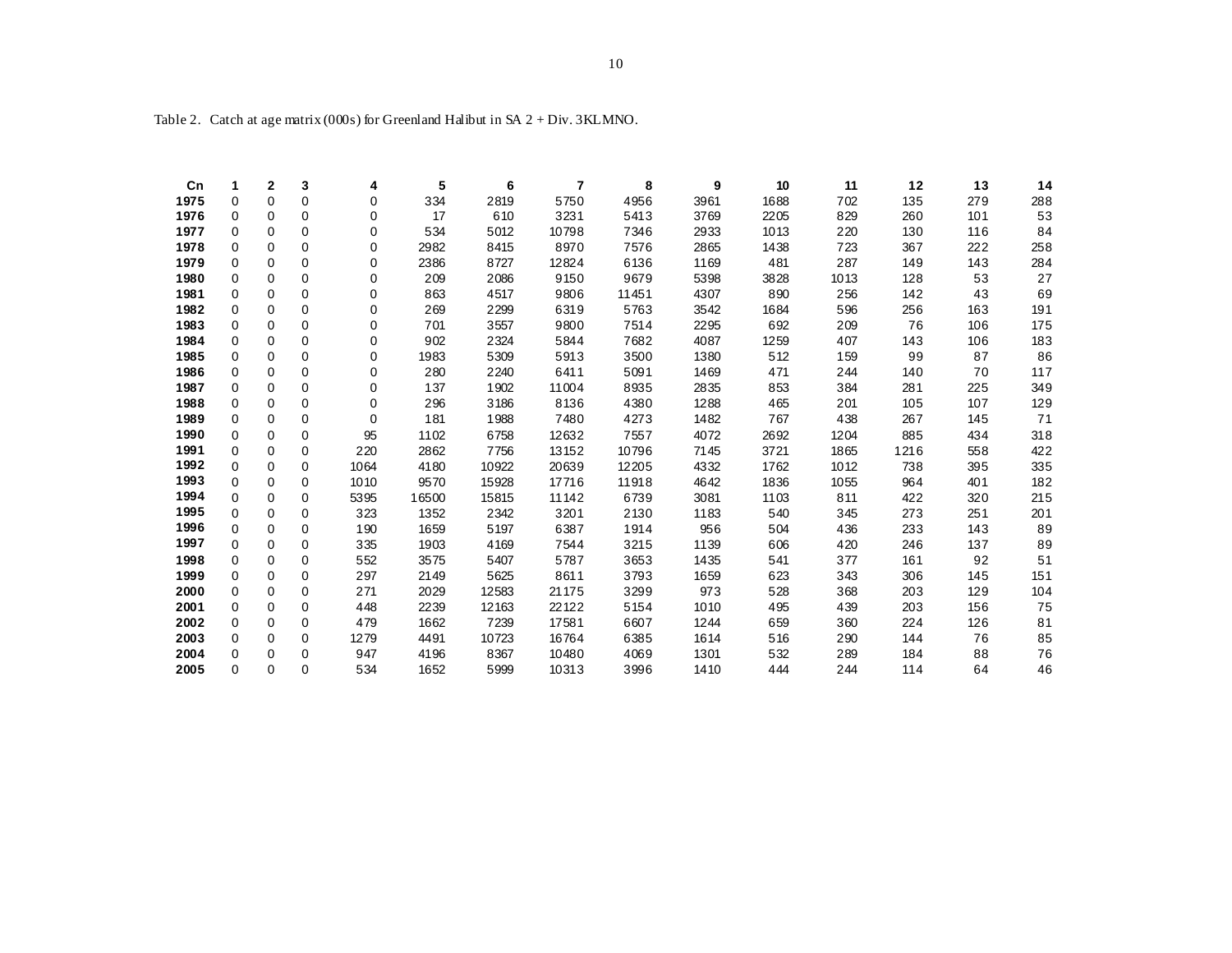| Cw   | 1    | $\mathbf{2}$ | 3    | 4    | 5    | 6    | 7    | 8    | 9    | 10   | 11   | 12   | 13   |
|------|------|--------------|------|------|------|------|------|------|------|------|------|------|------|
| 1975 | 0.00 | 0.00         | 0.13 | 0.24 | 0.61 | 0.76 | 0.96 | 1.19 | 1.58 | 2.21 | 2.70 | 3.37 | 3.88 |
| 1976 | 0.00 | 0.00         | 0.13 | 0.24 | 0.61 | 0.76 | 0.96 | 1.19 | 1.58 | 2.21 | 2.70 | 3.37 | 3.88 |
| 1977 | 0.00 | 0.00         | 0.13 | 0.24 | 0.61 | 0.76 | 0.96 | 1.19 | 1.58 | 2.21 | 2.70 | 3.37 | 3.88 |
| 1978 | 0.00 | 0.00         | 0.13 | 0.24 | 0.61 | 0.76 | 0.96 | 1.19 | 1.58 | 2.21 | 2.70 | 3.37 | 3.88 |
| 1979 | 0.00 | 0.00         | 0.13 | 0.24 | 0.61 | 0.76 | 0.96 | 1.19 | 1.58 | 2.21 | 2.70 | 3.37 | 3.88 |
| 1980 | 0.00 | 0.00         | 0.13 | 0.24 | 0.51 | 0.66 | 0.87 | 1.05 | 1.15 | 1.26 | 1.57 | 2.71 | 3.12 |
| 1981 | 0.00 | 0.00         | 0.13 | 0.24 | 0.39 | 0.60 | 0.79 | 0.99 | 1.24 | 1.70 | 2.46 | 3.51 | 4.79 |
| 1982 | 0.00 | 0.00         | 0.13 | 0.24 | 0.53 | 0.68 | 0.89 | 1.13 | 1.40 | 1.79 | 2.38 | 3.47 | 4.51 |
| 1983 | 0.00 | 0.00         | 0.13 | 0.24 | 0.41 | 0.63 | 0.86 | 1.18 | 1.65 | 2.23 | 3.01 | 3.96 | 5.06 |
| 1984 | 0.00 | 0.00         | 0.13 | 0.24 | 0.38 | 0.58 | 0.83 | 1.10 | 1.46 | 1.94 | 2.63 | 3.49 | 4.49 |
| 1985 | 0.00 | 0.00         | 0.13 | 0.24 | 0.57 | 0.75 | 0.94 | 1.24 | 1.69 | 2.24 | 2.95 | 3.71 | 4.85 |
| 1986 | 0.00 | 0.00         | 0.13 | 0.24 | 0.35 | 0.58 | 0.81 | 1.10 | 1.58 | 2.12 | 2.89 | 3.89 | 4.95 |
| 1987 | 0.00 | 0.00         | 0.13 | 0.24 | 0.36 | 0.59 | 0.84 | 1.16 | 1.59 | 2.13 | 2.82 | 3.60 | 4.63 |
| 1988 | 0.00 | 0.00         | 0.13 | 0.24 | 0.36 | 0.57 | 0.81 | 1.16 | 1.66 | 2.22 | 3.01 | 3.93 | 5.09 |
| 1989 | 0.00 | 0.00         | 0.13 | 0.24 | 0.40 | 0.56 | 0.77 | 1.08 | 1.66 | 2.24 | 3.00 | 3.86 | 4.92 |
| 1990 | 0.00 | 0.00         | 0.09 | 0.18 | 0.34 | 0.55 | 0.77 | 1.12 | 1.61 | 2.17 | 2.85 | 3.73 | 4.69 |
| 1991 | 0.00 | 0.00         | 0.13 | 0.24 | 0.38 | 0.59 | 0.83 | 1.23 | 1.81 | 2.46 | 3.31 | 4.14 | 5.33 |
| 1992 | 0.00 | 0.00         | 0.18 | 0.29 | 0.43 | 0.58 | 0.79 | 1.23 | 1.82 | 2.46 | 3.12 | 3.97 | 5.10 |
| 1993 | 0.00 | 0.00         | 0.13 | 0.23 | 0.37 | 0.55 | 0.81 | 1.21 | 1.73 | 2.31 | 3.00 | 3.97 | 4.82 |
| 1994 | 0.00 | 0.00         | 0.08 | 0.20 | 0.33 | 0.51 | 0.79 | 1.18 | 1.70 | 2.27 | 2.99 | 3.77 | 4.88 |
| 1995 | 0.00 | 0.00         | 0.08 | 0.29 | 0.36 | 0.53 | 0.81 | 1.20 | 1.76 | 2.45 | 3.12 | 3.81 | 4.89 |
| 1996 | 0.00 | 0.00         | 0.16 | 0.24 | 0.36 | 0.54 | 0.83 | 1.27 | 1.80 | 2.48 | 3.15 | 3.86 | 4.95 |
| 1997 | 0.00 | 0.00         | 0.12 | 0.21 | 0.34 | 0.49 | 0.77 | 1.16 | 1.73 | 2.36 | 3.05 | 3.95 | 5.11 |
| 1998 | 0.00 | 0.00         | 0.12 | 0.23 | 0.37 | 0.54 | 0.81 | 1.20 | 1.75 | 2.35 | 3.10 | 4.01 | 5.13 |
| 1999 | 0.00 | 0.00         | 0.18 | 0.25 | 0.36 | 0.53 | 0.83 | 1.25 | 1.68 | 2.29 | 2.89 | 3.51 | 4.46 |
| 2000 | 0.00 | 0.00         | 0.00 | 0.25 | 0.35 | 0.52 | 0.79 | 1.19 | 1.77 | 2.28 | 2.90 | 3.65 | 4.49 |
| 2001 | 0.00 | 0.00         | 0.00 | 0.25 | 0.38 | 0.57 | 0.83 | 1.17 | 1.79 | 2.37 | 2.95 | 3.72 | 4.59 |
| 2002 | 0.00 | 0.00         | 0.22 | 0.25 | 0.37 | 0.56 | 0.84 | 1.19 | 1.76 | 2.28 | 2.90 | 3.58 | 4.41 |
| 2003 | 0.00 | 0.00         | 0.19 | 0.25 | 0.39 | 0.56 | 0.82 | 1.20 | 1.65 | 2.17 | 2.70 | 3.40 | 4.38 |
| 2004 | 0.00 | 0.00         | 0.18 | 0.25 | 0.38 | 0.53 | 0.81 | 1.20 | 1.63 | 2.15 | 2.73 | 3.54 | 4.38 |
| 2005 | 0.00 | 0.00         | 0.25 | 0.30 | 0.40 | 0.56 | 0.85 | 1.25 | 1.69 | 2.18 | 2.71 | 3.46 | 4.26 |

Table 3. Catch weight at age (kg) matrix for Greenland Halibut in SA 2 + Div. 3KLMNO.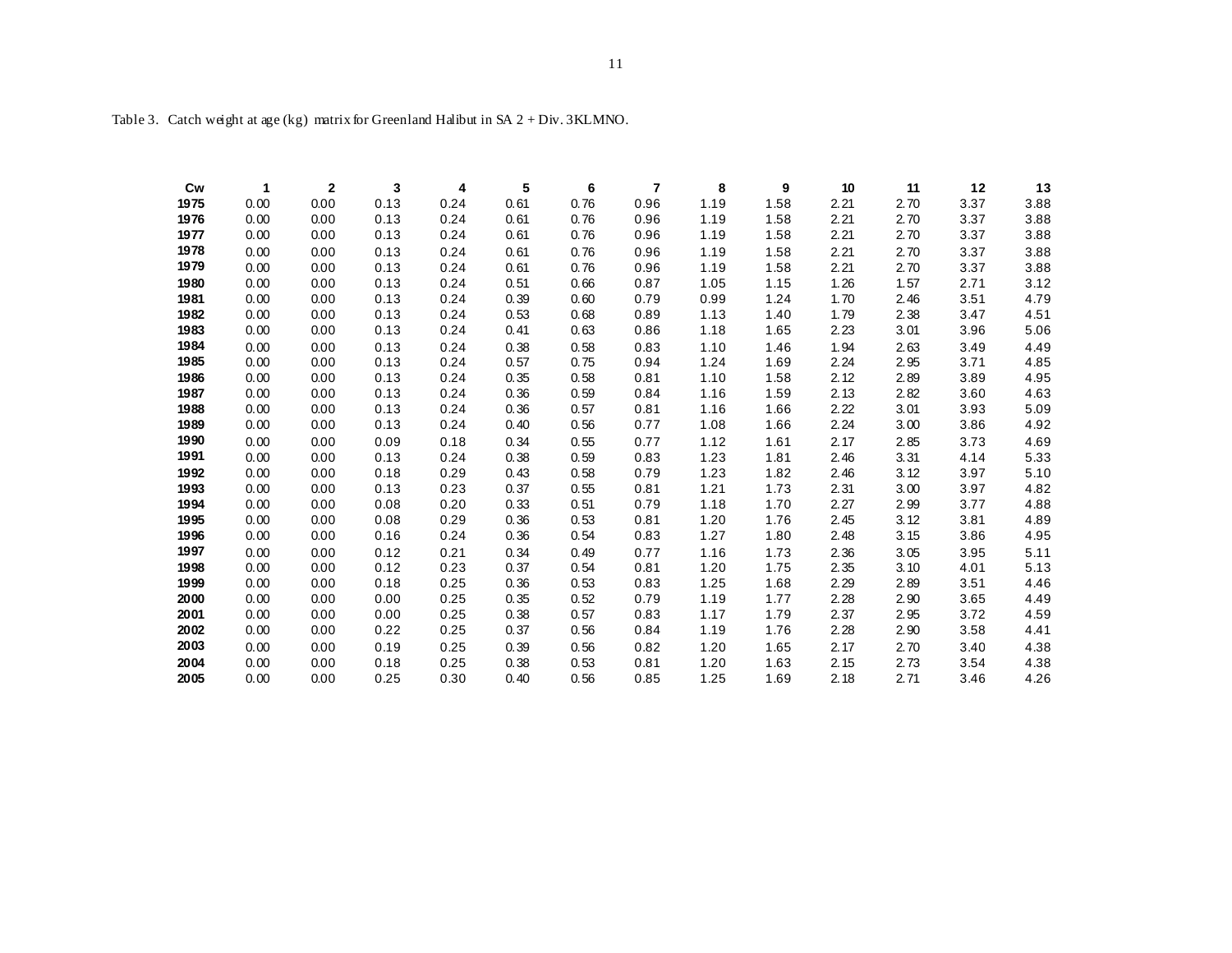| 2J3K Fall        | 1            | $\mathbf 2$  | 3      | 4      | 5      | 6      | $\overline{\mathbf{r}}$  | 8     | 9     | 10    | 11    | 12    | 13    | 14    |
|------------------|--------------|--------------|--------|--------|--------|--------|--------------------------|-------|-------|-------|-------|-------|-------|-------|
| 1996.9           | 98.680       | 47.820       | 32.010 | 9.539  | 6.283  | 2.466  | 0.836                    | 0.191 | 0.179 | 0.039 | 0.024 | 0.012 | 0.017 | 0.006 |
| 1997.9           | 28.050       | 58.620       | 43.610 | 21.130 | 10.370 | 5.007  | 1.998                    | 0.641 | 0.203 | 0.055 | 0.032 | 0.022 | 0.009 | 0.003 |
| 1998.9           | 23.350       | 25.070       | 31.190 | 21.870 | 10.860 | 4.452  | 2.066                    | 0.565 | 0.132 | 0.059 | 0.028 | 0.021 | 0.013 | 0.002 |
| 1999.9           | 15.990       | 34.420       | 24.070 | 28280  | 20.040 | 10.530 | 3.811                    | 0.703 | 0.139 | 0.072 | 0.021 | 0.006 | 0.025 | 0.002 |
| 2000.9           | 38.570       | 21.940       | 16.430 | 13200  | 13.760 | 7.207  | 2.161                    | 0.502 | 0.063 | 0.030 | 0.015 | 0.004 | 0.000 | 0.007 |
| 2001.9           | 43.900       | 22.720       | 17.000 | 14.070 | 9.765  | 7.591  | 3.403                    | 0.692 | 0.112 | 0.023 | 0.014 | 0.004 | 0.011 | 0.001 |
| 2002.9           | 40.670       | 24.080       | 12.500 | 9.679  | 6.027  | 1.974  | 0.719                    | 0.190 | 0.039 | 0.013 | 0.004 | 0.000 | 0.003 | 0.000 |
| 2003.9           | 45.700       | 26.670       | 11.690 | 9.490  | 6.389  | 2.271  | 0.893                    | 0.268 | 0.040 | 0.017 | 0.010 | 0.006 | 0.002 | 0.000 |
| 2004.9           | 32.490       | 32.930       | 13.890 | 12.310 | 9.209  | 2.684  | 1.198                    | 0.358 | 0.083 | 0.032 | 0.006 | 0.004 | 0.008 | 0.000 |
| 2005.9           | 15.490       | 16.120       | 8.400  | 13.400 | 10.300 | 6.559  | 3.847                    | 0.662 | 0.116 | 0.034 | 0.027 | 0.009 | 0.007 | 0.002 |
| 3LNO Spr         | $\mathbf{1}$ | $\mathbf 2$  | 3      | 4      | 5      | 6      | $\overline{\phantom{a}}$ | 8     |       |       |       |       |       |       |
| 1996.4           | 1.621        | 4.241        | 4.599  | 2.183  | 0.827  | 0.284  | 0.057                    | 0.001 |       |       |       |       |       |       |
| 1997.4           | 1.162        | 3.924        | 5.160  | 3.227  | 1.461  | 0.507  | 0.099                    | 0.013 |       |       |       |       |       |       |
| 1998.4           | 0.220        | 0.814        | 3.847  | 6.186  | 4.955  | 1.238  | 0.326                    | 0.072 |       |       |       |       |       |       |
| 1999.4           | 0.292        | 0.552        | 1.149  | 1.982  | 3.388  | 1.090  | 0.242                    | 0.050 |       |       |       |       |       |       |
| 2000.4           | 0.793        | 1.069        | 1.068  | 1.506  | 1.954  | 2.037  | 0.556                    | 0.031 |       |       |       |       |       |       |
| 2001.4           | 0.565        | 0.714        | 0.739  | 0.676  | 0.796  | 0.716  | 0.279                    | 0.023 |       |       |       |       |       |       |
| 2002.4           | 0.642        | 0.572        | 0.603  | 0.581  | 0.608  | 0.208  | 0.049                    | 0.006 |       |       |       |       |       |       |
| 2003.4           | 0.926        | 2.137        | 1.663  | 1.569  | 1.055  | 0.206  | 0.051                    | 0.008 |       |       |       |       |       |       |
| 2004.4           | 0.662        | 0.572        | 1.181  | 1.184  | 1.161  | 0.259  | 0.041                    | 0.020 |       |       |       |       |       |       |
| 2005.4           | 0.353        | 0.306        | 1.090  | 0.946  | 1.372  | 0.823  | 0.206                    | 0.025 |       |       |       |       |       |       |
| <b>EU Survey</b> | $\mathbf 1$  | $\mathbf{2}$ | 3      | 4      | 5      | 6      | $\overline{\phantom{a}}$ | 8     | 9     | 10    | 11    | 12    |       |       |
| 1995.6           | 12.41        | 2.54         | 2.23   | 1.91   | 2.66   | 5.10   | 3.77                     | 2.12  | 1.31  | 0.26  | 0.07  | 0.02  |       |       |
| 1996.6           | 5.84         | 7.97         | 2.42   | 3.04   | 4.20   | 5.82   | 2.49                     | 1.62  | 0.42  | 0.09  | 0.03  | 0.04  |       |       |
| 1997.6           | 3.33         | 3.78         | 6.00   | 6.50   | 7.11   | 8.46   | 4.99                     | 2.15  | 0.66  | 0.22  | 0.03  | 0.02  |       |       |
| 1998.6           | 2.74         | 2.13         | 7.69   | 11.00  | 12.33  | 11.30  | 7.84                     | 2.62  | 0.75  | 0.20  | 0.03  | 0.01  |       |       |
| 1999.6           | 1.06         | 0.70         | 3.01   | 10.47  | 13.41  | 1258   | 5.55                     | 1.82  | 0.35  | 0.10  | 0.01  | 0.00  |       |       |
| 2000.6           | 3.75         | 0.29         | 0.60   | 2.17   | 7.09   | 14.10  | 5.40                     | 2.32  | 0.45  | 0.11  | 0.05  | 0.00  |       |       |
| 2001.6           | 8.03         | 1.43         | 1.81   | 0.99   | 2.79   | 7.79   | 6.63                     | 3.21  | 0.18  | 0.05  | 0.01  | 0.00  |       |       |
| 2002.6           | 4.08         | 2.94         | 2.80   | 1.67   | 3.79   | 5.59   | 5.73                     | 1.28  | 0.13  | 0.06  | 0.02  | 0.01  |       |       |
| 2003.6           | 220          | 1.00         | 0.61   | 1.51   | 2.48   | 294    | 1.93                     | 0.47  | 0.13  | 0.10  | 0.02  | 0.01  |       |       |
| 2004.6           | 2.19         | 3.29         | 4.37   | 1.97   | 6.97   | 7.80   | 2.54                     | 0.64  | 0.29  | 0.13  | 0.08  | 0.05  |       |       |
| 2005.6           | 0.54         | 0.81         | 3.18   | 2.50   | 6.89   | 7.59   | 2.92                     | 0.61  | 0.11  | 0.12  | 0.06  | 0.02  |       |       |

Table 4. Survey data (all MNPT) used in XSA assessment of Greenland Halibut in SA 2 + Div. 3KLMNO. The decimalized year reflects the timing of each survey series (e.g. EU summer survey).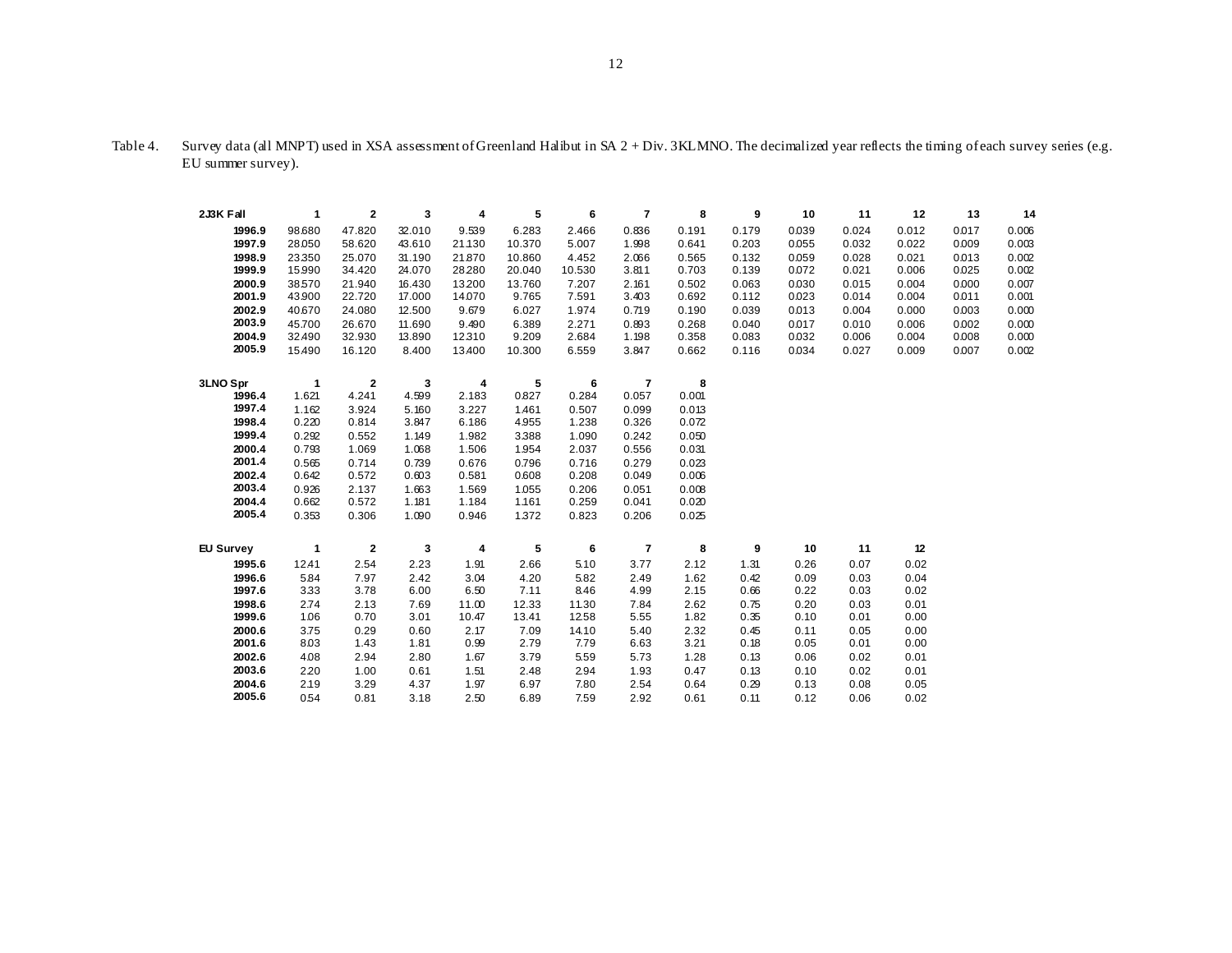Table 5a. XSA structure.

Lowestoft VPA Version 3.1

7/06/2006 13:14

Extended Survivors Analysis

G. halibut SA2+3KLMNO Index file: (Combined sexes with plus group).

CPUE data from file GhalTUN2006.txt

Catch data for 31 years. 1975 to 2005. Ages 1 to 14.

| Fleet       | First | Last | First | Last |    | Alpha | Beta |
|-------------|-------|------|-------|------|----|-------|------|
|             | vear  | vear | age   | age  |    |       |      |
| EU Survey(I | 1995  | 2005 |       |      | 12 | 0.5   | 0.6  |
| CAN 2J3K I  | 1996  | 2005 |       |      | 13 | 0.8   |      |
| CAN 3LNO    | 1996  | 2005 |       |      | 8  | 0.3   | 0.45 |

Time series weights :

Tapered time weighting not applied

Catchability analysis :

Catchability independent of stock size for all ages

Catchability independent of age for ages >= 11

Terminal population estimation :

 Terminal year survivor estimates shrunk towards the mean F of the final 5 years. S.E. of the mean to which the estimates are shrunk =  $.500$ 

 Oldest age survivor estimates for the years 1975 to 2005 shrunk towards1.000 \* the mean F of ages 10 - 12

S.E. of the mean to which the estimates are shrunk = .500

Minimum standard error for population estimates from each cohort age = .500

Individual fleet weighting not applied

Tuning converged after 38 iterations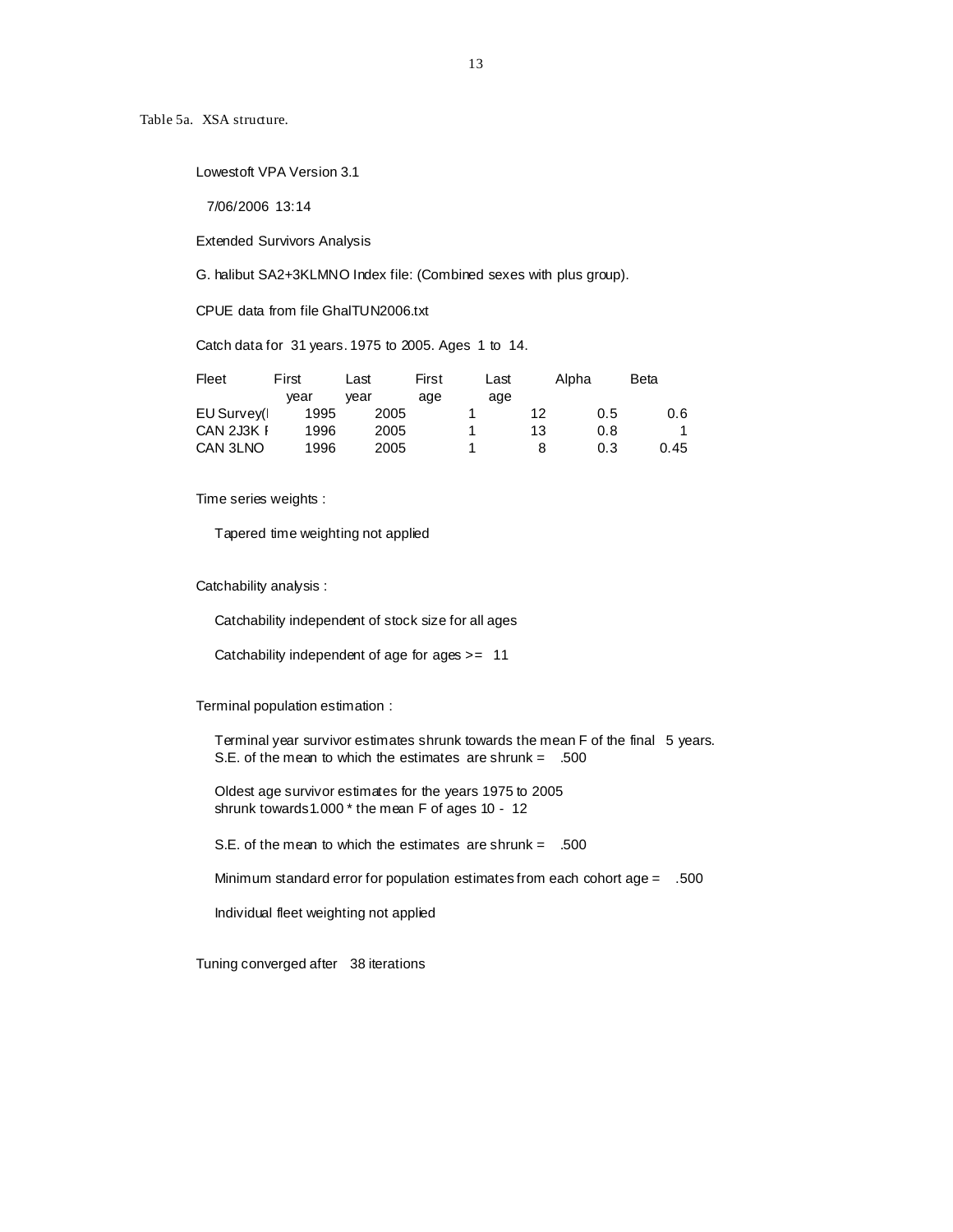# Table 5b. XSA Diagnostic results.

Fleet : EU Survey(MNPT)

| Age | 1995    | 1996    | 1997    | 1998    | 1999     | 2000    | 2001    | 2002    | 2003    | 2004    | 2005    |
|-----|---------|---------|---------|---------|----------|---------|---------|---------|---------|---------|---------|
|     | 0.79    | 0.18    | $-0.17$ | $-0.18$ | $-0.99$  | 0.19    | 0.97    | 0.25    | $-0.34$ | 0.03    | $-0.72$ |
| 2   | 0.12    | 1.06    | 0.45    | 0.09    | $-0.83$  | $-1.57$ | $-0.07$ | 0.68    | $-0.45$ | 0.78    | $-0.26$ |
| 3   | 0.18    | $-0.27$ | 0.44    | 0.83    | 0.1      | $-1.33$ | $-0.08$ | 0.27    | $-1.23$ | 0.69    | 0.41    |
| 4   | 0       | 0.29    | 0.53    | 0.85    | 0.94     | $-0.42$ | $-1.01$ | $-0.36$ | $-0.53$ | $-0.24$ | $-0.06$ |
| 5   | $-0.49$ | 0.15    | 0.49    | 0.52    | 0.39     | $-0.11$ | $-0.82$ | $-0.33$ | $-0.56$ | 0.39    | 0.36    |
| 6   | $-0.06$ | $-0.08$ | 0.48    | 0.6     | 0.14     | 0.09    | $-0.35$ | $-0.5$  | $-0.84$ | 0.35    | 0.16    |
| 7   | 0.25    | $-0.45$ | 0.17    | 0.77    | 0.37     | $-0.05$ | $-0.02$ | $-0.05$ | $-0.9$  | $-0.32$ | 0.24    |
| 8   | 0.34    | 0.11    | 0.28    | 0.44    | 0.29     | 0.51    | 0.76    | $-0.38$ | $-1.27$ | $-0.74$ | $-0.34$ |
| 9   | 1.15    | 0.07    | 0.58    | 0.73    | $\Omega$ | 0.45    | $-0.53$ | $-0.76$ | $-0.92$ | $-0.01$ | $-0.76$ |
| 10  | 0.48    | $-0.58$ | 0.41    | 0.39    | $-0.14$  | 0.03    | $-0.77$ | $-0.51$ | 0.17    | 0.28    | 0.24    |
| 11  | 0.55    | $-0.42$ | $-0.31$ | $-0.03$ | $-1.38$  | 0.75    | $-1.34$ | $-0.06$ | $-0.11$ | 1.53    | 0.84    |
| 12  | $-0.23$ | 0.49    | $-0.11$ | $-1.23$ | $-1.85$  | 99.99   | 99.99   | $-0.36$ | $-0.73$ | 1.45    | 0.74    |
|     |         |         |         |         |          |         |         |         |         |         |         |

13 No data for this fleet at this age

Mean log catchability and standard error of ages with catchability independent of year dass strength and constant w.r.t. time

| Age |  |                                                                                             | $4\quad 5$ |  |  | - 10 |
|-----|--|---------------------------------------------------------------------------------------------|------------|--|--|------|
|     |  | Mean Log -10.2358 -10.7459 -10.2112 -9.8144 -8.9341 -8.2287 -8.0223 -8.1762 -8.9764 -9.4691 |            |  |  |      |
|     |  | S.E(Log q) 0.5823 0.7646 0.7076 0.6031 0.4827 0.432 0.4474 0.6129 0.6826 0.4382             |            |  |  |      |

| Age        | 11        | 12        |
|------------|-----------|-----------|
| Mean Log   | $-10.371$ | $-10.371$ |
| S.E(Log q) | 0.8875    | 1.0348    |

Regression statistics :

Ages with q independent of year class strength and constant w.r.t. time.

| Age | Slope   | t-value  | Intercept | <b>R</b> Square | No Pts | Regs.e | Mean Q   |
|-----|---------|----------|-----------|-----------------|--------|--------|----------|
| 1   | 0.58    | 1.836    | 10.75     | 0.68            | 11     | 0.31   | $-10.24$ |
| 2   | 0.43    | 1.694    | 11.12     | 0.49            | 11     | 0.3    | $-10.75$ |
| 3   | 0.54    | 0.928    | 10.68     | 0.31            | 11     | 0.38   | $-10.21$ |
| 4   | 0.44    | 2.188    | 10.48     | 0.63            | 11     | 0.22   | $-9.81$  |
| 5   | 0.84    | 0.344    | 9.23      | 0.34            | 11     | 0.42   | $-8.93$  |
| 6   | 1.93    | $-1.168$ | 6.14      | 0.15            | 11     | 0.82   | $-8.23$  |
| 7   | 1.91    | $-1.332$ | 6.24      | 0.19            | 11     | 0.82   | $-8.02$  |
| 8   | 150.28  | $-0.995$ | ******    | $\Omega$        | 11     | 92.16  | $-8.18$  |
| 9   | 0.26    | 1.943    | 8.42      | 0.43            | 11     | 0.16   | $-8.98$  |
| 10  | 0.68    | 0.6      | 8.88      | 0.28            | 11     | 0.31   | $-9.47$  |
| 11  | $-2.52$ | $-1.317$ | $-1.12$   | 0.02            | 11     | 2.15   | $-10.37$ |
| 12  | 14.39   | $-1.066$ | 64.21     | 0               | 9      | 14.44  | $-10.57$ |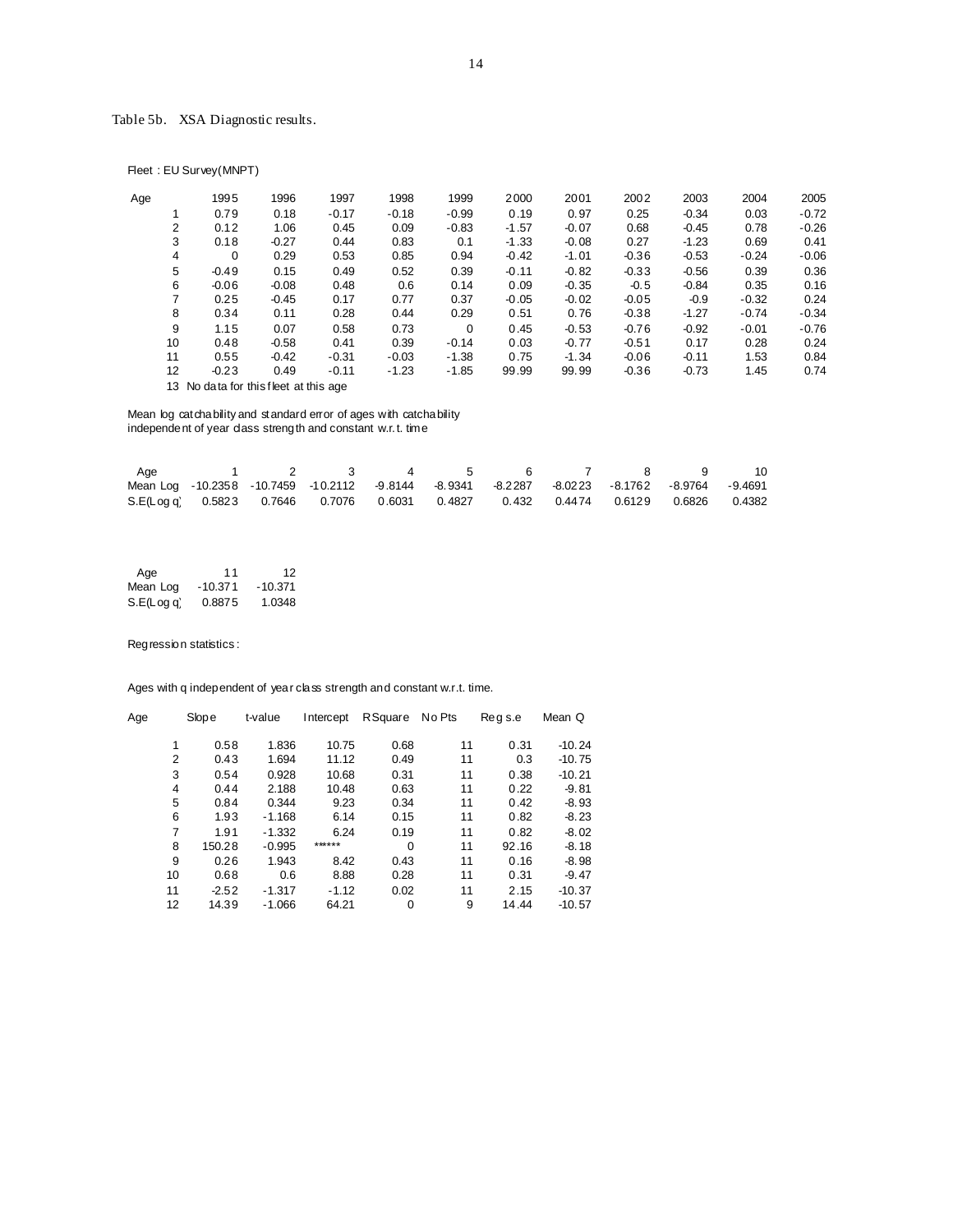Fleet : CAN 2J3K Fall(MNPT)

| Age |    | 1996        | 1997    | 1998    | 1999    | 2000     | 2001    | 2002    | 2003    | 2004    | 2005    |
|-----|----|-------------|---------|---------|---------|----------|---------|---------|---------|---------|---------|
|     |    | 0.56        | $-0.48$ | $-0.48$ | $-0.72$ | 0.07     | 0.23    | 0.11    | 0.25    | 0.28    | 0.18    |
|     | 2  | $\mathbf 0$ | 0.34    | $-0.3$  | 0.21    | $-0.11$  | $-0.16$ | $-0.07$ | $-0.02$ | 0.23    | $-0.12$ |
|     | 3  | 0.31        | 0.42    | 0.23    | 0.18    | $-0.01$  | 0.16    | $-0.24$ | $-0.28$ | $-0.15$ | $-0.62$ |
|     | 4  | $-0.12$     | 0.15    | $-0.02$ | 0.38    | $-0.17$  | 0.08    | $-0.15$ | $-0.24$ | 0.04    | 0.07    |
|     | 5  | $-0.01$     | 0.31    | $-0.16$ | 0.23    | $-0.01$  | $-0.13$ | $-0.42$ | $-0.14$ | 0.13    | 0.2     |
|     | 6  | $-0.39$     | 0.51    | 0.23    | 0.48    | $-0.02$  | 0.2     | $-0.99$ | $-0.49$ | $-0.1$  | 0.57    |
|     | 7  | $-0.77$     | 0.04    | 0.2     | 0.83    | $\Omega$ | 0.24    | $-1.23$ | $-0.72$ | $-0.16$ | 1.56    |
|     | 8  | $-0.95$     | 0.21    | 0.07    | 0.55    | 0.15     | 0.49    | $-1.01$ | $-0.53$ | $-0.1$  | 1.1     |
|     | 9  | 0.33        | 0.55    | 0.18    | 0.3     | $-0.36$  | 0.13    | $-0.75$ | $-0.88$ | $-0.06$ | 0.55    |
|     | 10 | $-0.2$      | 0.22    | 0.39    | 0.74    | $-0.09$  | $-0.21$ | $-0.78$ | $-0.34$ | 0.07    | 0.19    |
|     | 11 | 0.03        | 0.36    | 0.31    | 0.12    | 0.04     | 0.13    | $-1.01$ | $-0.19$ | $-0.45$ | 0.66    |
|     | 12 | $-0.13$     | 0.47    | 0.36    | $-0.57$ | $-1.01$  | $-0.63$ | 99.99   | 0.02    | $-0.41$ | 0.55    |
|     | 13 | 0.5         | 0.08    | 0.34    | 1.02    | 99.99    | 0.64    | $-0.16$ | $-0.26$ | 0.99    | 0.69    |

 Mean log catchability and standard error of ages with catchability independent of year class strength and constant w.r.t. time

| Age                                                                                     | 1 2 3 4 5 6 7 8 9 10 |  |  |  |  |
|-----------------------------------------------------------------------------------------|----------------------|--|--|--|--|
| Mean Log -7.7224 -7.8218 -8.14 -8.1841 -8.2864 -8.6333 -8.5452 -9.0634 -9.9235 -10.4897 |                      |  |  |  |  |
| S.E(Log a) 0.4145 0.1979 0.3209 0.1831 0.2243 0.504 0.8069 0.6683 0.5068 0.424          |                      |  |  |  |  |

| Age                                 | 11     | 12     | 13     |
|-------------------------------------|--------|--------|--------|
| Mean Log -10.7235 -10.7235 -10.7235 |        |        |        |
| S.E(Log q)                          | 0.4663 | 0.5675 | 0.6492 |

Regression statistics :

Ages with q independent of year class strength and constant w.r.t. time.

| Age |    | Slope   | t-value  | Intercept | R Square | No Pts | Reg s.e | Mean Q   |
|-----|----|---------|----------|-----------|----------|--------|---------|----------|
|     | 1  | 1.1     | $-0.243$ | 7.36      | 0.43     | 10     | 0.48    | $-7.72$  |
|     | 2  | 0.83    | 0.871    | 8.44      | 0.76     | 10     | 0.17    | $-7.82$  |
|     | 3  | 0.5     | 3.191    | 9.7       | 0.83     | 10     | 0.11    | $-8.14$  |
|     | 4  | 0.73    | 1.671    | 8.95      | 0.83     | 10     | 0.12    | $-8.18$  |
|     | 5  | 1.03    | $-0.116$ | 8.2       | 0.61     | 10     | 0.25    | $-8.29$  |
|     | 6  | 1.25    | $-0.352$ | 8.17      | 0.2      | 10     | 0.66    | $-8.63$  |
|     | 7  | 115.86  | $-1.328$ | ******    | $\Omega$ | 10     | 89.75   | $-8.55$  |
|     | 8  | $-1.41$ | $-1.659$ | 9.08      | 0.06     | 10     | 0.86    | $-9.06$  |
|     | 9  | 0.56    | 0.55     | 9.17      | 0.16     | 10     | 0.29    | $-9.92$  |
|     | 10 | 0.55    | 0.976    | 9.18      | 0.37     | 10     | 0.23    | $-10.49$ |
|     | 11 | 0.52    | 1.613    | 8.98      | 0.59     | 10     | 0.22    | $-10.72$ |
|     | 12 | 1.18    | $-0.26$  | 11.64     | 0.24     | 9      | 0.68    | $-10.87$ |
|     | 13 | 0.83    | 0.543    | 9.58      | 0.6      | 9      | 0.41    | $-10.3$  |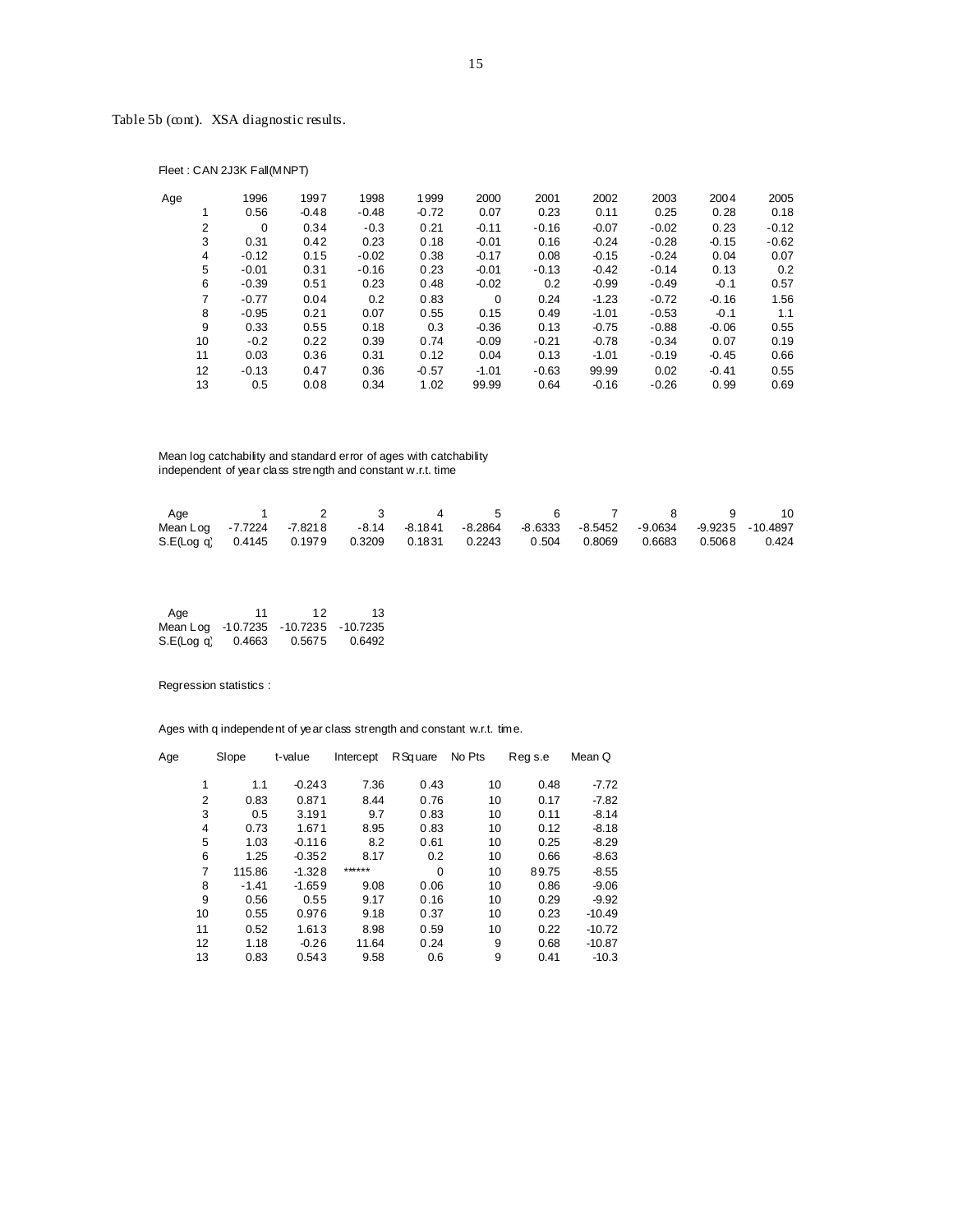| Age |                | 1996                                  | 1997    | 1998    | 1999    | 2000    | 2001    | 2002    | 2003    | 2004    | 2005    |
|-----|----------------|---------------------------------------|---------|---------|---------|---------|---------|---------|---------|---------|---------|
|     |                | 0.44                                  | 0.32    | $-1.15$ | $-0.73$ | 0.18    | $-0.13$ | $-0.05$ | 0.35    | 0.38    | 0.39    |
|     | $\overline{2}$ | 0.92                                  | 0.98    | $-0.38$ | $-0.58$ | 0.22    | $-0.27$ | $-0.47$ | 0.8     | $-0.48$ | $-0.74$ |
|     | 3              | 0.83                                  | 0.75    | 0.59    | $-0.4$  | $-0.29$ | $-0.52$ | $-0.81$ | 0.23    | $-0.16$ | $-0.21$ |
|     | 4              | 0.61                                  | 0.48    | 0.93    | $-0.07$ | $-0.13$ | $-0.74$ | $-0.76$ | 0.16    | $-0.1$  | $-0.38$ |
|     | 5              | $-0.11$                               | 0.28    | 0.97    | 0.38    | $-0.03$ | $-0.71$ | $-0.79$ | $-0.06$ | $-0.04$ | 0.11    |
|     | 6              | $-0.46$                               | 0.31    | 1.03    | 0.35    | 0.79    | $-0.11$ | $-1.15$ | $-0.89$ | $-0.44$ | 0.57    |
|     | 7              | $-0.68$                               | $-0.22$ | 1.14    | 0.75    | 1.12    | 0.27    | $-1.33$ | $-1.09$ | $-0.97$ | 1       |
|     | 8              | $-2.67$                               | $-0.25$ | 1.42    | 1.24    | 0.75    | 0.34    | $-1.23$ | $-0.84$ | 0.32    | 0.93    |
|     |                | 9 No data for this fleet at this age  |         |         |         |         |         |         |         |         |         |
|     |                | 10 No data for this fleet at this age |         |         |         |         |         |         |         |         |         |

Fleet : CAN 3LNO Spr(MNPT)

11 No data for this fleet at this age

12 No data for this fleet at this age 13 No data for this fleet at this age

 Mean log catchability and standard error of ages with catchability independent of year class strength and constant w.r.t. time

| Age                                                                                                                     | 1 $\sqrt{2}$ | $\mathbf{R}$ | $\sim$ 4 | - 5 - | $6 \rightarrow$ | $\sim$ 7 | - 8 |
|-------------------------------------------------------------------------------------------------------------------------|--------------|--------------|----------|-------|-----------------|----------|-----|
| Mean Log         -11.8194         -11.2718         -10.7017         -10.503   -10.3431   -10.9416   -11.6924   -12.8816 |              |              |          |       |                 |          |     |
| S.E(Log a) 0.5417 0.6709 0.5667 0.5576 0.5087 0.7272 0.9763 1.2736                                                      |              |              |          |       |                 |          |     |

Regression statistics :

Ages with q independent of year class strength and constant w.r.t. time.

| Age | Slope   | t-value  | Intercept | RSquare | No Pts | Regs.e | Me an Q  |
|-----|---------|----------|-----------|---------|--------|--------|----------|
|     |         |          |           |         |        |        |          |
|     | 1.24    | $-0.396$ | 11.92     | 0.26    | 10     | 0.7    | $-11.82$ |
| 2   | 0.37    | 2.728    | 11.33     | 0.7     | 10     | 0.19   | $-11.27$ |
| 3   | 0.35    | 3.626    | 11.06     | 0.79    | 10     | 0.13   | $-10.7$  |
| 4   | 0.48    | 1.565    | 10.78     | 0.53    | 10     | 0.25   | $-10.5$  |
| 5   | 0.66    | 0.859    | 10.49     | 0.45    | 10     | 0.34   | $-10.34$ |
| 6   | 0.92    | 0.101    | 10.91     | 0.18    | 10     | 0.71   | $-10.94$ |
| 7   | 2.48    | $-0.611$ | 14.12     | 0.02    | 10     | 2.51   | $-11.69$ |
| 8   | $-6.12$ | $-0.52$  | $-14.23$  | 0       | 10     | 8.13   | $-12.88$ |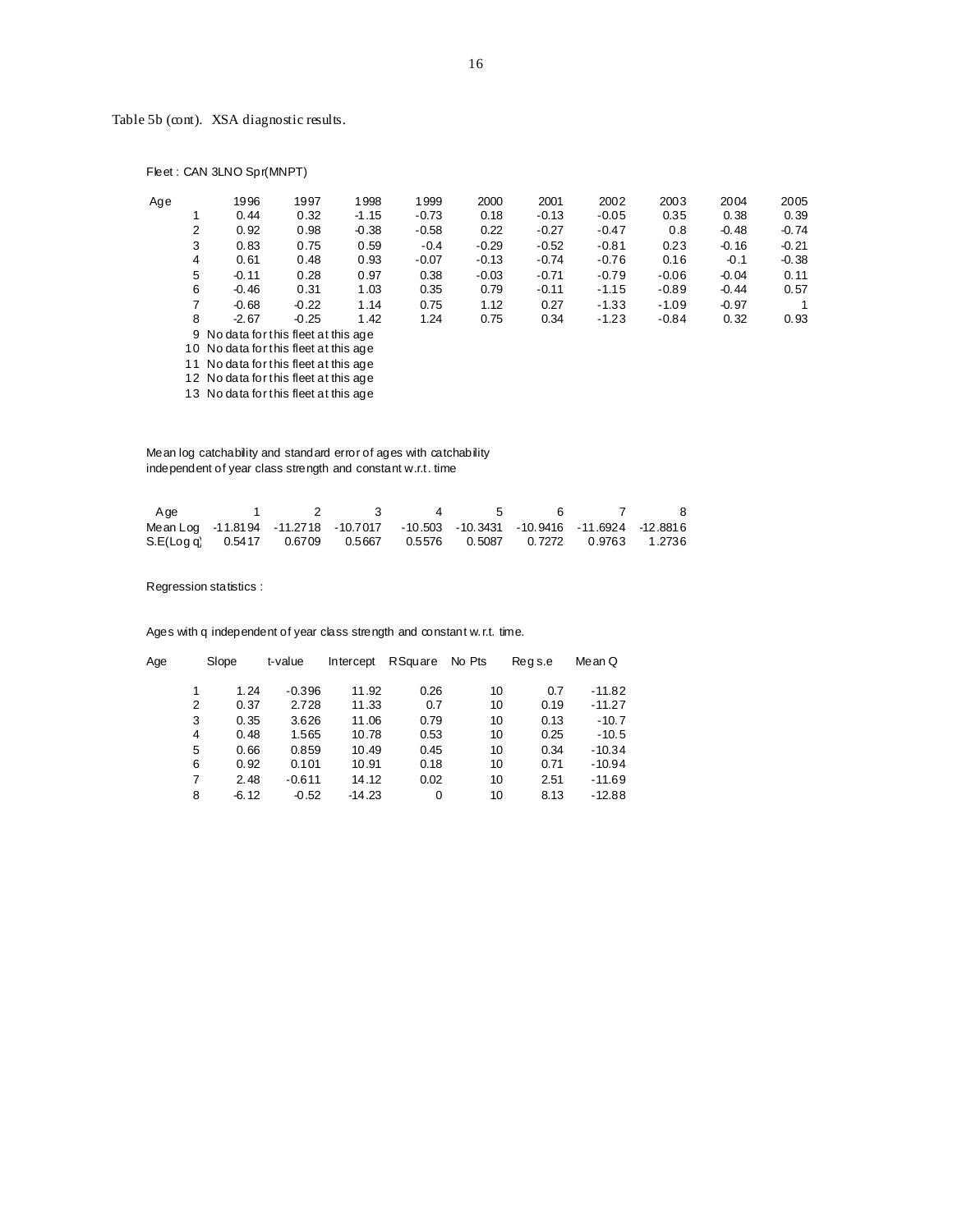Terminal year survivor and F summaries :

Age 1 Catchability constant w.r.t. time and dependent on age

Year class = 2004

| Fleet            | Estimated Int |       | Ext | Var   | N | Scaled  | Estimated |
|------------------|---------------|-------|-----|-------|---|---------|-----------|
|                  | Survivors s.e |       | s.e | Ratio |   | Weights | F         |
| <b>EU Survey</b> | 13863         | 0.608 |     |       |   | 0.276   |           |
| CAN 2J3K         | 34288         | 0.5   |     |       |   | 0.408   |           |
| CAN 3LNC         | 42324         | 0.568 |     |       |   | 0.316   |           |
| F shrinka        |               | 0.5   |     |       |   |         |           |

Weighted prediction :

| Survivors       | Int  | Ext  |  | Var   |  |
|-----------------|------|------|--|-------|--|
| at end of y s.e |      | s.e  |  | Ratio |  |
| 28548           | 0.32 | 0.32 |  | 1.006 |  |

Age 2 Catchability constant w.r.t. time and dependent on age

Year class = 2003

1

| Fleet     | Estimated Int | Ext   |       | Var   | N | Scaled  | Estimated |
|-----------|---------------|-------|-------|-------|---|---------|-----------|
|           | Survivors s.e | s.e   |       | Ratio |   | Weights | F         |
| EU Survey | 41203         | 0.484 | 0.137 | 0.28  |   | 0.246   | 0         |
| CAN 2J3K  | 48173         | 0.354 | 0.201 | 0.57  |   | 0.46    | 0         |
| CAN 3LNC  | 41780         | 0.442 | 0.547 | 1.24  |   | 0.294   | 0         |
| F shrinka |               | 0.5   |       |       |   |         | 0         |

Weighted prediction :

| Survivors       | Int  | Ext  | N | Var   |   |
|-----------------|------|------|---|-------|---|
| at end of v s.e |      | s.e  |   | Ratio |   |
| 44456           | 0.24 | 0.15 |   | 0.637 | 0 |

Age 3 Catchability constant w.r.t. time and dependent on age

Year class = 2002

| Fleet            | Estimated Int |       | Ext |       | Var   |      | N |   | Scaled  |     | Estimated |
|------------------|---------------|-------|-----|-------|-------|------|---|---|---------|-----|-----------|
|                  | Survivors s.e |       | s.e |       | Ratio |      |   |   | Weights | - F |           |
| <b>EU Survey</b> | 62465         | 0.405 |     | 0.335 |       | 0.83 |   |   | 0.234   |     |           |
| CAN 2J3K         | 50158         | 0.289 |     | 0.287 |       |      |   |   | 0.461   |     | 0         |
| CAN 3LNC         | 49476         | 0.355 |     | 0.243 |       | 0.68 |   | 3 | 0.305   |     | 0         |
| F shrinka        |               | 0.5   |     |       |       |      |   |   |         |     | 0         |

Weighted prediction :

| Survivors         | l nt | Ext  |  | Var   |  |
|-------------------|------|------|--|-------|--|
| at end of $y$ s.e |      | s.e  |  | Ratio |  |
| 52583             | 0.2  | 0.15 |  | 0.752 |  |

1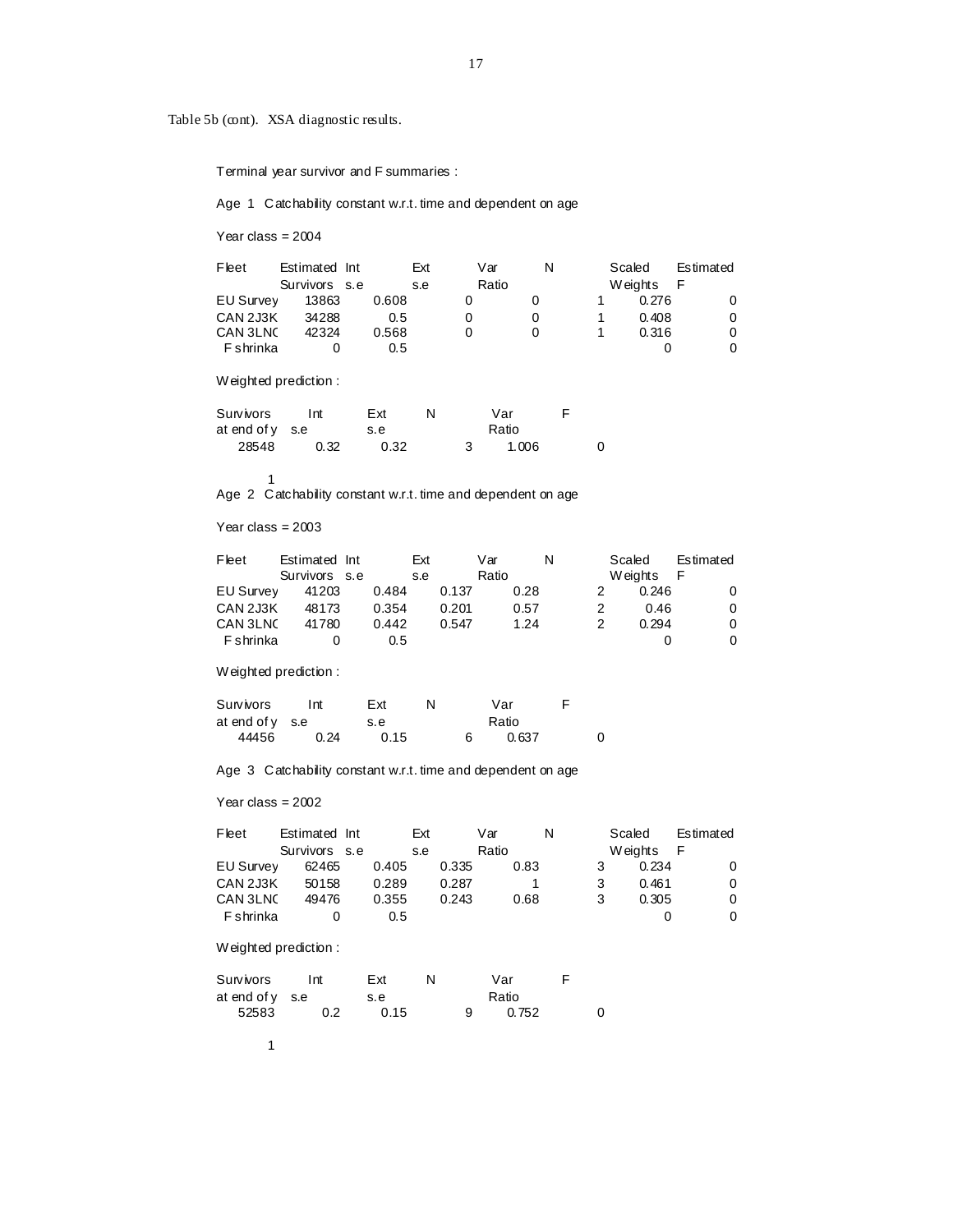Age 4 Catchability constant w.r.t. time and dependent on age

Year class = 2001

| Fleet            | Estimated Int<br>Survivors s.e |               | Ext<br>s.e |       | Var<br>Ratio |      | N |   | Scaled<br>Weights | <b>Estimated</b><br>F |
|------------------|--------------------------------|---------------|------------|-------|--------------|------|---|---|-------------------|-----------------------|
| EU Survey        | 49973                          | 0.341         |            | 0.218 |              | 0.64 |   | 4 | 0.218             | 0.01                  |
| CAN 2J3K         | 44021                          | 0.25          |            | 0.057 |              | 0.23 |   | 4 | 0.405             | 0.011                 |
| CAN 3LNC         | 43635                          | 0.303         |            | 0.235 |              | 0.77 |   | 4 | 0.275             | 0.011                 |
| <b>F</b> shrinka | 33969                          | $0.5^{\circ}$ |            |       |              |      |   |   | 0.102             | 0.014                 |

Weighted prediction :

| Survivors       | Int  | Ext  | N |    | Var   |       |
|-----------------|------|------|---|----|-------|-------|
| at end of v s.e |      | s.e  |   |    | Ratio |       |
| 43964           | 0.16 | 0.09 |   | 13 | 0.55  | 0.011 |

Age 5 Catchability constant w.r.t. time and dependent on age

Year class = 2000

| Fleet            | Estimated Int |       | Ext |       | Var   |      | N |   | Scaled  | <b>Estimated</b> |
|------------------|---------------|-------|-----|-------|-------|------|---|---|---------|------------------|
|                  | Survivors s.e |       | s.e |       | Ratio |      |   |   | Weights |                  |
| EU Survey        | 39026         | 0.282 |     | 0.354 |       | 1.25 |   | 5 | 0.246   | 0.038            |
| CAN 2J3K         | 33381         | 0.224 |     | 0.093 |       | 0.42 |   | 5 | 0.39    | 0.044            |
| CAN 3LNC         | 31279         | 0.264 |     | 0.11  |       | 0.42 |   | 5 | 0.281   | 0.047            |
| <b>F</b> shrinka | 19587         | 0.5   |     |       |       |      |   |   | 0.083   | 0.074            |

Weighted prediction :

| Survivors       | Int  | Ext  |    | Var   |       |
|-----------------|------|------|----|-------|-------|
| at end of v s.e |      | s.e  |    | Ratio |       |
| 32586           | 0.14 | 0.11 | 16 | 0.787 | 0.045 |

1 Age 6 Catchability constant w.r.t. time and dependent on age

Year class = 1999

| Fleet            | Estimated Int |       | Ext   | Var   |      | N |   | Scaled  | <b>Estimated</b> |
|------------------|---------------|-------|-------|-------|------|---|---|---------|------------------|
|                  | Survivors s.e |       | s.e   | Ratio |      |   |   | Weights | F                |
| EU Survey        | 22237         | 0.246 | 0.13  |       | 0.53 |   | 6 | 0.271   | 0.218            |
| CAN 2J3K         | 20496         | 0.206 | 0.127 |       | 0.62 |   | 6 | 0.38    | 0.235            |
| CAN 3LNC         | 18948         | 0.249 | 0.184 |       | 0.74 |   | 6 | 0.258   | 0.252            |
| <b>F</b> shrinka | 14984         | 0.5   |       |       |      |   |   | 0.092   | 0.309            |

Weighted prediction :

| Survivors       | Int  | Ext  | N |    | Var   | F     |
|-----------------|------|------|---|----|-------|-------|
| at end of v s.e |      | s.e  |   |    | Ratio |       |
| 19952           | 0.13 | 0.08 |   | 19 | 0.603 | 0.241 |

Age 7 Catchability constant w.r.t. time and dependent on age

Year class = 1998

| Fleet            | Estimated Int |       | Ext |       | Var   |      | N | Scaled  | <b>Estimated</b> |
|------------------|---------------|-------|-----|-------|-------|------|---|---------|------------------|
|                  | Survivors s.e |       | s.e |       | Ratio |      |   | Weights | F                |
| EU Survey        | 2882          | 0.226 |     | 0.236 |       | 1.04 |   | 0.258   | 1.444            |
| CAN 2J3K         | 3488          | 0.202 |     | 0.227 |       | 1.12 |   | 0.285   | 1.302            |
| CAN 3LNC         | 2703          | 0.245 |     | 0.212 |       | 0.86 |   | 0.193   | 1.493            |
| <b>F</b> shrinka | 5530          | 0.5   |     |       |       |      |   | 0.264   | 0.989            |

Weighted prediction :

| Survivors       | Int  | Ext  | N |    | Var   |       |
|-----------------|------|------|---|----|-------|-------|
| at end of v s.e |      | s.e  |   |    | Ratio |       |
| 3570            | 0.16 | 0.13 |   | 22 | 0.77  | 1.285 |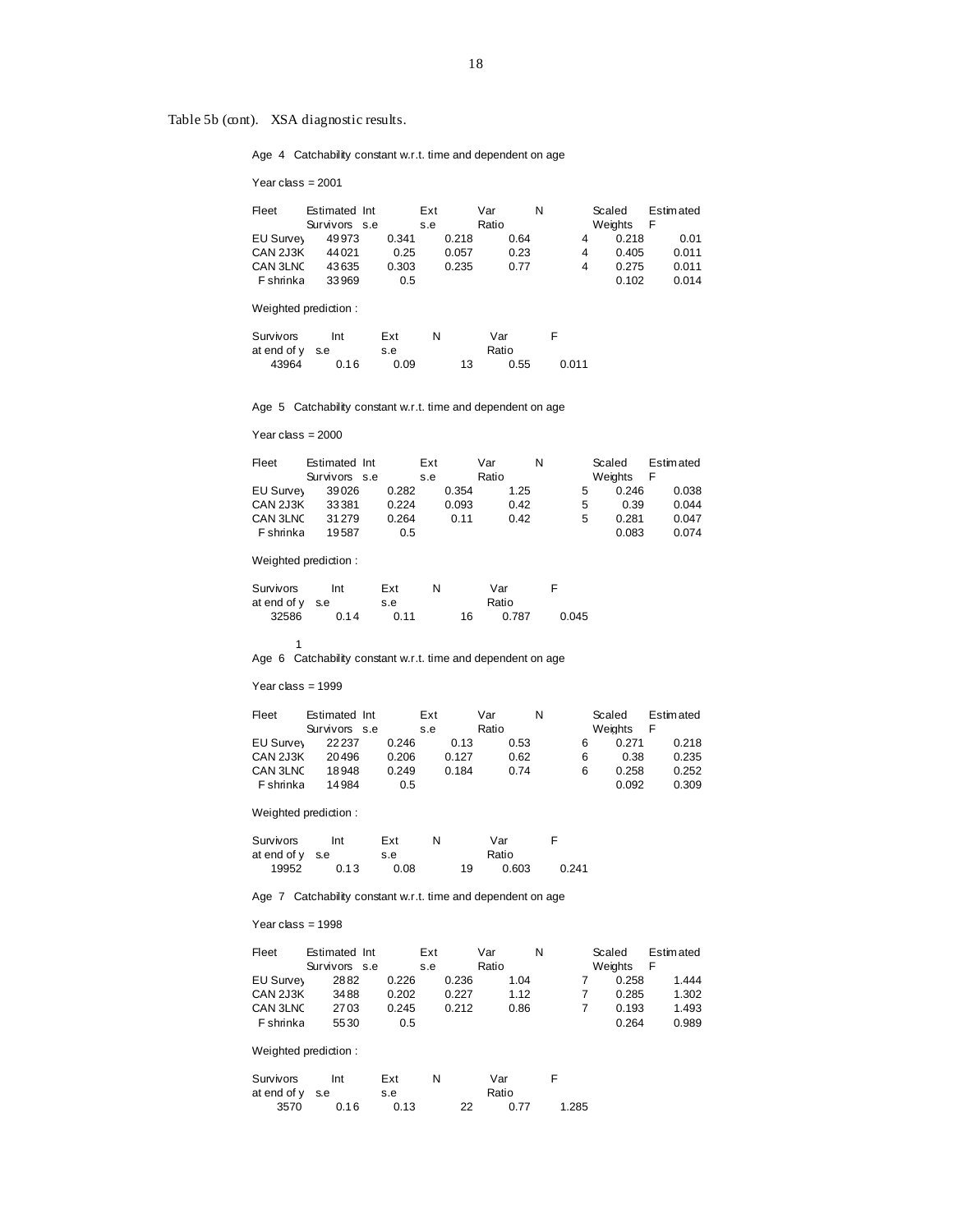Age 8 Catch ability constant w.r.t. time and dependent on age

Year class = 1997

| Fleet            | Estimated Int |       | Ext   | Var   | N | Scaled  | <b>Estimated</b> |
|------------------|---------------|-------|-------|-------|---|---------|------------------|
|                  | Survivors s.e |       | s.e   | Ratio |   | Weights |                  |
| <b>EU Survey</b> | 987           | 0.246 | 0.123 | 0.5   | 8 | 0.239   | 1.539            |
| CAN 2J3K         | 1866          | 0.225 | 0.224 | 0.99  | 8 | 0.249   | 1.078            |
| CAN 3LNC         | 927           | 0.262 | 0.222 | 0.85  | 8 | 0.146   | 1.589            |
| <b>F</b> shrinka | 2705          |       | 0.5   |       |   | 0.365   | 0.849            |

Weighted prediction :

| Survivors       | Int | Ext  | N |    | Var    |       |
|-----------------|-----|------|---|----|--------|-------|
| at end of v s.e |     | s.e  |   |    | R atio |       |
| 1656            | 0.2 | 0.14 |   | 25 | 0.671  | 1.158 |

Age 9 Catch ability constant w.r.t. time and dependent on age

Year class = 1996

| Fleet            | Estimated Int |       | Ext |       | Var   |      | N |   | Scaled  | Estimated |
|------------------|---------------|-------|-----|-------|-------|------|---|---|---------|-----------|
|                  | Survivors s.e |       | s.e |       | Ratio |      |   |   | Weights |           |
| EU Survey        | 657           | 0.291 |     | 0.096 |       | 0.33 |   | 9 | 0.242   | 1.079     |
| CAN 2J3K         | 1380          | 0.274 |     | 0.171 |       | 0.62 |   | 9 | 0.319   | 0.655     |
| CAN 3LNC         | 889           | 0.258 |     | 0.186 |       | 0.72 |   | 8 | 0.101   | 0.89      |
| <b>F</b> shrinka | 1968          | 0.5   |     |       |       |      |   |   | 0.338   | 0.5       |

Weighted prediction :

| Survivors         | Int | Ext  |    | Var   |       |
|-------------------|-----|------|----|-------|-------|
| at end of $y$ s.e |     | s.e  |    | Ratio |       |
| 1244              | 0.2 | 0.12 | 27 | 0.572 | 0.706 |

Age 10 Catchability constant w.r.t. time and dependent on age

Year class = 1995

| Fleet            | Estimated Int | Ext   |       | Var   |      | N |    | Scaled  | <b>Estimated</b> |
|------------------|---------------|-------|-------|-------|------|---|----|---------|------------------|
|                  | Survivors s.e | s.e   |       | Ratio |      |   |    | Weights | F                |
| <b>EU Survey</b> | 1020          | 0.309 | 0.145 |       | 0.47 |   | 10 | 0.321   | 0.332            |
| CAN 2J3K         | 1042          | 0.284 | 0.088 |       | 0.31 |   | 10 | 0.368   | 0.326            |
| CAN 3LNC         | 1020          | 0.254 | 0.229 |       | 0.9  |   | 8  | 0.057   | 0.332            |
| <b>F</b> shrinka | 776           | 0.5   |       |       |      |   |    | 0.254   | 0.417            |

Weighted prediction :

| Survivors         | Int  | Ext  |    | Var    |      |
|-------------------|------|------|----|--------|------|
| at end of $y$ s.e |      | s.e  |    | R atio |      |
| 959               | 0.19 | 0.07 | 29 | 0.351  | 0.35 |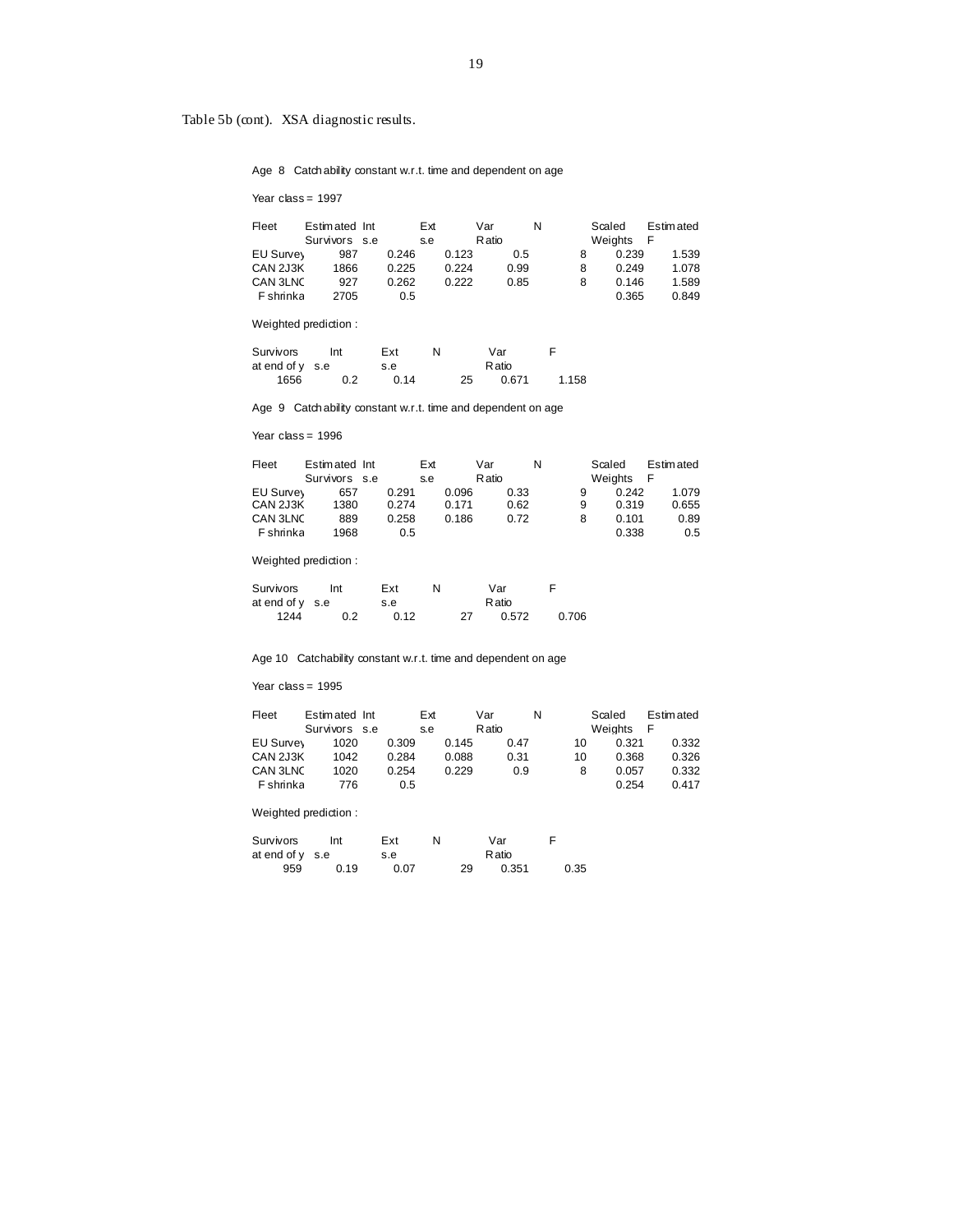Age 11 Catchability constant w.r.t. time and dependent on age

Year class = 1994

| Fleet            | Estimated Int |       | Ext   | Var   | N  | Scaled  | <b>Estimated</b> |
|------------------|---------------|-------|-------|-------|----|---------|------------------|
|                  | Survivors s.e |       | s.e   | Ratio |    | Weights |                  |
| EU Survey        | 750           | 0.31  | 0.169 | 0.54  | 11 | 0.277   | 0.258            |
| CAN 2J3K         | 708           | 0.273 | 0.186 | 0.68  | 10 | 0.434   | 0.271            |
| CAN 3LNC         | 949           | 0.286 | 0.271 | 0.95  |    | 0.033   | 0.209            |
| <b>F</b> shrinka | 345           | 0.5   |       |       |    | 0.256   | 0.494            |

Weighted prediction :

| Survivors         | Int  | Ext  | N |    | Var    |       |
|-------------------|------|------|---|----|--------|-------|
| at end of $y$ s.e |      | s.e  |   |    | R atio |       |
| 604               | 0.19 | 0.12 |   | 29 | 0.595  | 0.311 |

Age 12 Catchability constant w.r.t. time and age (fixed at the value for age) 11

Year class = 1993

| Fleet            | Estimated Int | Ext   |       | Var   |      | N |    | Scaled  | <b>Estimated</b> |
|------------------|---------------|-------|-------|-------|------|---|----|---------|------------------|
|                  | Survivors s.e | s.e   |       | Ratio |      |   |    | Weights | F                |
| EU Survey        | 349           | 0.334 | 0.203 |       | 0.61 |   | 11 | 0.227   | 0.259            |
| CAN 2J3K         | 210           | 0.275 | 0.165 |       | 0.6  |   | 10 | 0.439   | 0.4              |
| CAN 3LNC         | 443           | 0.313 | 0.127 |       | 0.41 |   | 6  | 0.019   | 0.209            |
| <b>F</b> shrinka | 169           | 0.5   |       |       |      |   |    | 0.315   | 0.475            |

Weighted prediction :

| Survivors       | Int  | Ext  | N |    | Var    |      |
|-----------------|------|------|---|----|--------|------|
| at end of v s.e |      | s.e  |   |    | R atio |      |
| 223             | 0.21 | 0.11 |   | 28 | 0.494  | 0.38 |

Age 13 Catchability constant w.r.t. time and age (fixed at the value for age) 11

Year class = 1992

| Fleet            | Estimated Int | Ext   |       | Var   |      |    | Scaled  | Estimated |
|------------------|---------------|-------|-------|-------|------|----|---------|-----------|
|                  | Survivors s.e | s.e   |       | Ratio |      |    | Weights | F         |
| EU Survey        | 171           | 0.294 | 0.236 |       | 0.8  | 10 | 0.186   | 0.292     |
| CAN 2J3K         | 150           | 0.267 | 0.172 |       | 0.64 | 10 | 0.459   | 0.327     |
| CAN 3LNC         | 279           | 0.34  | 0.132 |       | 0.39 | 5  | 0.022   | 0.189     |
| <b>F</b> shrinka | 139           | 0.5   |       |       |      |    | 0.332   | 0.349     |

Weighted prediction :

| Survivors       | Int  | Ext |    | Var   |       |
|-----------------|------|-----|----|-------|-------|
| at end of v s.e |      | s.e |    | Ratio |       |
| 152             | 0.21 | 0.1 | 26 | 0.452 | 0.324 |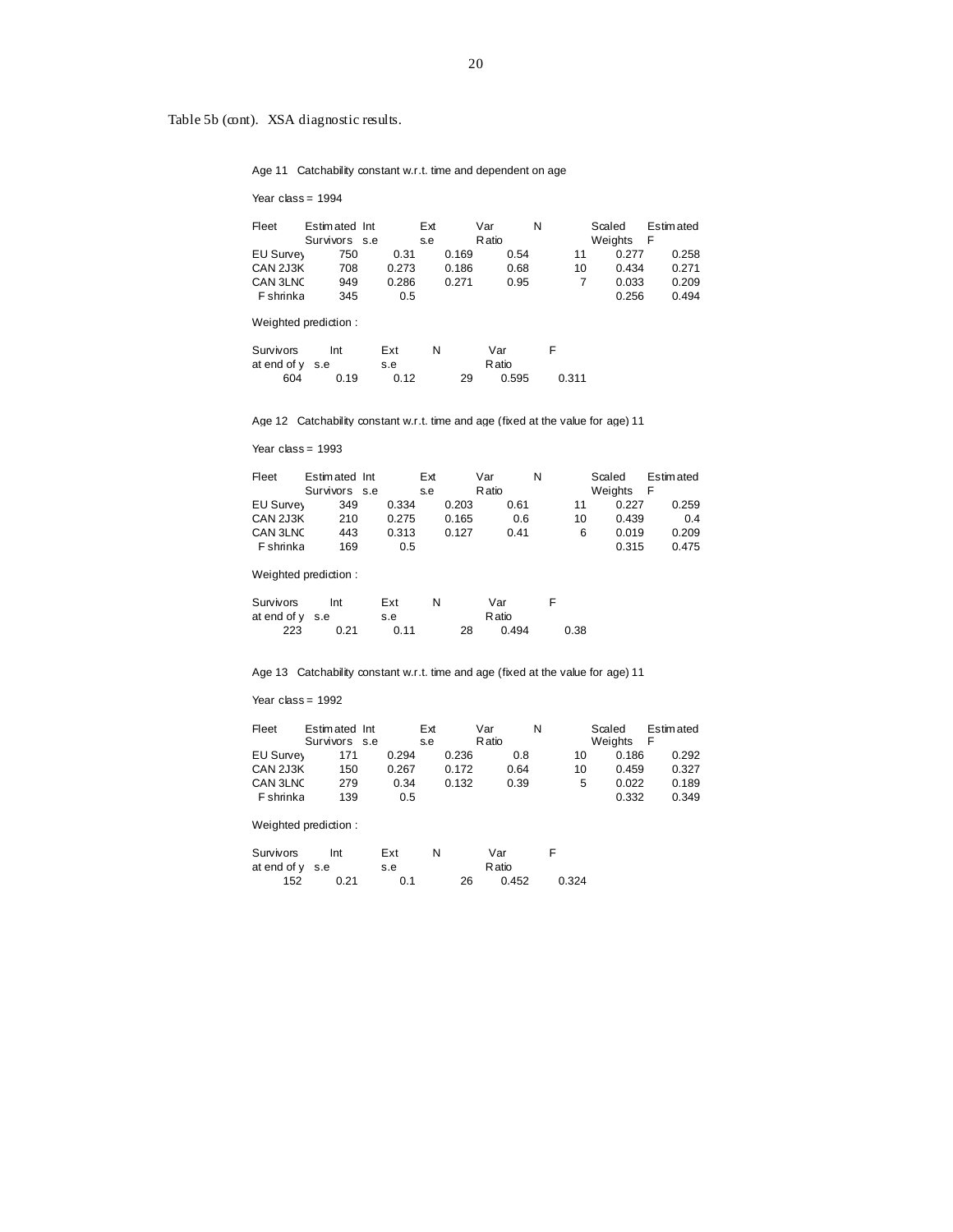Table 6. XSA estimated numbers at age (000s). Note that the agel 2006 value is the age 1 geometric mean over 2002-2005.

| N@A (XSA)    |                  | $\overline{\mathbf{2}}$ | 3               | 4              | 5              | 6              | 7              | 8            | 9            | 10           | 11           | 12         | 13         | 14         |
|--------------|------------------|-------------------------|-----------------|----------------|----------------|----------------|----------------|--------------|--------------|--------------|--------------|------------|------------|------------|
| 1975         | 112356           | 126305                  | 110174          | 66823          | 53829          | 31897          | 23092          | 14337        | 9312         | 3931         | 1773         | 415        | 720        | 735        |
| 1976         | 116750           | 91989                   | 103410          | 90203          | 54710          | 43769          | 23564          | 13703        | 7254         | 4040         | 1691         | 816        | 218        | 113        |
| 1977         | 107605           | 95587                   | 75314           | 84665          | 73852          | 44777          | 35283          | 16369        | 6322         | 2529         | 1313         | 635        | 433        | 311        |
| 1978         | 82496            | 88099                   | 78260           | 61662          | 69318          | 59982          | 32126          | 19117        | 6755         | 2522         | 1154         | 876        | 402        | 459        |
| 1979         | 99185            | 67542                   | 72130           | 64074          | 50485          | 54054          | 41495          | 18186        | 8797         | 2938         | 763          | 291        | 385        | 757        |
| 1980         | 130431           | 81206                   | 55299           | 59055          | 52459          | 39174          | 36359          | 22369        | 9337         | 6144         | 1970         | 365        | 103        | 52         |
| 1981         | 132219           | 106788                  | 66486           | 45275          | 48350          | 42761          | 30186          | 21489        | 9556         | 2760         | 1567         | 697        | 183        | 292        |
| 1982         | 131703           | 108252                  | 87431           | 54434          | 37068          | 38805          | 30922          | 15841        | 7233         | 3927         | 1455         | 1051       | 442        | 512        |
| 1983         | 147539           | 107829                  | 88629           | 71582          | 44567          | 30105          | 29690          | 19600        | 7755         | 2717         | 1691         | 652        | 629        | 1033       |
| 1984         | 154546           | 120795                  | 88283           | 72564          | 58607          | 35854          | 21430          | 15441        | 9248         | 4273         | 1598         | 1196       | 465        | 797        |
| 1985         | 168147           | 126531                  | 98899           | 72280          | 59410          | 47167          | 27252          | 12257        | 5691         | 3873         | 2359         | 940        | 850        | 837        |
| 1986         | 188202           | 137667                  | 103595          | 80971          | 59178          | 46847          | 33813          | 16962        | 6868         | 3411         | 2708         | 1788       | 680        | 1133       |
| 1987         | 157153           | 154086                  | 112712          | 84816          | 66294          | 48197          | 36328          | 21883        | 9281         | 4294         | 2366         | 1996       | 1337       | 2063       |
| 1988         | 129369           | 128666                  | 126155          | 92281          | 69442          | 54153          | 37740          | 19786        | 9832         | 5033         | 2744         | 1590       | 1380       | 1659       |
| 1989         | 113400           | 105919                  | 105343          | 103287         | 75553          | 56586          | 41454          | 23537        | 12236        | 6884         | 3700         | 2065       | 1207       | 589        |
| 1990         | 108073           | 92844                   | 86719           | 86248          | 84564          | 61694          | 44530          | 27171        | 15404        | 8677         | 4942         | 2633       | 1449       | 1053       |
| 1991         | 94696            | 88483                   | 76014           | 70999          | 70528          | 68238          | 44396          | 25028        | 15408        | 8927         | 4668         | 2957       | 1355       | 1013       |
| 1992         | 71253            | 77530                   | 72444           | 62235          | 57930          | 55154          | 48851          | 24448        | 10723        | 6150         | 3942         | 2135       | 1321       | 1111       |
| 1993         | 84647            | 58337                   | 63477           | 59312          | 49991          | 43647          | 35273          | 21321        | 8973         | 4859         | 3441         | 2312       | 1080       | 485        |
| 1994         | 143380           | 69303                   | 47762           | 51970          | 47647          | 32270          | 21323          | 12849        | 6672         | 3146         | 2317         | 1863       | 1020       | 680        |
| 1995<br>1996 | 174801           | 117390                  | 56741           | 39105          | 37668          | 24080          | 12111          | 7376         | 4422         | 2675         | 1578         | 1163       | 1143       | 910        |
| 1997         | 152464<br>123049 | 143115<br>124827        | 96110<br>117173 | 46455<br>78689 | 31724<br>37863 | 29617<br>24472 | 17596<br>19546 | 7019<br>8627 | 4112<br>4015 | 2550<br>2501 | 1701<br>1632 | 980<br>998 | 705<br>591 | 436<br>381 |
| 1998         | 101998           | 100744                  | 102200          | 95933          | 64122          | 29277          | 16264          | 9176         | 4154         | 2256         | 1500         | 956        | 595        | 328        |
| 1999         | 89070            | 83509                   | 82482           | 83674          | 78044          | 49264          | 19078          | 8079         | 4208         | 2103         | 1358         | 887        | 637        | 659        |
| 2000         | 96830            | 72924                   | 68371           | 67530          | 68238          | 61952          | 35244          | 7828         | 3183         | 1944         | 1158         | 801        | 449        | 359        |
| 2001         | 94446            | 79278                   | 59705           | 55977          | 55044          | 54032          | 39337          | 9695         | 3424         | 1725         | 1114         | 615        | 472        | 225        |
| 2002         | 98920            | 77326                   | 64907           | 48883          | 45425          | 43040          | 33232          | 12189        | 3274         | 1889         | 965          | 515        | 320        | 203        |
| 2003         | 95813            | 80989                   | 63309           | 53142          | 39588          | 35687          | 28688          | 11300        | 4002         | 1555         | 951          | 464        | 219        | 242        |
| 2004         | 66321            | 78445                   | 66308           | 51833          | 42351          | 28349          | 19516          | 8319         | 3475         | 1816         | 806          | 516        | 250        | 213        |
| 2005         | 34869            | 54299                   | 64225           | 54288          | 41626          | 30999          | 15758          | 6439         | 3078         | 1662         | 1008         | 399        | 256        | 183        |
| 2006         | 60512            | 28548                   | 44456           | 52583          | 43964          | 32586          | 19952          | 3570         | 1656         | 1244         | 959          | 604        | 223        | 260        |
|              |                  |                         |                 |                |                |                |                |              |              |              |              |            |            |            |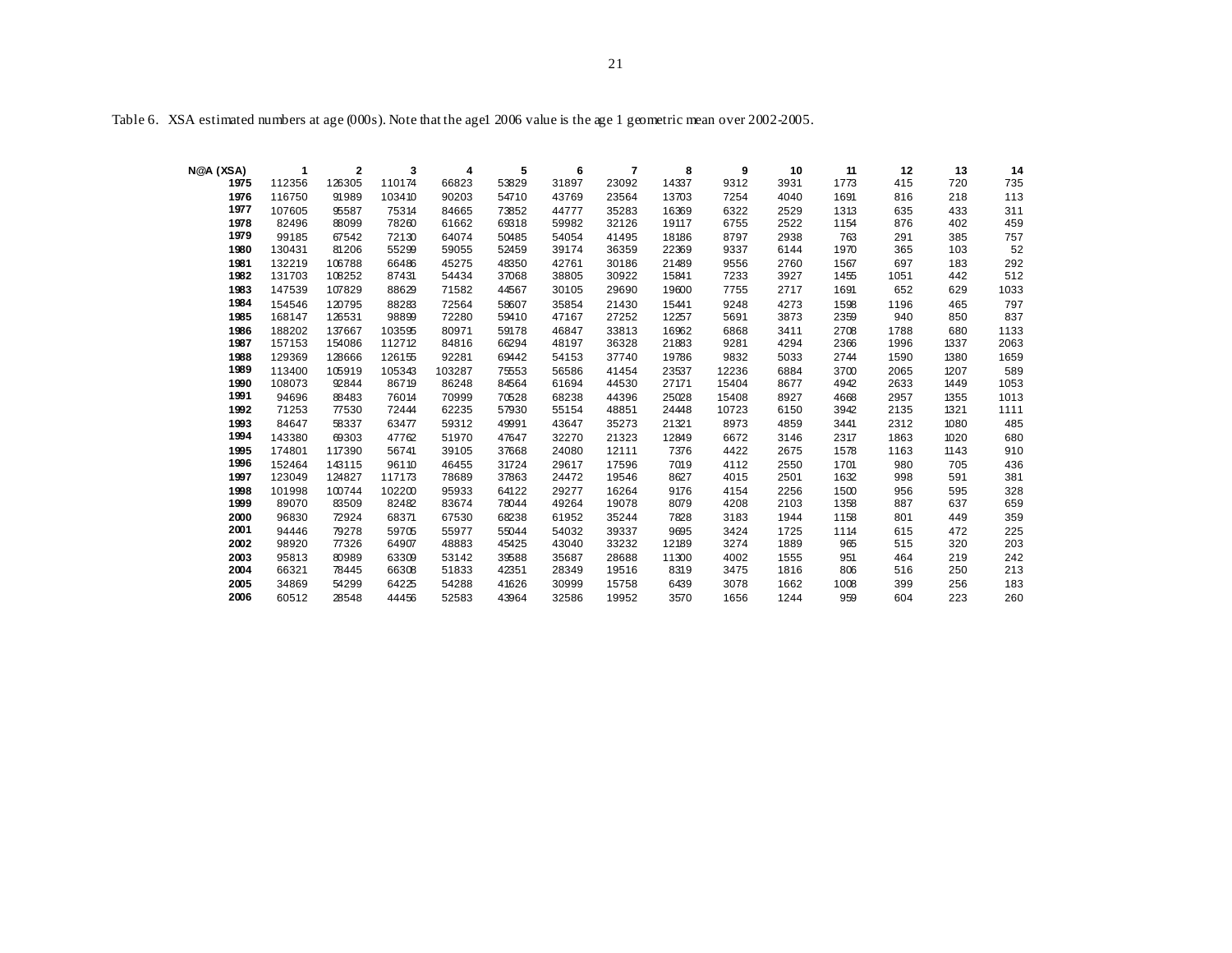Table 7. XSA estimated fishing mortality at age.

| F @ AGE(XSA) | 1     | $\mathbf{2}$ | 3     | 4     | 5     | 6     | 7     | 8     | 9     | 10    | 11    | 12    | 13    | 14    |
|--------------|-------|--------------|-------|-------|-------|-------|-------|-------|-------|-------|-------|-------|-------|-------|
| 1975         | 0.000 | 0.000        | 0.000 | 0.000 | 0.007 | 0.103 | 0.322 | 0.481 | 0.635 | 0.643 | 0.576 | 0.446 | 0.560 | 0.560 |
| 1976         | 0.000 | 0.000        | 0.000 | 0.000 | 0.000 | 0.016 | 0.164 | 0.574 | 0.854 | 0.924 | 0.780 | 0.434 | 0.720 | 0.720 |
| 1977         | 0.000 | 0.000        | 0.000 | 0.000 | 0.008 | 0.132 | 0.413 | 0.685 | 0.719 | 0.585 | 0.205 | 0.257 | 0.351 | 0.351 |
| 1978         | 0.000 | 0.000        | 0.000 | 0.000 | 0.049 | 0.169 | 0.369 | 0.576 | 0.633 | 0.995 | 1.179 | 0.622 | 0.942 | 0.942 |
| 1979         | 0.000 | 0.000        | 0.000 | 0.000 | 0.054 | 0.197 | 0.418 | 0.467 | 0.159 | 0.200 | 0.537 | 0.837 | 0.529 | 0.529 |
| 1980         | 0.000 | 0.000        | 0.000 | 0.000 | 0.004 | 0.061 | 0.326 | 0.651 | 1.019 | 1.166 | 0.840 | 0.490 | 0.841 | 0.841 |
| 1981         | 0.000 | 0.000        | 0.000 | 0.000 | 0.020 | 0.124 | 0.445 | 0.889 | 0.689 | 0.441 | 0.199 | 0.255 | 0.300 | 0.300 |
| 1982         | 0.000 | 0.000        | 0.000 | 0.000 | 0.008 | 0.068 | 0.256 | 0.514 | 0.779 | 0.642 | 0.603 | 0.314 | 0.524 | 0.524 |
| 1983         | 0.000 | 0.000        | 0.000 | 0.000 | 0.018 | 0.140 | 0.454 | 0.551 | 0.396 | 0.331 | 0.147 | 0.138 | 0.206 | 0.206 |
| 1984         | 0.000 | 0.000        | 0.000 | 0.000 | 0.017 | 0.074 | 0.359 | 0.798 | 0.670 | 0.394 | 0.331 | 0.142 | 0.290 | 0.290 |
| 1985         | 0.000 | 0.000        | 0.000 | 0.000 | 0.038 | 0.133 | 0.274 | 0.379 | 0.312 | 0.158 | 0.077 | 0.124 | 0.120 | 0.120 |
| 1986         | 0.000 | 0.000        | 0.000 | 0.000 | 0.005 | 0.054 | 0.235 | 0.403 | 0.270 | 0.166 | 0.105 | 0.091 | 0.121 | 0.121 |
| 1987         | 0.000 | 0.000        | 0.000 | 0.000 | 0.002 | 0.045 | 0.408 | 0.600 | 0.412 | 0.248 | 0.198 | 0.169 | 0.206 | 0.206 |
| 1988         | 0.000 | 0.000        | 0.000 | 0.000 | 0.005 | 0.067 | 0.272 | 0.281 | 0.156 | 0.108 | 0.084 | 0.076 | 0.090 | 0.090 |
| 1989         | 0.000 | 0.000        | 0.000 | 0.000 | 0.003 | 0.040 | 0.222 | 0.224 | 0.144 | 0.131 | 0.140 | 0.154 | 0.143 | 0.143 |
| 1990         | 0.000 | 0.000        | 0.000 | 0.001 | 0.015 | 0.129 | 0.376 | 0.367 | 0.346 | 0.420 | 0.314 | 0.464 | 0.402 | 0.402 |
| 1991         | 0.000 | 0.000        | 0.000 | 0.003 | 0.046 | 0.134 | 0.397 | 0.648 | 0.718 | 0.617 | 0.583 | 0.606 | 0.607 | 0.607 |
| 1992         | 0.000 | 0.000        | 0.000 | 0.019 | 0.083 | 0.247 | 0.629 | 0.802 | 0.592 | 0.381 | 0.334 | 0.481 | 0.401 | 0.401 |
| 1993         | 0.000 | 0.000        | 0.000 | 0.019 | 0.238 | 0.516 | 0.810 | 0.962 | 0.848 | 0.541 | 0.414 | 0.618 | 0.528 | 0.528 |
| 1994         | 0.000 | 0.000        | 0.000 | 0.122 | 0.482 | 0.780 | 0.862 | 0.867 | 0.714 | 0.490 | 0.489 | 0.288 | 0.426 | 0.426 |
| 1995         | 0.000 | 0.000        | 0.000 | 0.009 | 0.041 | 0.114 | 0.346 | 0.384 | 0.351 | 0.253 | 0.277 | 0.300 | 0.278 | 0.278 |
| 1996         | 0.000 | 0.000        | 0.000 | 0.005 | 0.060 | 0.216 | 0.513 | 0.359 | 0.297 | 0.246 | 0.333 | 0.305 | 0.254 | 0.254 |
| 1997         | 0.000 | 0.000        | 0.000 | 0.005 | 0.057 | 0.209 | 0.556 | 0.531 | 0.376 | 0.312 | 0.335 | 0.318 | 0.296 | 0.296 |
| 1998         | 0.000 | 0.000        | 0.000 | 0.006 | 0.064 | 0.228 | 0.500 | 0.580 | 0.481 | 0.308 | 0.326 | 0.206 | 0.187 | 0.187 |
| 1999         | 0.000 | 0.000        | 0.000 | 0.004 | 0.031 | 0.135 | 0.691 | 0.732 | 0.572 | 0.397 | 0.327 | 0.480 | 0.290 | 0.290 |
| 2000         | 0.000 | 0.000        | 0.000 | 0.004 | 0.033 | 0.254 | 1.091 | 0.627 | 0.412 | 0.357 | 0.433 | 0.329 | 0.382 | 0.382 |
| 2001         | 0.000 | 0.000        | 0.000 | 0.009 | 0.046 | 0.286 | 0.972 | 0.886 | 0.395 | 0.381 | 0.572 | 0.454 | 0.454 | 0.454 |
| 2002         | 0.000 | 0.000        | 0.000 | 0.011 | 0.041 | 0.206 | 0.879 | 0.914 | 0.545 | 0.487 | 0.532 | 0.656 | 0.572 | 0.572 |
| 2003         | 0.000 | 0.000        | 0.000 | 0.027 | 0.134 | 0.404 | 1.038 | 0.979 | 0.590 | 0.457 | 0.411 | 0.420 | 0.485 | 0.485 |
| 2004         | 0.000 | 0.000        | 0.000 | 0.019 | 0.112 | 0.387 | 0.909 | 0.794 | 0.537 | 0.389 | 0.504 | 0.501 | 0.486 | 0.486 |
| 2005         | 0.000 | 0.000        | 0.000 | 0.011 | 0.045 | 0.241 | 1.285 | 1.158 | 0.706 | 0.350 | 0.311 | 0.380 | 0.324 | 0.324 |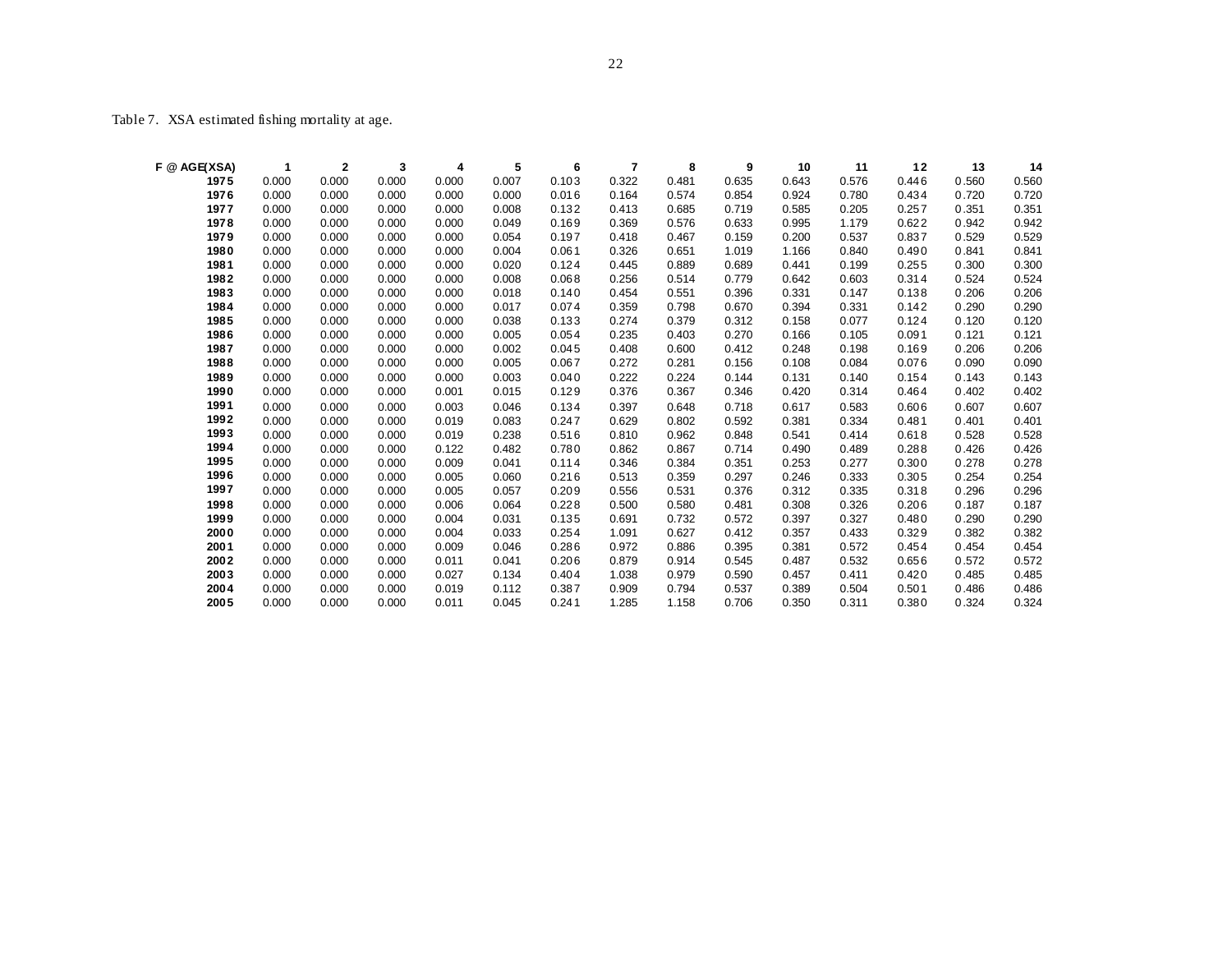Table 8. Stock summary table from XSA analysis (no SOP correction; shrinkage parameters fixed at 0.5).

Terminal Fs derived using XSA with final year & oldest age shrinkage.

|         | <b>RECRUITS</b> | <b>TOTALBIO</b> | <b>TOTSPBIO</b> | <b>LANDINGS</b> | YIELD/SSB | <b>FBAR 5-10</b> |
|---------|-----------------|-----------------|-----------------|-----------------|-----------|------------------|
|         | Age 1           |                 |                 |                 |           |                  |
| 1975    | 112356          | 132753          | 21901           | 28814           | 1.3156    | 0.3652           |
| 1976    | 116750          | 134526          | 17671           | 24611           | 1.3927    | 0.422            |
| 1977    | 107605          | 156988          | 14818           | 32048           | 2.1627    | 0.4236           |
| 1978    | 82496           | 167809          | 15907           | 39070           | 2.4562    | 0.465            |
| 1979    | 99185           | 162618          | 15625           | 34104           | 2.1827    | 0.2489           |
| 1980    | 130431          | 131010          | 12408           | 32867           | 2.6488    | 0.5378           |
| 1981    | 132219          | 115398          | 14041           | 30754           | 2.1904    | 0.4346           |
| 1982    | 131703          | 121484          | 19903           | 26278           | 1.3203    | 0.3779           |
| 1983    | 147539          | 122993          | 24208           | 27861           | 1.1509    | 0.3148           |
| 1984    | 154546          | 115531          | 24346           | 26711           | 1.0972    | 0.3854           |
| 1985    | 168147          | 148643          | 29109           | 20347           | 0.699     | 0.2156           |
| 1986    | 188202          | 138699          | 33695           | 17976           | 0.5335    | 0.1888           |
| 1987    | 157153          | 165541          | 42511           | 32442           | 0.7631    | 0.2857           |
| 1988    | 129369          | 170296          | 44555           | 19215           | 0.4313    | 0.1481           |
| 1989    | 113400          | 183650          | 44147           | 20034           | 0.4538    | 0.1273           |
| 1990    | 108073          | 207861          | 56309           | 47454           | 0.8427    | 0.2754           |
| 1991    | 94696           | 227003          | 64062           | 65008           | 1.0148    | 0.4267           |
| 1992    | 71253           | 195158          | 50045           | 63193           | 1.2627    | 0.4556           |
| 1993    | 84647           | 151101          | 39054           | 62455           | 1.5992    | 0.6524           |
| 1994    | 143380          | 105986          | 30375           | 51029           | 1.68      | 0.6991           |
| 1995    | 174801          | 80564           | 27674           | 15272           | 0.5519    | 0.2478           |
| 1996    | 152464          | 80118           | 21702           | 18840           | 0.8681    | 0.2817           |
| 1997    | 123049          | 76940           | 20249           | 19858           | 0.9807    | 0.3401           |
| 1998    | 101998          | 90157           | 18843           | 19946           | 1.0585    | 0.36             |
| 1999    | 89070           | 105604          | 18497           | 24226           | 1.3098    | 0.4262           |
| 2000    | 96830           | 113491          | 14704           | 34177           | 2.3244    | 0.4624           |
| 2001    | 94446           | 114660          | 13049           | 38232           | 2.93      | 0.4942           |
| 2002    | 98920           | 100450          | 11461           | 34062           | 2.9719    | 0.5118           |
| 2003    | 95813           | 89047           | 9782            | 35151           | 3.5933    | 0.6003           |
| 2004    | 66321           | 72703           | 10234           | 25486           | 2.4904    | 0.5214           |
| 2005    | 34869           | 70351           | 9772            | 23225           | 2.3768    | 0.6306           |
| Arith.  |                 |                 |                 |                 |           |                  |
| Mean    | 116185          | 130617          | 25505           | 31960           | 1.5695    | 0.3976           |
| 0 Units | (Thousar        | (Tonnes         | (Tonnes)        | (Tonnes)        |           |                  |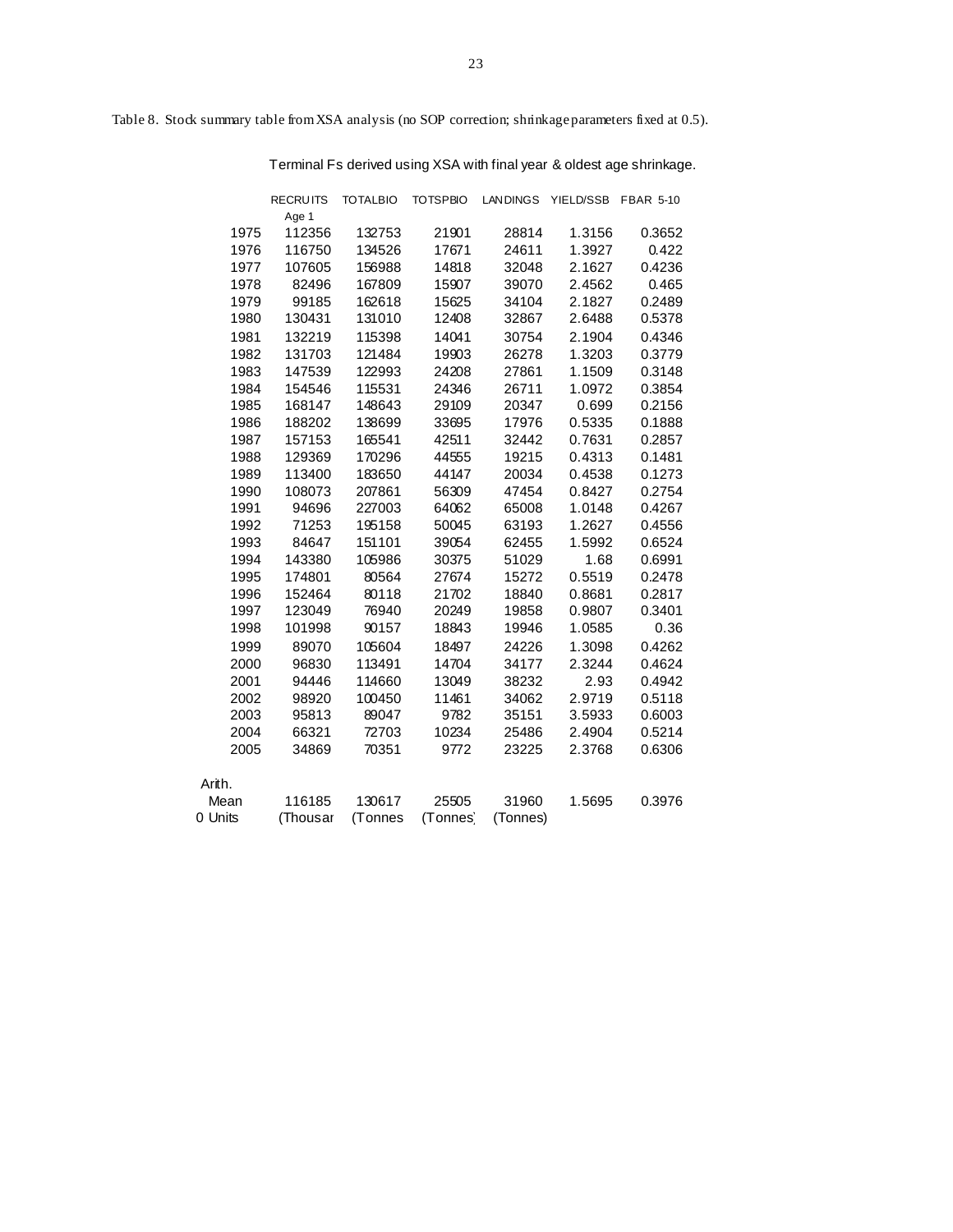Table . Retrospective comparison of numbers at age estimated from XSA. Year/age entries in the table is are ratios of the estimated N(year, age) in the 2006 updated run and the 2005 assessment. Shaded entries highlight changes in excess of +/- 10%.

<u>—</u>

| 2006/2005        |      |      |      |      |      |      |      |      |      |      |      |      |      |      |
|------------------|------|------|------|------|------|------|------|------|------|------|------|------|------|------|
| N@A Ratio Matrix | 1    | 2    | 3    | 4    | 5    | 6    | 7    | 8    | 9    | 10   | 11   | 12   | 13   | 14   |
| 1975             | 1.00 | 1.00 | 1.00 | 1.00 | 1.00 | 1.00 | 1.00 | 1.00 | 1.00 | 1.00 | 1.00 | 1.00 | 1.00 | 1.00 |
| 1976             | 1.00 | 1.00 | 1.00 | 1.00 | 1.00 | 1.00 | 1.00 | 1.00 | 1.00 | 1.00 | 1.00 | 1.00 | 1.00 | 1.00 |
| 1977             | 1.00 | 1.00 | 1.00 | 1.00 | 1.00 | 1.00 | 1.00 | 1.00 | 1.00 | 1.00 | 1.00 | 1.00 | 1.00 | 1.00 |
| 1978             | 1.00 | 1.00 | 1.00 | 1.00 | 1.00 | 1.00 | 1.00 | 1.00 | 1.00 | 1.00 | 1.00 | 1.00 | 1.00 | 1.00 |
| 1979             | 1.00 | 1.00 | 1.00 | 1.00 | 1.00 | 1.00 | 1.00 | 1.00 | 1.00 | 1.00 | 1.00 | 1.00 | 1.00 | 1.00 |
| 1980             | 1.00 | 1.00 | 1.00 | 1.00 | 1.00 | 1.00 | 1.00 | 1.00 | 1.00 | 1.00 | 1.00 | 1.00 | 1.00 | 1.00 |
| 1981             | 1.00 | 1.00 | 1.00 | 1.00 | 1.00 | 1.00 | 1.00 | 1.00 | 1.00 | 1.00 | 1.00 | 1.00 | 1.00 | 1.00 |
| 1982             | 1.00 | 1.00 | 1.00 | 1.00 | 1.00 | 1.00 | 1.00 | 1.00 | 1.00 | 1.00 | 1.00 | 1.00 | 1.00 | 1.00 |
| 1983             | 1.00 | 1.00 | 1.00 | 1.00 | 1.00 | 1.00 | 1.00 | 1.00 | 1.00 | 1.00 | 1.00 | 1.00 | 1.00 | 1.00 |
| 1984             | 1.00 | 1.00 | 1.00 | 1.00 | 1.00 | 1.00 | 1.00 | 1.00 | 1.00 | 1.00 | 1.00 | 1.00 | 1.00 | 1.00 |
| 1985             | 1.00 | 1.00 | 1.00 | 1.00 | 1.00 | 1.00 | 1.00 | 1.00 | 1.00 | 1.00 | 1.00 | 1.00 | 1.00 | 1.00 |
| 1986             | 1.00 | 1.00 | 1.00 | 1.00 | 1.00 | 1.00 | 1.00 | 1.00 | 1.00 | 1.00 | 1.00 | 1.00 | 1.00 | 1.00 |
| 1987             | 1.00 | 1.00 | 1.00 | 1.00 | 1.00 | 1.00 | 1.00 | 1.00 | 1.00 | 1.00 | 1.00 | 1.00 | 1.00 | 1.00 |
| 1988             | 1.00 | 1.00 | 1.00 | 1.00 | 1.00 | 1.00 | 1.00 | 1.00 | 1.00 | 1.00 | 1.00 | 1.00 | 1.00 | 1.00 |
| 1989             | 1.00 | 1.00 | 1.00 | 1.00 | 1.00 | 1.00 | 1.00 | 1.00 | 1.00 | 1.00 | 1.00 | 1.00 | 1.00 | 1.00 |
| 1990             | 1.00 | 1.00 | 1.00 | 1.00 | 1.00 | 1.00 | 1.00 | 1.00 | 1.00 | 1.00 | 1.00 | 1.00 | 1.00 | 1.00 |
| 1991             | 1.00 | 1.00 | 1.00 | 1.00 | 1.00 | 1.00 | 1.00 | 1.00 | 0.99 | 0.99 | 0.99 | 0.99 | 0.99 | 0.99 |
| 1992             | 1.00 | 1.00 | 1.00 | 1.00 | 1.00 | 1.00 | 1.00 | 1.00 | 0.99 | 0.99 | 0.99 | 0.99 | 0.99 | 0.99 |
| 1993             | 1.00 | 1.00 | 1.00 | 1.00 | 1.00 | 1.00 | 1.00 | 0.99 | 0.99 | 0.99 | 0.98 | 0.99 | 0.98 | 0.98 |
| 1994             | 1.00 | 1.00 | 1.00 | 1.00 | 1.00 | 1.00 | 1.00 | 0.99 | 0.98 | 0.98 | 0.98 | 0.97 | 0.98 | 0.98 |
| 1995             | 1.00 | 1.00 | 1.00 | 1.00 | 1.00 | 1.00 | 1.00 | 0.99 | 0.98 | 0.96 | 0.96 | 0.96 | 0.96 | 0.96 |
| 1996             | 1.00 | 1.00 | 1.00 | 1.00 | 1.00 | 1.00 | 1.00 | 0.99 | 0.99 | 0.97 | 0.95 | 0.95 | 0.95 | 0.95 |
| 1997             | 1.06 | 1.00 | 1.00 | 1.00 | 1.00 | 1.00 | 1.00 | 1.00 | 0.99 | 0.98 | 0.96 | 0.94 | 0.94 | 0.94 |
| 1998             | 1.16 | 1.06 | 1.00 | 1.00 | 1.00 | 1.00 | 1.00 | 1.00 | 0.99 | 0.99 | 0.98 | 0.94 | 0.92 | 0.92 |
| 1999             | 1.25 | 1.16 | 1.06 | 1.00 | 1.00 | 1.00 | 1.00 | 1.00 | 1.00 | 0.99 | 0.98 | 0.97 | 0.93 | 0.93 |
| 2000             | 1.04 | 1.25 | 1.16 | 1.06 | 1.00 | 1.00 | 1.00 | 1.00 | 1.00 | 0.99 | 0.98 | 0.98 | 0.95 | 0.95 |
| 2001             | 1.00 | 1.04 | 1.25 | 1.16 | 1.06 | 1.00 | 1.00 | 1.00 | 1.00 | 0.99 | 0.99 | 0.98 | 0.97 | 0.97 |
| 2002             | 0.97 | 1.00 | 1.04 | 1.25 | 1.17 | 1.06 | 1.01 | 1.01 | 0.99 | 1.00 | 0.99 | 0.98 | 0.96 | 0.97 |
| 2003             | 0.91 | 0.97 | 1.00 | 1.04 | 1.26 | 1.17 | 1.07 | 1.01 | 1.03 | 0.98 | 1.00 | 0.98 | 0.96 | 0.96 |
| 2004             | 0.79 | 0.91 | 0.97 | 1.00 | 1.04 | 1.31 | 1.29 | 1.24 | 1.04 | 1.06 | 0.98 | 1.01 | 0.97 | 0.97 |
| 2005             |      | 0.79 | 0.91 | 0.97 | 1.00 | 1.04 | 1.53 | 2.22 | 1.75 | 1.07 | 1.09 | 0.96 | 1.01 | 0.75 |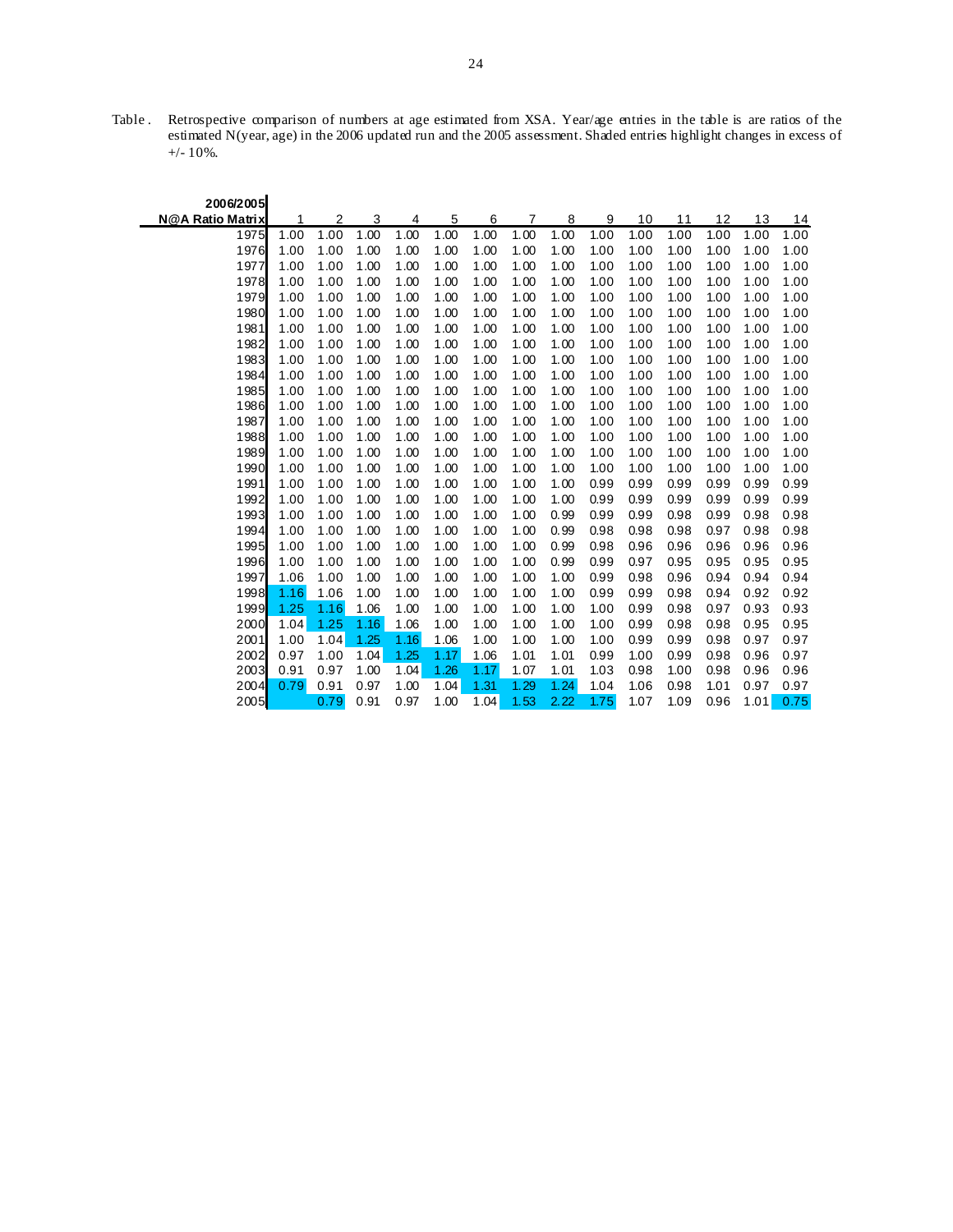Table 10. Retrospective comparison of fishing mortality at age estimated from XSA. Year/age entries in the table is are ratios of the estimated F(year, age) in the 2006 updated run and the 2005 assessment. Shaded entries highlight changes in excess of +/- 10%. The average fishing mortality for this assessment is the age 5-10 average.

| 2006/2005              |   |   |   |      |      |      |      |      |      |      |      |      |      |      |
|------------------------|---|---|---|------|------|------|------|------|------|------|------|------|------|------|
| <b>F@ARatio Matrix</b> | 1 | 2 | 3 | 4    | 5    | 6    | 7    | 8    | 9    | 10   | 11   | 12   | 13   | 14   |
| 1975                   |   |   |   |      | 1.00 | 1.00 | 1.00 | 1.00 | 1.00 | 1.00 | 1.00 | 1.00 | 1.00 | 1.00 |
| 1976                   |   |   |   |      | 1.00 | 1.00 | 1.00 | 1.00 | 1.00 | 1.00 | 1.00 | 1.00 | 1.00 | 1.00 |
| 1977                   |   |   |   |      | 1.00 | 1.00 | 1.00 | 1.00 | 1.00 | 1.00 | 1.00 | 1.00 | 1.00 | 1.00 |
| 1978                   |   |   |   |      | 1.00 | 1.00 | 1.00 | 1.00 | 1.00 | 1.00 | 1.00 | 1.00 | 1.00 | 1.00 |
| 1979                   |   |   |   |      | 1.00 | 1.00 | 1.00 | 1.00 | 1.00 | 1.00 | 1.00 | 1.00 | 1.00 | 1.00 |
| 1980                   |   |   |   |      | 1.00 | 1.00 | 1.00 | 1.00 | 1.00 | 1.00 | 1.00 | 1.00 | 1.00 | 1.00 |
| 1981                   |   |   |   |      | 1.00 | 1.00 | 1.00 | 1.00 | 1.00 | 1.00 | 1.00 | 1.00 | 1.00 | 1.00 |
| 1982                   |   |   |   |      | 1.01 | 1.00 | 1.00 | 1.00 | 1.00 | 1.00 | 1.00 | 1.00 | 1.00 | 1.00 |
| 1983                   |   |   |   |      | 1.00 | 1.00 | 1.00 | 1.00 | 1.00 | 1.00 | 1.00 | 1.00 | 1.00 | 1.00 |
| 1984                   |   |   |   |      | 1.01 | 1.00 | 1.00 | 1.00 | 1.00 | 1.00 | 1.00 | 1.00 | 1.00 | 1.00 |
| 1985                   |   |   |   |      | 1.00 | 1.00 | 1.00 | 1.00 | 1.00 | 1.00 | 1.00 | 1.00 | 1.00 | 1.00 |
| 1986                   |   |   |   |      | 1.00 | 1.00 | 1.00 | 1.00 | 1.00 | 1.00 | 1.00 | 1.00 | 1.00 | 1.00 |
| 1987                   |   |   |   |      | 1.00 | 1.00 | 1.00 | 1.00 | 1.00 | 1.00 | 1.00 | 1.00 | 1.00 | 1.00 |
| 1988                   |   |   |   |      | 1.00 | 1.00 | 1.00 | 1.00 | 1.00 | 1.00 | 1.00 | 1.00 | 1.00 | 1.00 |
| 1989                   |   |   |   |      | 1.04 | 1.00 | 1.00 | 1.00 | 1.00 | 1.00 | 1.00 | 1.00 | 1.00 | 1.00 |
| 1990                   |   |   |   | 1.00 | 1.00 | 1.00 | 1.00 | 1.01 | 1.00 | 1.00 | 1.00 | 1.00 | 1.00 | 1.00 |
| 1991                   |   |   |   | 1.00 | 1.00 | 1.00 | 1.00 | 1.01 | 1.01 | 1.01 | 1.01 | 1.01 | 1.01 | 1.01 |
| 1992                   |   |   |   | 1.01 | 1.00 | 1.00 | 1.01 | 1.01 | 1.01 | 1.02 | 1.01 | 1.01 | 1.01 | 1.01 |
| 1993                   |   |   |   | 1.00 | 1.00 | 1.00 | 1.01 | 1.01 | 1.02 | 1.02 | 1.02 | 1.02 | 1.02 | 1.02 |
| 1994                   |   |   |   | 1.00 | 1.00 | 1.00 | 1.01 | 1.02 | 1.03 | 1.03 | 1.03 | 1.03 | 1.03 | 1.03 |
| 1995                   |   |   |   | 1.00 | 1.00 | 1.00 | 1.00 | 1.01 | 1.03 | 1.04 | 1.04 | 1.05 | 1.04 | 1.04 |
| 1996                   |   |   |   | 1.00 | 1.00 | 1.00 | 1.00 | 1.01 | 1.01 | 1.04 | 1.06 | 1.06 | 1.06 | 1.06 |
| 1997                   |   |   |   | 1.00 | 1.00 | 1.00 | 1.00 | 1.00 | 1.01 | 1.02 | 1.05 | 1.08 | 1.08 | 1.08 |
| 1998                   |   |   |   | 1.00 | 1.00 | 1.00 | 1.00 | 1.00 | 1.01 | 1.01 | 1.03 | 1.06 | 1.10 | 1.10 |
| 1999                   |   |   |   | 1.00 | 1.00 | 1.00 | 1.00 | 1.00 | 1.01 | 1.01 | 1.02 | 1.04 | 1.08 | 1.08 |
| 2000                   |   |   |   | 0.96 | 0.99 | 1.00 | 1.00 | 1.00 | 1.01 | 1.01 | 1.02 | 1.03 | 1.06 | 1.06 |
| 2001                   |   |   |   | 0.86 | 0.94 | 0.99 | 0.99 | 1.01 | 1.00 | 1.01 | 1.02 | 1.03 | 1.04 | 1.04 |
| 2002                   |   |   |   | 0.79 | 0.86 | 0.94 | 0.99 | 0.98 | 1.01 | 1.00 | 1.01 | 1.03 | 1.05 | 1.05 |
| 2003                   |   |   |   | 0.96 | 0.78 | 0.82 | 0.88 | 0.98 | 0.96 | 1.02 | 0.99 | 1.02 | 1.05 | 1.05 |
| 2004                   |   |   |   | 1.00 | 0.96 | 0.71 | 0.62 | 0.70 | 0.95 | 0.93 | 1.03 | 0.99 | 1.04 | 1.04 |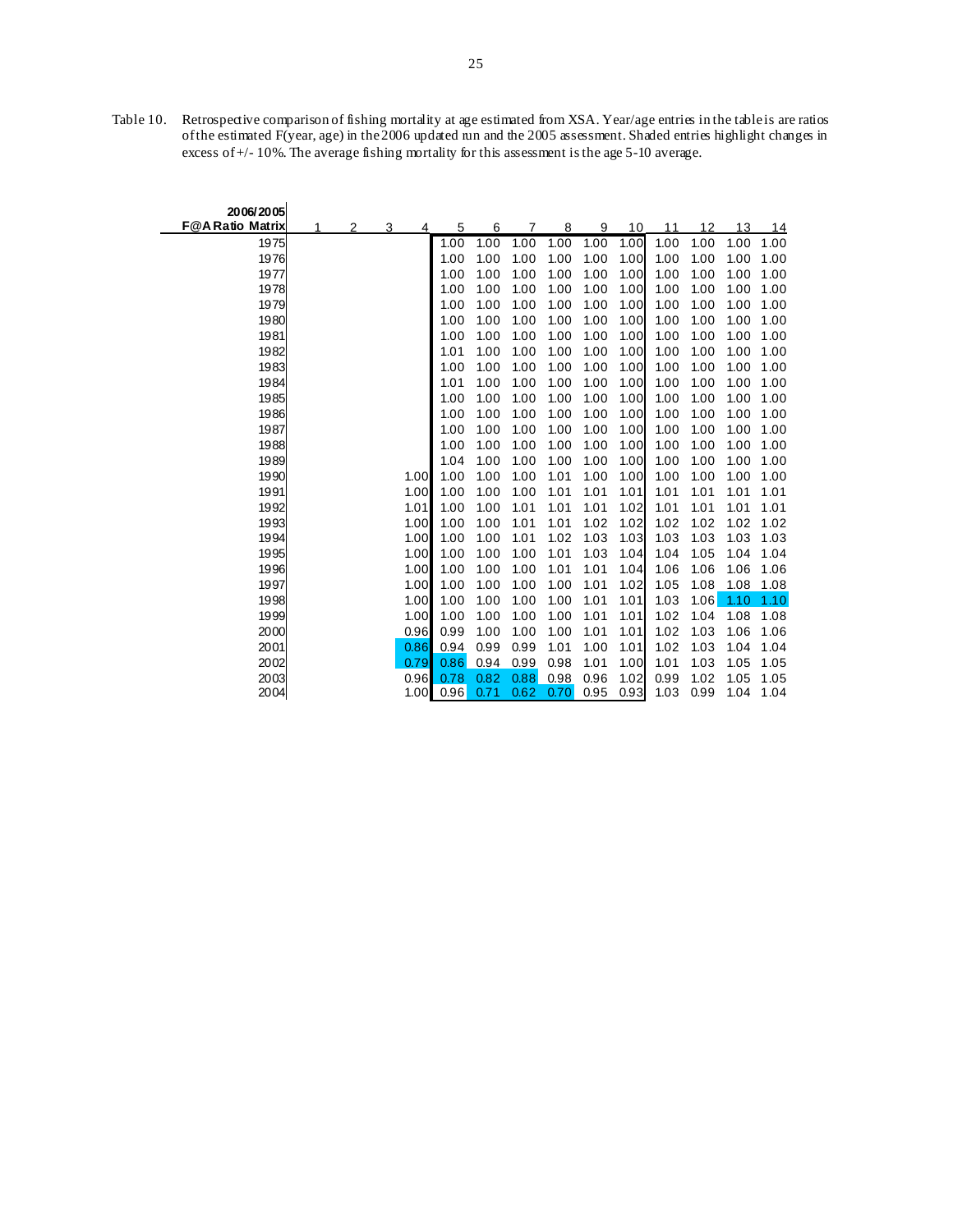| Name                | Value                     | <b>Uncertainty</b><br>(CV) |            | Name              | Value               | <b>Uncertainty</b><br>(CV) |
|---------------------|---------------------------|----------------------------|------------|-------------------|---------------------|----------------------------|
|                     | Population at age in 2006 |                            |            | Selection pattern |                     | $(2003 - 2005)$            |
| N1                  | Bootstrap (1975-2002)     |                            |            | sH1               | 0.000               | 0.00                       |
| N <sub>2</sub>      | 28548                     | 0.32                       |            | sH <sub>2</sub>   | 0.000               | $0.00\,$                   |
| N3                  | 44456                     | 0.24                       |            | sH3               | 0.000               | 0.00                       |
| N4                  | 52583                     | 0.20                       |            | sH4               | 0.033               | 0.43                       |
| N <sub>5</sub>      | 43964                     | 0.16                       |            | sH <sub>5</sub>   | 0.170               | 0.50                       |
| N <sub>6</sub>      | 32586                     | 0.14                       |            | sH6               | 0.599               | 0.32                       |
| N7                  | 19952                     | 0.13                       |            | sH7               | 1.836               | 0.09                       |
| N8                  | 3570                      | 0.16                       |            | sH8               | 1.664               | 0.10                       |
| N9                  | 1656                      | 0.20                       |            | sH9               | 1.044               | 0.07                       |
| N10                 | 1244                      | 0.20                       |            | sH10              | 0.687               | 0.17                       |
| N11                 | 959                       | 0.19                       |            | sH11              | 0.715               | 0.33                       |
| N12                 | 604                       | 0.19                       |            | sH <sub>12</sub>  | 0.754               | 0.25                       |
| N13                 | 223                       | 0.20                       |            | sH13              | 0.751               | 0.29                       |
| N14                 | 260                       | 0.21                       |            | sH14              | 0.751               | 0.29                       |
| Weight in the catch |                           | $(2003 - 2005)$            |            |                   | Weight in the stock | $(2003 - 2005)$            |
| WH1                 | 0.000                     | 0.00                       |            | WS 1              | 0.000               | 0.00                       |
| WH <sub>2</sub>     | 0.000                     | 0.00                       |            | WS <sub>2</sub>   | 0.000               | 0.00                       |
| WH3                 | 0.207                     | 0.10                       |            | WS3               | 0.000               | 0.00                       |
| WH4                 | 0.266                     | 0.01                       |            | WS4               | 0.000               | 0.00                       |
| WH <sub>5</sub>     | 0.387                     | 0.03                       |            | WS 5              | 0.387               | 0.03                       |
| WH <sub>6</sub>     | 0.554                     | 0.03                       |            | WS <sub>6</sub>   | 0.554               | 0.03                       |
| WH7                 | 0.826                     | 0.02                       |            | WS7               | 0.826               | $0.02\,$                   |
| WH8                 | 1.214                     | 0.00                       |            | WS8               | 1.214               | $0.00\,$                   |
| WH9                 | 1.657                     | 0.04                       |            | WS9               | 1.657               | 0.04                       |
| WH10                | 2.163                     | 0.03                       |            | <b>WS10</b>       | 2.163               | 0.03                       |
| WH11                | 2.712                     | 0.04                       |            | WS11              | 2.712               | 0.04                       |
| WH12                | 3.469                     | 0.03                       |            | WS12              | 3.469               | 0.03                       |
| WH13                | 4.341                     | 0.00                       |            | WS13              | 4.341               | 0.00                       |
| <b>WH14</b>         | 5.444                     | 0.03                       |            | <b>WS14</b>       | 5.444               | 0.03                       |
| <b>TAC</b>          | Scenario 1                | Scenario 2                 | ${\rm CV}$ |                   |                     |                            |
| 2006                | 18500                     | 22000                      | 0.05       |                   |                     |                            |
| 2007                | 16000                     | 19200                      | 0.05       |                   |                     |                            |
| 2008                | 16000                     | 16000                      | 0.05       |                   |                     |                            |

Table 11. Input data used in deterministic and stochastic projections.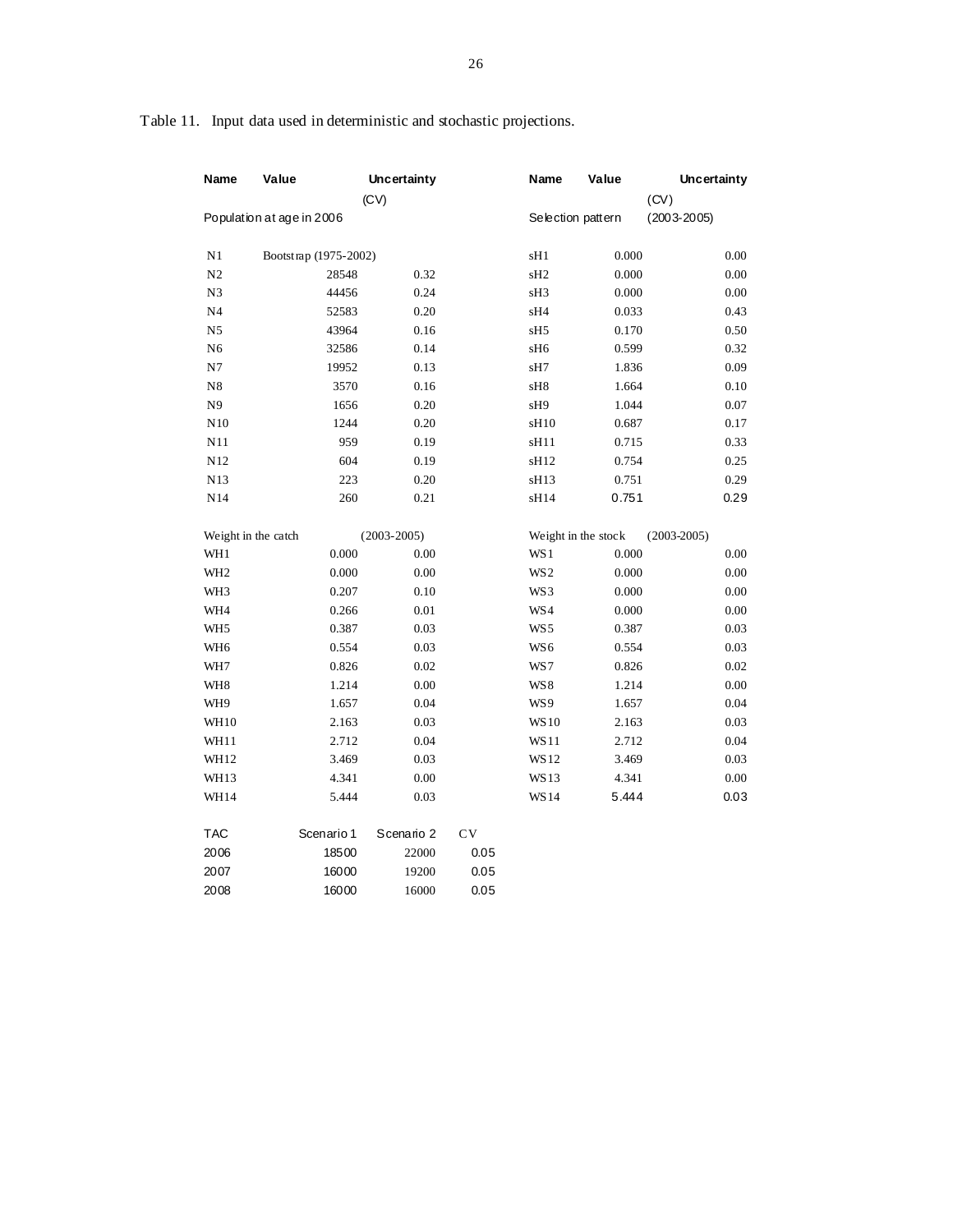| <b>Rebuilding Plan</b> |            |               |          | Re-building TACs*1.2 |       |        |            |       |       |
|------------------------|------------|---------------|----------|----------------------|-------|--------|------------|-------|-------|
| Year                   | 5+ Biomass | <b>Y</b> ield | F        | 5+ Biomass           | Yield | F      |            |       |       |
| 2006                   | 68413      | 18500         | 0.434    | 68413                | 22200 | 0.557  |            |       |       |
| 2007                   | 72281      | 16000         | 0.313    | 67540                | 19200 | 0.448  |            |       |       |
| 2008                   | 74839      | 16000         | 0.267    | 65365                | 19200 | 0.417  |            |       |       |
| 2009                   | 71867      |               |          | 57210                |       |        |            |       |       |
|                        |            |               |          |                      |       |        |            |       |       |
| <b>Fcurrent</b>        |            |               | $F 0.1*$ |                      |       | F Max* |            |       |       |
| Year                   | 5+ Biomass | <b>Yield</b>  | F        | 5+ Biomass           | Yield | F      | 5+ Biomass | Yield | F.    |
| 2006                   | 68413      | 24184         | 0.631    | 68413                | 22200 | 0.557  | 68413      | 22200 | 0.557 |
| 2007                   | 65000      | 23141         | 0.631    | 67540                | 7621  | 0.148  | 67540      | 12429 | 0.259 |
| 2008                   | 57417      | 21696         | 0.631    | 80233                | 10592 | 0.148  | 74056      | 15520 | 0.259 |
| 2009                   | 45021      |               |          | 84931                |       |        | 71716      |       |       |

Table 12. Results of Deterministic projections under various catch levels and fishing mortality options.

\*Note that the assumed removals in 2006 for the *F0.1* and *FMax* scenarios add a 20% over-run on the rebuilding plan TAC.

Table 13. Results of stochastic projections assuming the catches follow the rebuilding plan TACs (upper table) and with catches 20% in excess of the rebuilding plan TACs (lower table).

| Stoch astic (me dian<br>values) | 2006  | 2007  | 2008  | 2009  |
|---------------------------------|-------|-------|-------|-------|
|                                 |       |       |       |       |
| Catch (t)                       | 18500 | 16000 | 16000 |       |
| $F(5-10)$                       | 0.43  | 0.31  | 0.26  |       |
| $5 + B(t)$                      | 68391 | 72724 | 75485 | 72688 |
| $10 + B(t)$                     | 9713  | 9080  | 9069  | 12189 |
|                                 |       |       |       |       |
| Catch (t)                       | 22211 | 19202 | 19202 |       |
| $F(5-10)$                       | 0.55  | 0.45  | 0.41  |       |
| $5 + B(t)$                      | 68348 | 67823 | 65827 | 57965 |
| $10 + B(t)$                     | 9722  | 8262  | 7274  | 7972  |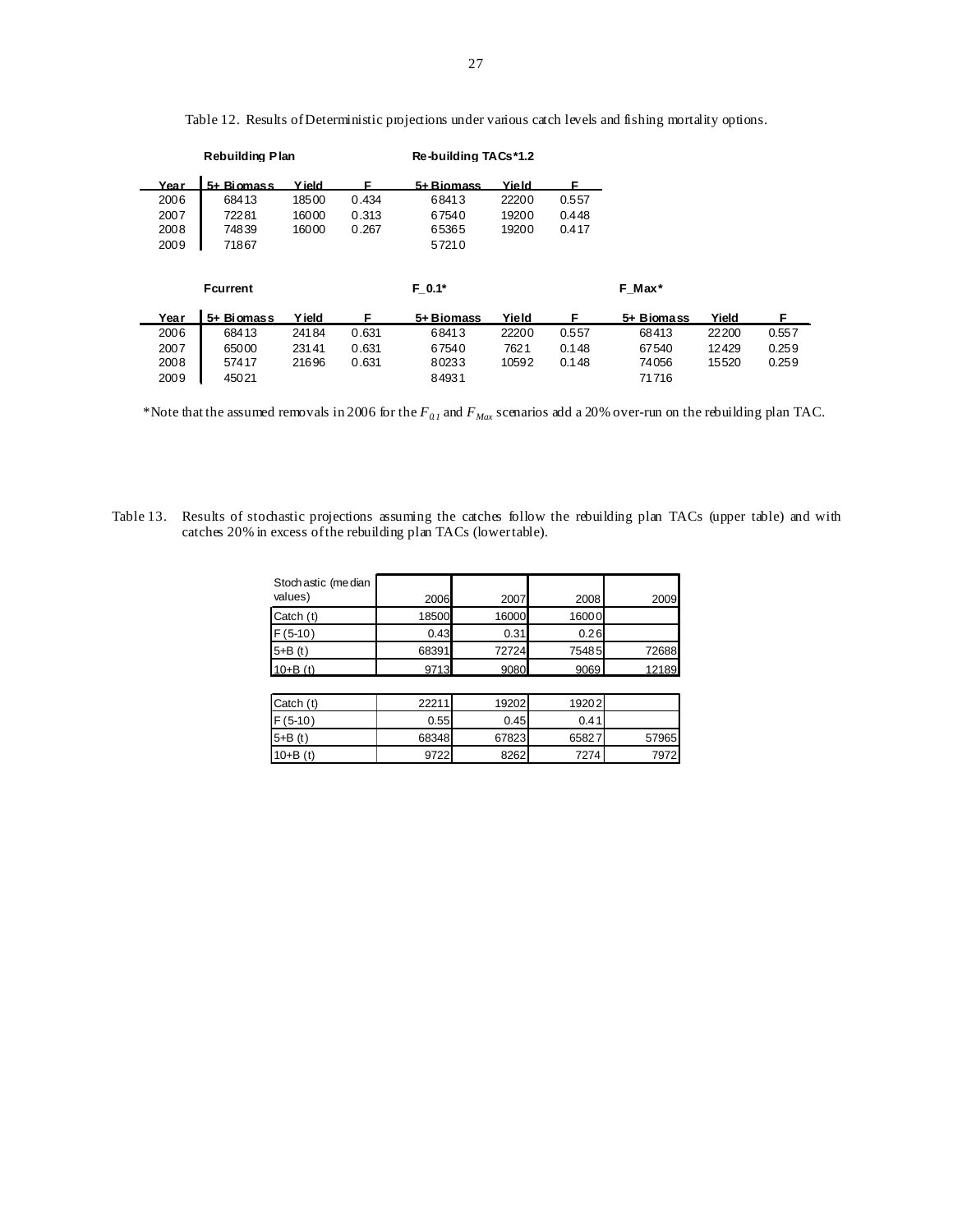

Fig. 1. Catch and TAC for Greenland Halibut in SA2 and Div. 3KLMNO. TACs are specified to 2007 under the Fisheries Commission Rebuilding plan.



Fig. 2. Catch at age of Greenland Halibut in SA2+Div. 3KLMNO from 2002-2005. Landings (as agreed by STACFIS for assessment purposes) in these years have totaled 34 100, 35 150, 25 500, and 23 300 t, respectively.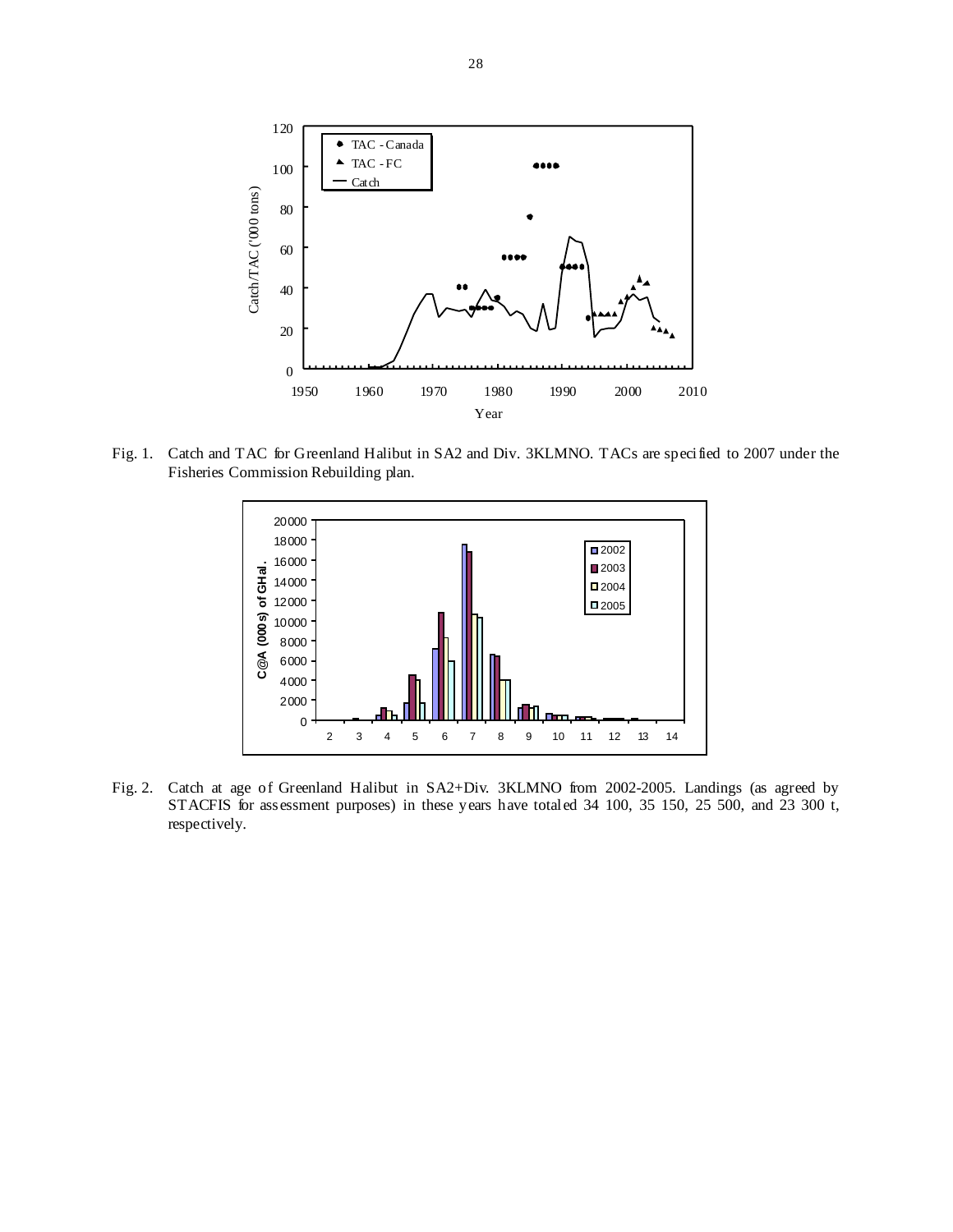

Fig. 3a. MNPT of Greenland Halibut in Canadian fall surveys in Div. 2J3K combined. Note that the x-axis reflects the timing of the survey (e.g. fall 2005 survey plotted at 2005.9). Bubbles are scaled within each age.



Fig. 3b. MNPT of Greenland Halibut in EU summer surveys in Div. 3M. Note that the x-axis reflects the timing of the survey (e.g. summer 2005 survey plotted at 2005.6). Bubbles are scaled within each age.



Fig. 3c. MNPT of Greenland Halibut in Canadian spring surveys in Div. 3LNO. Note that the x-axis reflects the timing of the survey (e.g. spring 2005 survey plotted at 2005.4). Bubbles are scaled within each age.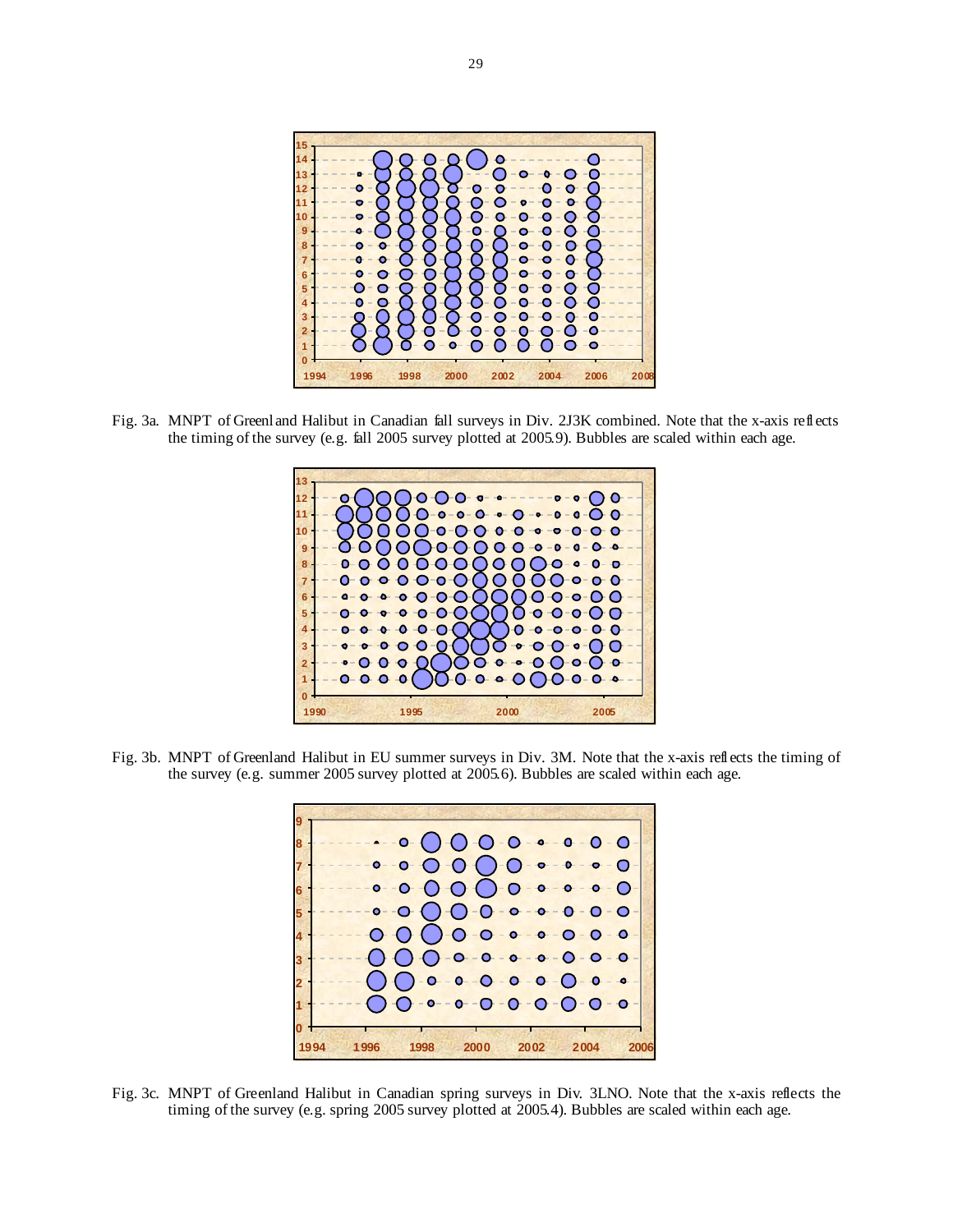

Fig. 4. XSA estimates of exploitable biomass (ages 5+) for various plus-group options.



Fig. 5. XSA estimate of exploitable biomass (ages 5+) for Greenland Halibut in SA2 and Div. 3KLMNO. Average weights at age from 2003-2005 are used to compute the 2006 biomass.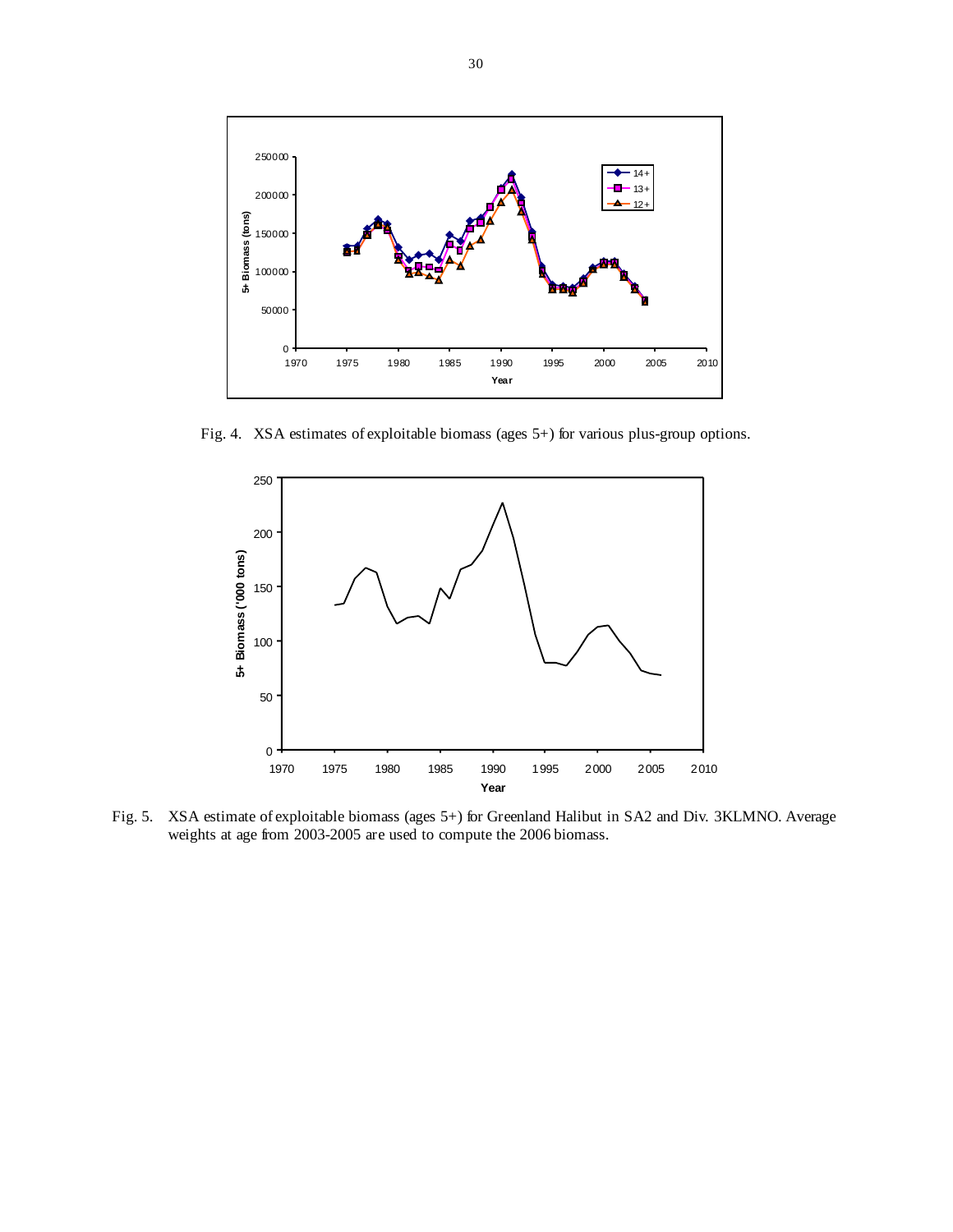

Fig. 6. XSA estimate of average fishing mortality (ages 5-10) for Greenland Halibut in SA2 and Div. 3KLMNO.



Fig. 7. XSA estimate of recruitment (age 1) for Greenland Halibut in SA2 and Div. 3KLMNO.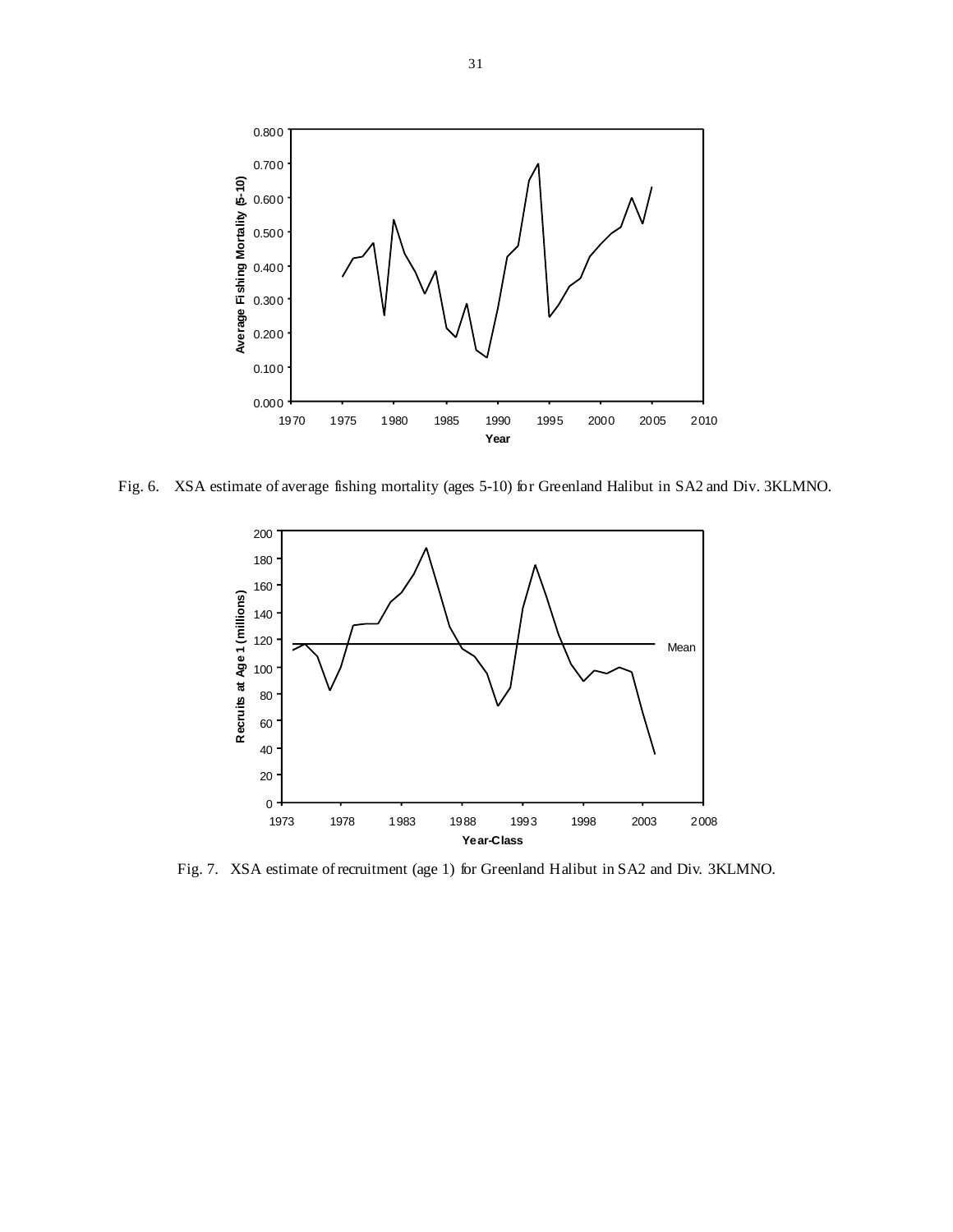









Fig. 8. XSA estimates of catchability coefficients, associated standard errors, and the scaled weights used to estimate survivors in the terminal year.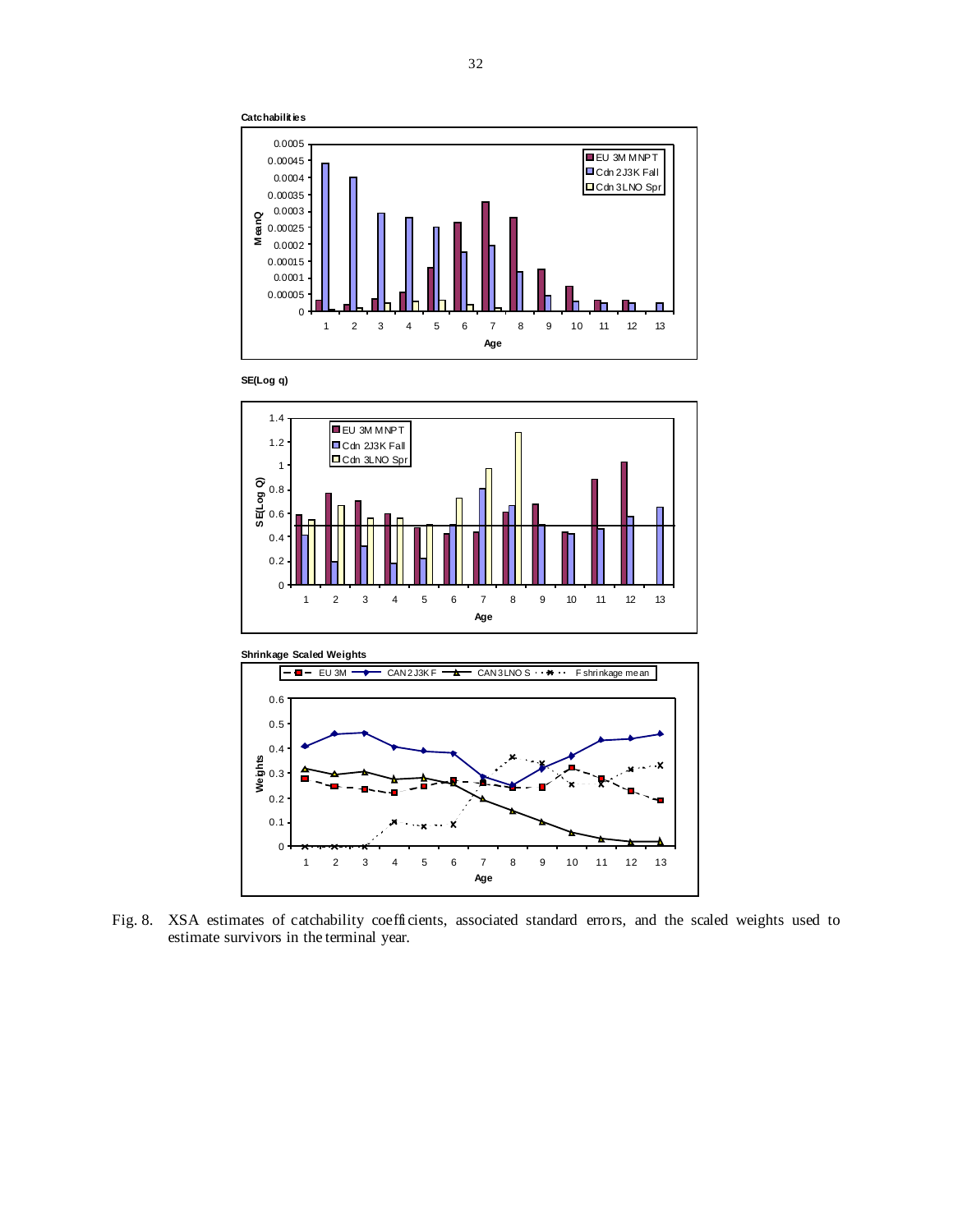

Fig. 9. XSA estimated selection pattern in the most recent five years.



Mean Squared Residual

Fig. 10a. Mean-square residuals from XSA, for each survey-age.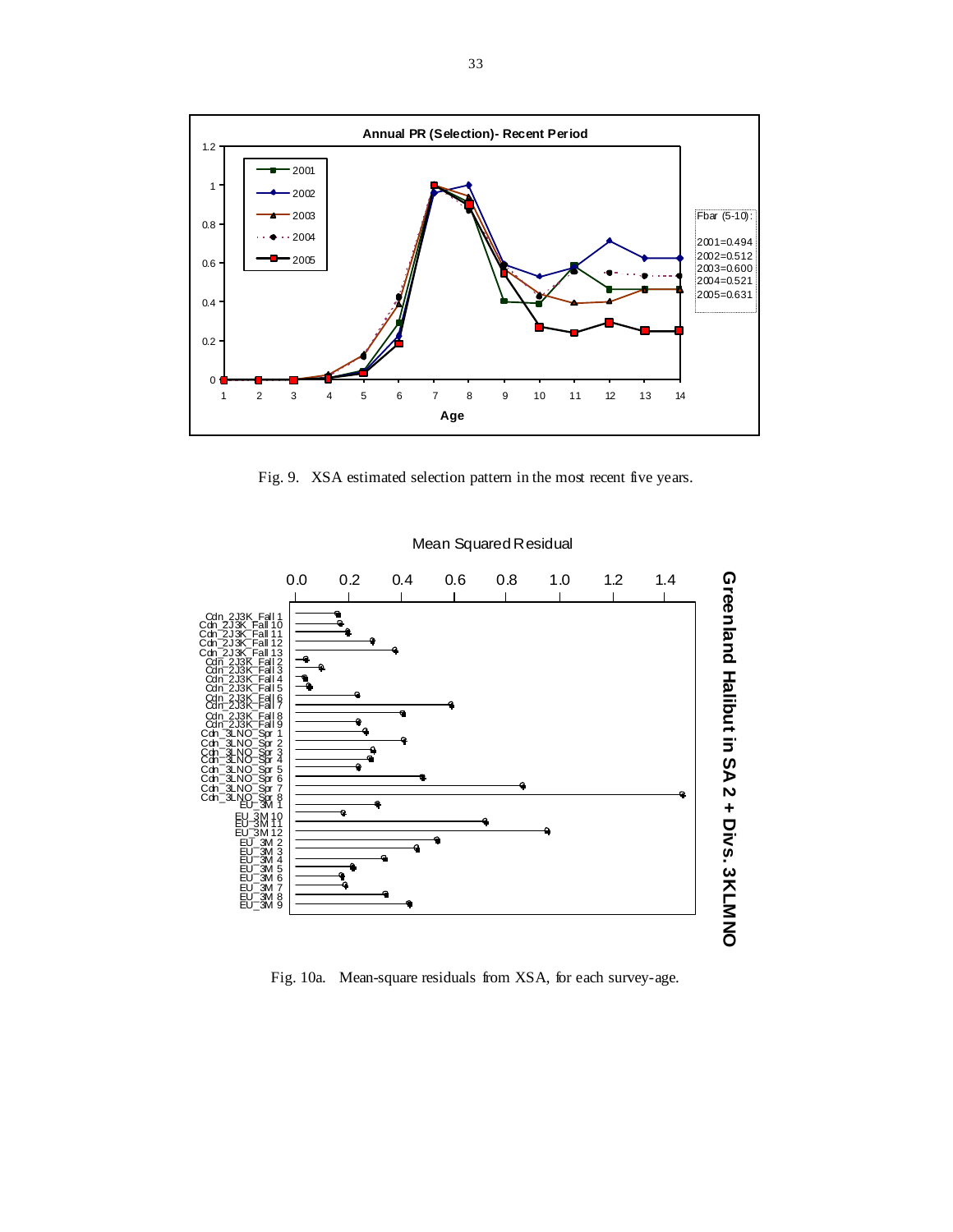

Fig. 10b. XSA residuals by survey, age and year. Symbol=age, solid circle=mean annual residual.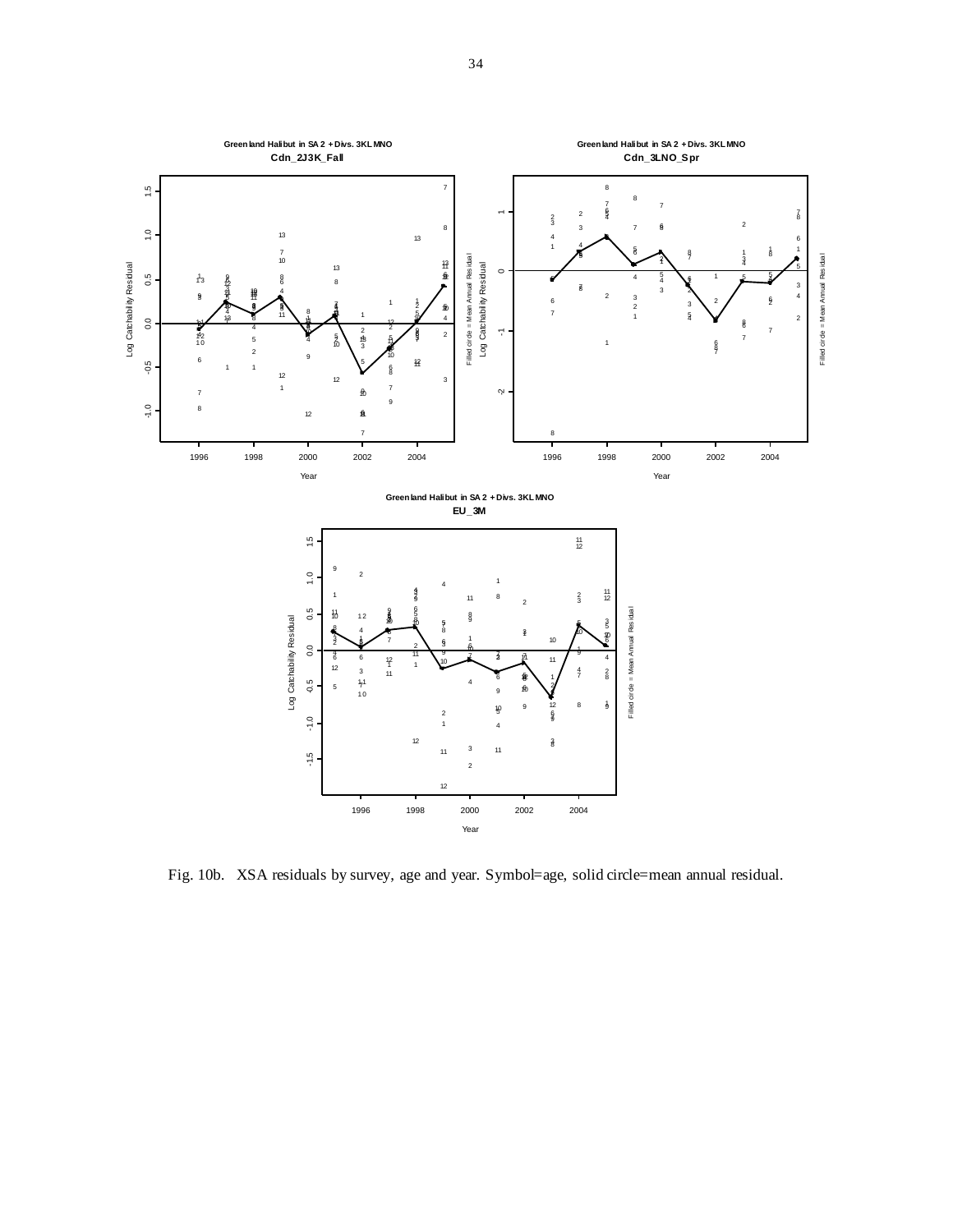

Fig. 10c. XSA Residuals. Black=positive residual; grey=negative residual. Symbols are scaled to the overall maximum residual to permit comparisons across surveys.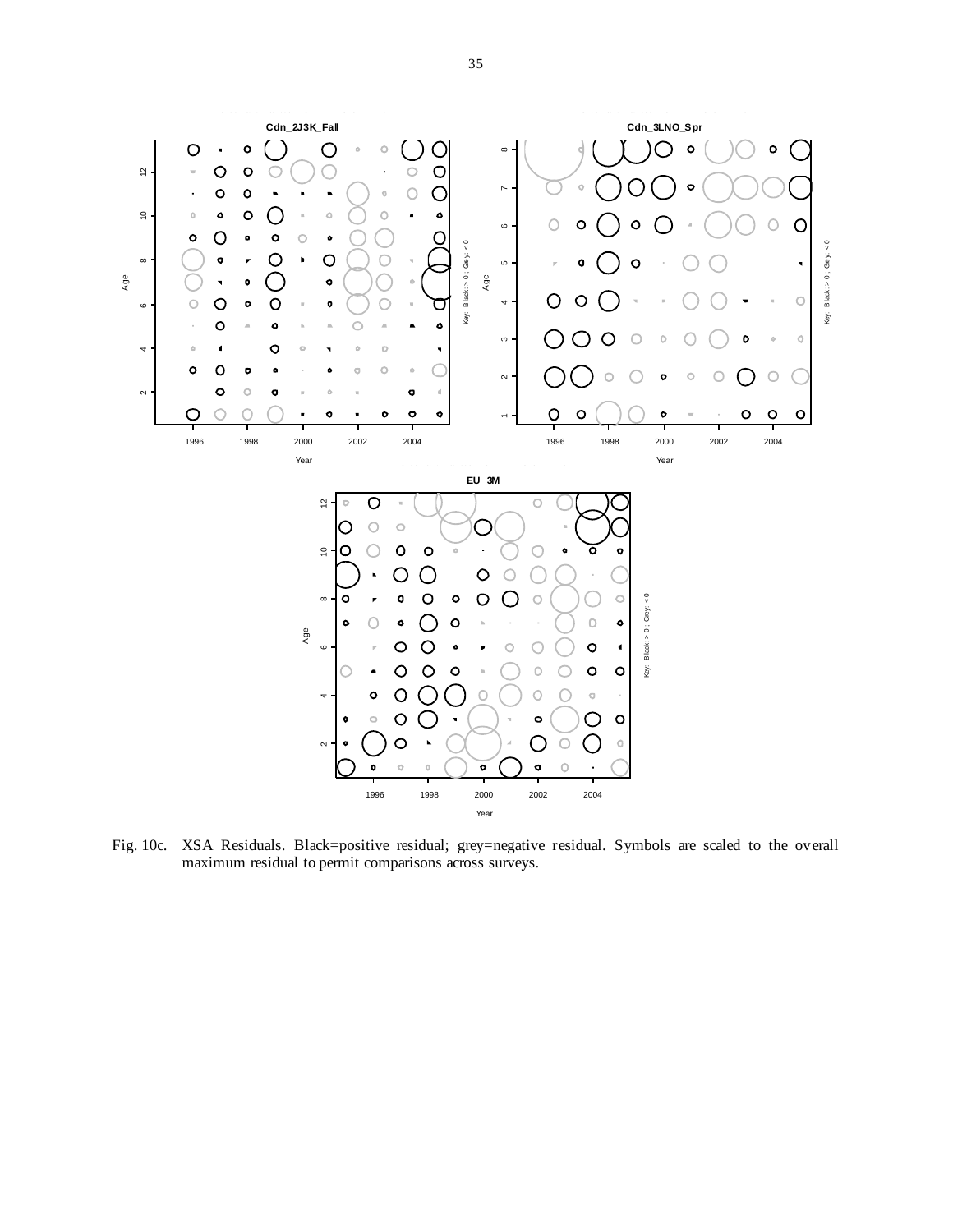

Fig. 11. Retrospective Analysis – 5+ biomass (t), Age 1 recruitment (000s) and average *F* from ages 5-10.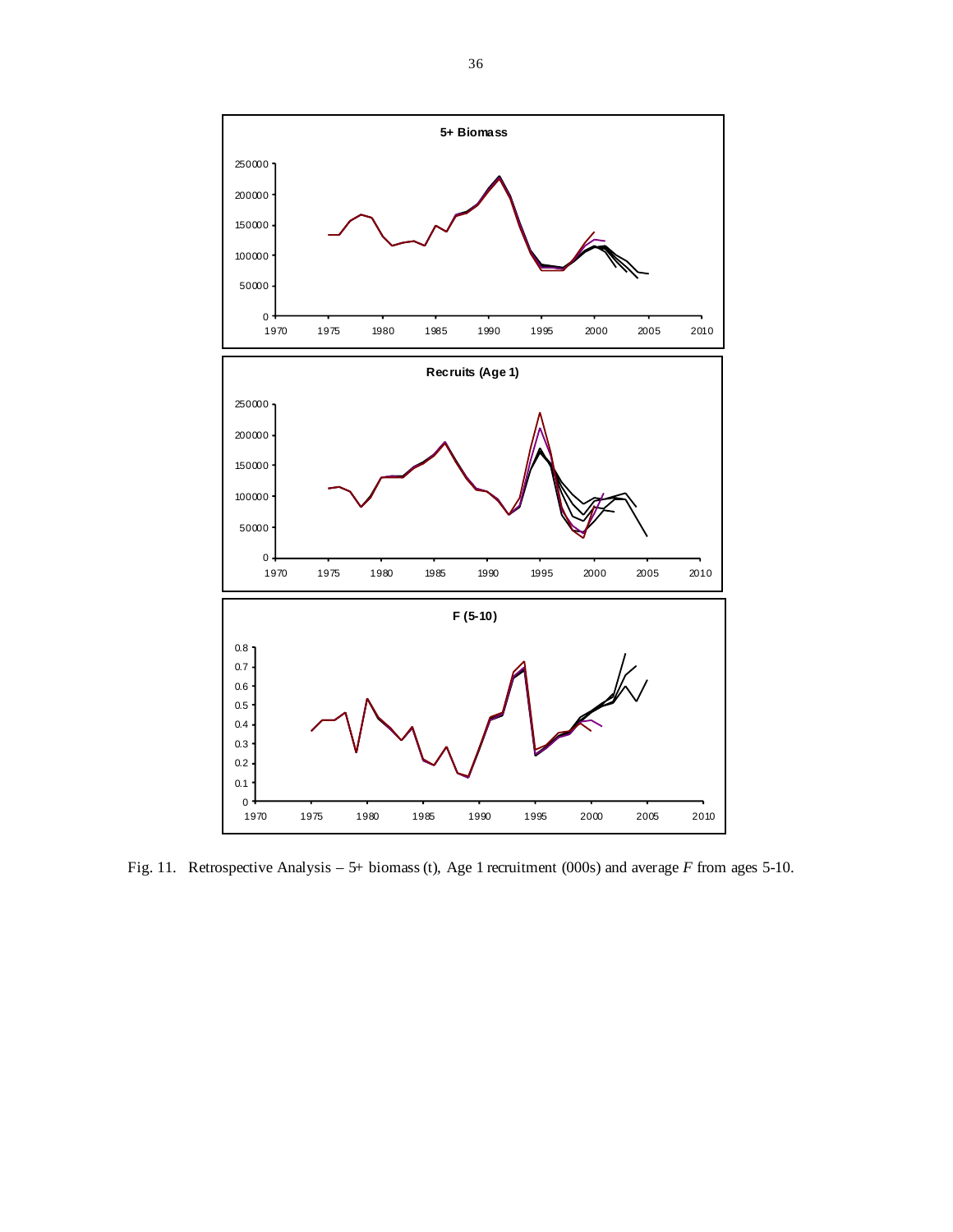

Fig. 12. Deterministic Projection of 5+ biomass (upper panel) and average fishing mortality (lower panel). Labels indicate the 2009 exploitable biomass and 2008 average fishing mortality.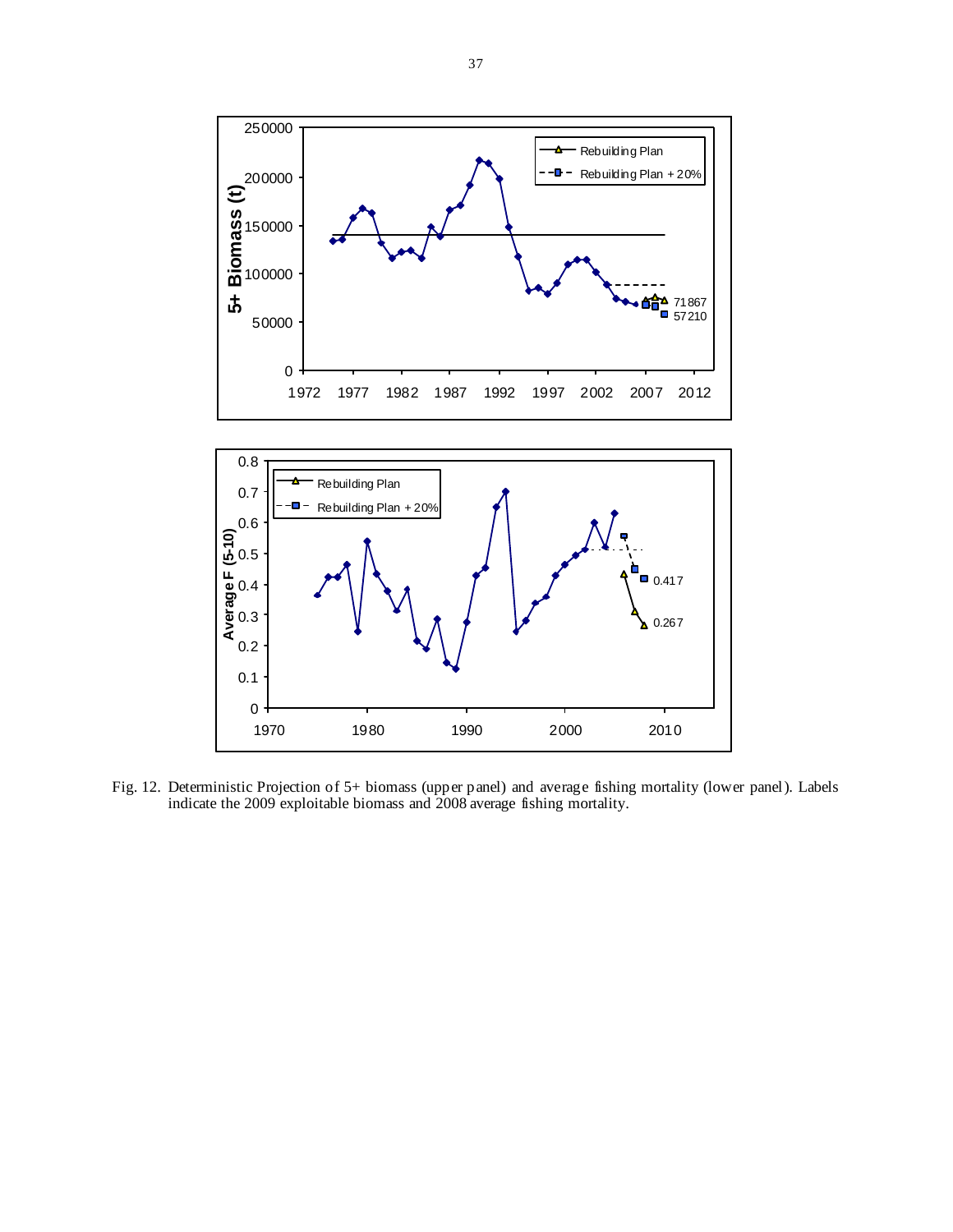

Fig. 13. Stochastic Projection estimates of average fishing mortality, 5+ biomass, and 10+ biomass over 2005-2007 under Fisheries Commission rebuilding plan. The biomass levels of 2003 (year in which rebuilding plan developed) are highlighted. The 5th, 25th, 50th (thick line), 75th, and 95th percentiles are shown.